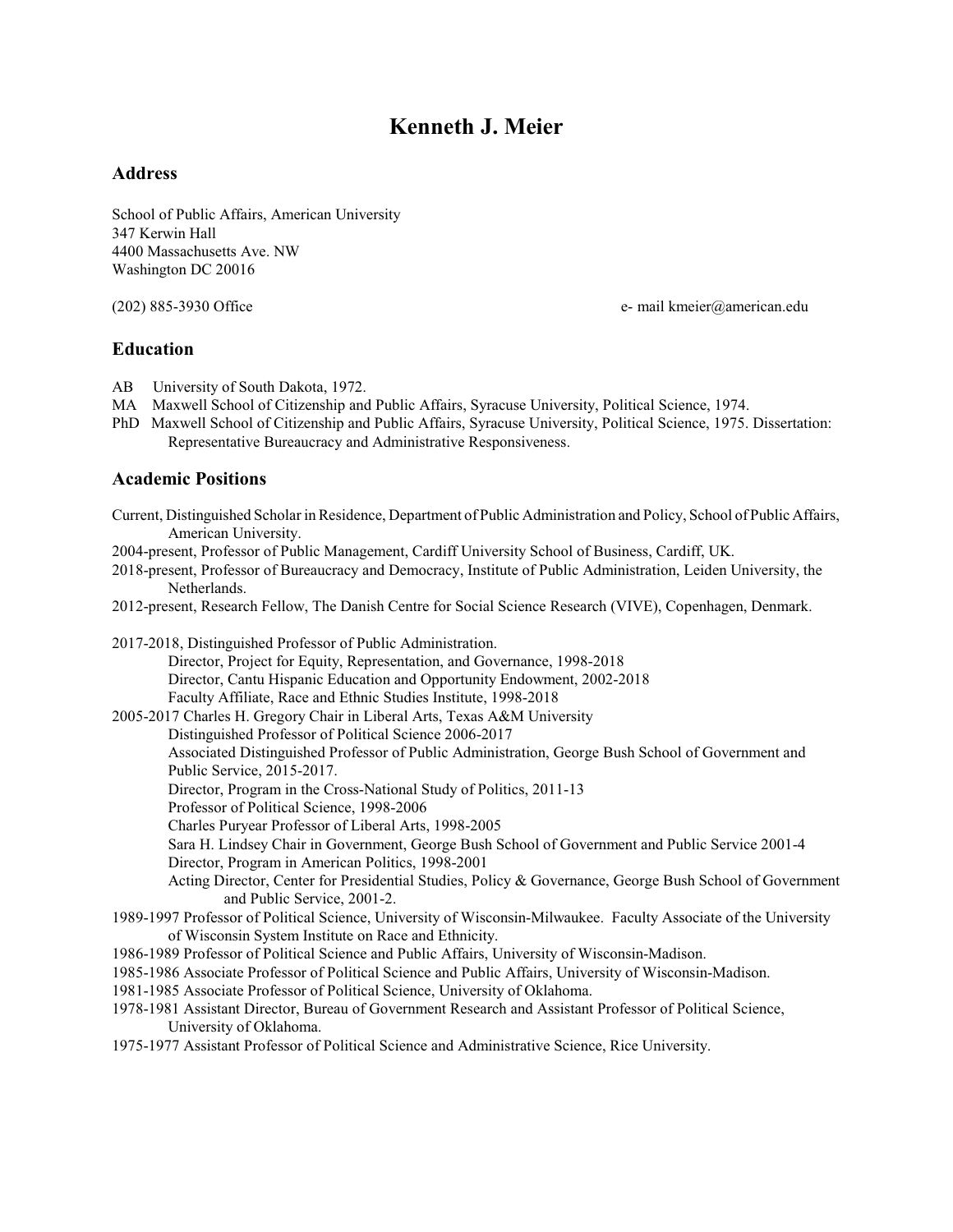### **Honors and Awards**

- 2022 Paul P. Van Riper Award for Excellence and Service for "distinguished and significant contributions to the development of the public service of the future" from the American Society for Public Administration, March 20, 2022.
- 2021 Sylvester Murray Distinguished Mentor Award, Conference of Minority Public Administrators, American Society for Public Administration, February 27, 2021.
- 2019 William Duncombe Excellence in Doctoral Education Award, Network of Schools of Public Policy, Affairs, and Administration, October 16-19, 2019.
- 2019 First Lecture (Oratie) "Politics, Bureaucracy, and Successful Governance," Institute of Public Administration, Leiden University, the Netherlands, May 20, 2019.
- 2018 Doctor Scientiarum Politicarum Honoris Causa, Aarhus University, Aarhus, Denmark, September 14, 2018.
- 2017 Visiting Professor, Leiden University, The Hague, Netherlands, September 2017.
- 2017 Distinguished Scholar in Residence, Department of Public Administration and Policy, School of Public Affairs, American University.
- 2016 Emerald Citation of Excellent Award for "Subjective Organizational Performance and Measurement Error: Common Source Bias and Spurious Relationships." *Journal of Public Administration Research and Theory* 23 (April 2013), 429-456 with Laurence J. O'Toole.
- 2015 Beryl Radin Award for the best article published in the Journal of Public Administration Research and Theory in 2013 for "Subjective Organizational Performance and Measurement Error: Common Source Bias and Spurious Relationships." *Journal of Public Administration Research and Theory* 23 (April 2013), 429- 456 with Laurence J. O'Toole.
- 2015 Distinguished Visiting Faculty, Department of Public Policy and Administration, Boise State University, October 19-23, 2015.
- 2015 Nominee, Faculty Leadership Award, Hispanic/Latino Graduate Student Association.
- 2014 Honorable Mention, Best Article, Academy of Management, Public and Nonprofit Division for "I Think (I Am Doing Well), Therefore I Am: Assessing the Validity of Administrators' Self-Assessments of Performance." *International Public Management Journal* 16 (Number 1, 2013), 1-27 with Laurence J. O'Toole.
- 2013 Distinguished Achievement Award, Graduate Student Mentoring, Texas A&M University, Former Students' Association.
- 2013 Donald Stone Lecture Award, American Society for Public Administration.
- 2012 President, Midwest Public Administration Caucus.
- 2011 H. George Frederickson Award by the Public Management Research Association for "lifetime achievement and continuous contributions to public management research over an extended career."
- 2011 Herbert A. Simon Best Book Award for *Bureaucracy in a Democratic State: A Governance Perspective* (Baltimore: Johns Hopkins University Press) by the Public Administration Organized Section of the American Political Science Association, with Laurence J. O'Toole.
- 2011 Herbert Kaufman Award by the Public Administration Organized Section of the American Political Science Association for the best paper presented at the 2010 annual meetings for "Organizational Performance: Measurement Theory and an Application Or, Common Source Bias: The Achilles Heel of Public Management Research," with Laurence J. O'Toole.
- 2011 Kooiman Award from the International Research Society for Public Management for the best article published in 2010 for "In Defence of Bureaucracy: Public Managerial Capacity, Slack, and the Dampening of Environmental Shocks." *Public Management Review* 12 (May 2010), 341-362 with Laurence J. O'Toole.
- 2010 C. Dwight Waldo Award, American Society for Public Administration, for "outstanding contributions to the professional literature of public administration over an extended career."
- 2010 State Politics and Policy Career Achievement Award for "a lifetime of outstanding contributions to the study of politics and policy in the American States." State Politics and Policy Conference and State Politics and Policy Section, American Political Science Association.
- 2008 Outstanding Mentoring Award, Women's Caucus for Political Science, American Political Science Association.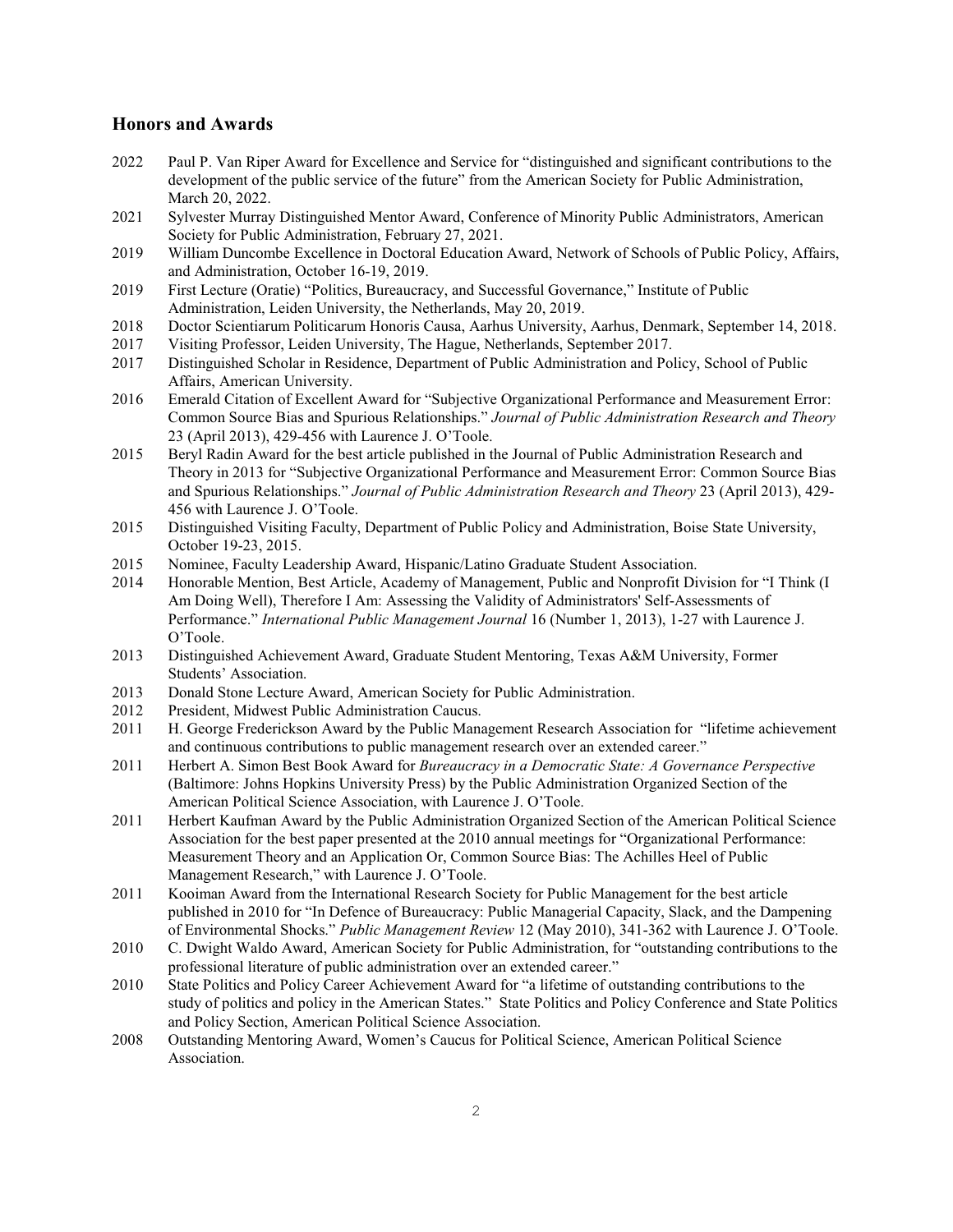- 2007 Accenture Advances in Public Management Award for "Networking in the Penumbra: Public Management, Cooptative Links, and Distributional Consequences." *International Public Management Journal* 9 (Number 3, 2006), 271-294 with Laurence J. O'Toole.
- 2007 Lucius Barker Award for the best paper on race and ethnicity presented at the 2006 Midwest Political Science Association Meetings for "Social Capital and Racial Diversity: Evaluating the Determinants of Equity in the American States," with Daniel P. Hawes and Rene R. Rocha.
- 2007 Herbert Kaufman Award by the Public Administration Organized Section of the American Political Science Association for the best paper presented at the 2006 annual meeting for "Management Theory and Occam's Razor: How Public Organizations Buffer the Environment," with Laurence J. O'Toole, Jr.
- 2006 John Gaus Award for a "lifetime of exemplary scholarship in the joint tradition of political science and public administration," American Political Science Association.
- 2006 Excellence in Mentoring Award, Public Policy Organized Section, American Political Science Association.
- 2006 Phi Beta Delta, honorary life member.
- 2005 Fellow, National Academy of Public Administration.
- 2005-6 President, Midwest Political Science Association.
- 2005 Adalijza Sosa-Riddell Latino/a Mentoring Award for outstanding mentoring of Latino/a graduate students in political science, Committee on the Status of Latinos y Latinas in the Profession, American Political Science Association.
- 2005 Charles H. Levine Memorial Award for Excellence in Public Administration, American Society for Public Administration.
- 2005 William E. Mosher and Frederick C. Mosher Award for the best article published by an academic in *Public Administration Review* during 2004 for "Parkinson's Law and the New Public Management? Contracting Determinants and Service Quality Consequences in Public Education." *Public Administration Review* 64 (May/June 2004), 342-352 with Laurence J. O'Toole.
- 2004-5 President-Elect, Midwest Political Science Association.
- 2004 Advanced Institute for Management International Fellow, Economic and Social Research Council (U.K.) Cardiff University (Wales).
- 2004 Joseph Wholey Distinguished Scholarship Award for "outstanding scholarship on performance in public and nonprofit organizations," The Center for Accountability and Performance, American Society for Public Administration.
- 2003-5 President, Public Management Research Association.
- 2003 Big XII Faculty Fellow, University of Missouri, Columbia.
- 2003 Texas A&M University Distinguished Achievement Award in Research.
- 2003 Visiting Scholar, Cardiff University (Wales).
- 2003 American Society for Public Administration/National Association of Schools of Public Affairs and Administration Distinguished Research Award "In recognition of a record of published work that has had a substantial impact on thought and understanding of the profession."
- 2002 Presidential Citation of Merit, American Society for Public Administration for "engaging in activities toward improved public perception of the public service and advocacy on behalf of public service."
- 2002 College of Liberal Arts Superior Service Award for facilitating diversity in research and recruitment at Texas A&M University.
- 2001-3 Vice President, Public Management Research Association.
- 2001 Editor's Choice Award, *Public Administration Review*.
- 2001 Herbert Kaufman Award by the Public Administration Organized Section of the American Political Science Association for the best paper presented at the 2000 annual meeting for "Gender, Identity, and Representative Bureaucracy: A Neoinstitutional Approach." with Lael Keiser, Vicky Wilkins, and Catherine Holland.
- 2000 Best Article Award, Academy of Management, Public and Nonprofit Division for "Modeling the Impact of Public Management: The Implications of Structural Context." *Journal of Public Administration Research and Theory* 9 (October 1999), 505-526, with Laurence J. O'Toole.
- 1999-2000 President, Southwestern Political Science Association.
- 1999 Herbert Simon Award, for a "significant contribution to the scientific study of bureaucracy," Midwest Public Administration Caucus, Midwest Political Science Association.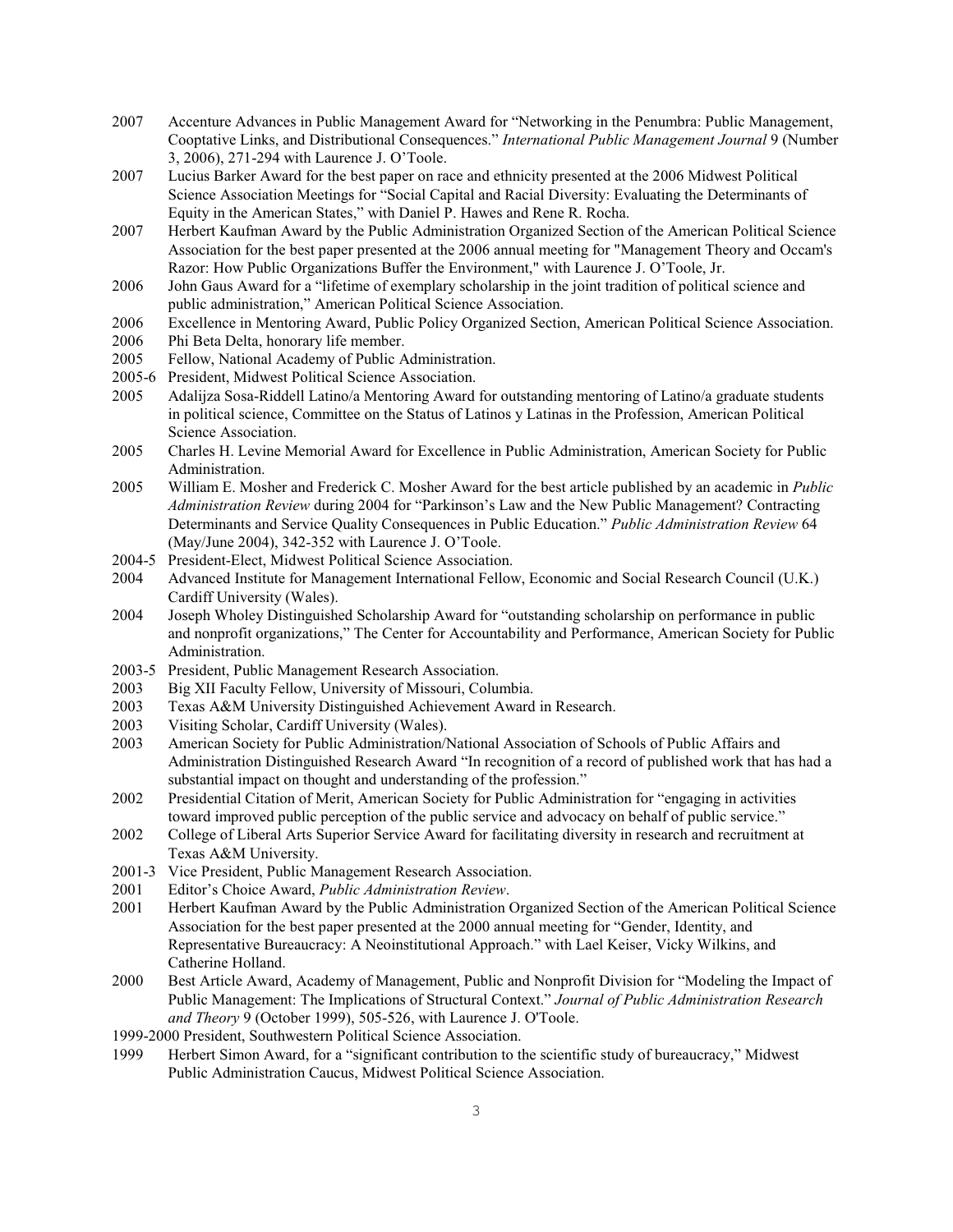- 1998-9 President-Elect, Southwestern Political Science Association.
- 1993-4 President, Public Policy Section, American Political Science Association.
- 1993 Gustavus Myers Award for the "best scholarship on the subject of intolerance in the United States," for *The Politics of Hispanic Education: Un paso pa'lante y dos pa'tras*. Albany, NY: State University of New York Press, 1991, with Joseph Stewart.
- 1992-3 Vice President, Public Policy Section, American Political Science Association.
- 1992 Herbert Kaufman Award by the Public Administration Organized Section of the American Political Science Association for the best paper presented at the 1991 annual meeting for "Active Representation in Educational Bureaucracies: Policy Impacts" with Joseph Stewart.
- 1991-2 President, State Politics and Policy Section, American Political Science Association.
- 1991-2 Fellow, Inter-University Program/Social Science Research Council Committee for Hispanic Public Policy Issues.
- 1991 Gustavus Myers Award for the "best scholarship on the subject of intolerance in the United States," for *Race, Class, and Education: The Politics of Second Generation Discrimination*. Madison: University of Wisconsin Press, 1989.
- 1990 Clarence A. Kulp Award by the American Risk and Insurance Association for an "outstanding contribution to the literature of risk and insurance," for *The Political Economy of Regulation: The Case of Insurance*. Albany: State University of New York Press, 1988.
- 1987 President, Public Administration Organized Section, American Political Science Association.
- 1986 Policy Studies Organization's "Best Conference Paper Award" for the outstanding policy studies paper presented during 1986, for "The Politics of Injury: Explaining State Legislative Responses to the Medical Malpractice Insurance Crisis."
- 1984 Associates' Distinguished Lecturer, University of Oklahoma.
- 1980-1 Vice President, Southwest Political Science Association.
- 1972-5 National Science Foundation Fellowship.

### **Consulting and Administrative Service**

Consultant, U.S. House of Representatives, Commission on Administrative Review, July 1977.

- Consultant, Handicapped Needs Assessment Project, University of Oklahoma, March-June 1978.
- Consultant, Disputed Election Results, Oklahoma State Senate District 46, November-December 1978.

Election Analyst, KTEW-TV, Tulsa, Oklahoma, November 1978.

Consultant, Bureau of Indian Affairs, Implementation of PL 93-638 August-December 1979.

- Consultant, Citizens for a Sound Water System, Stillwater, Oklahoma, court testimony, September 1979.
- Consultant, Rehabilitation Administration Management Program, May 1979 to March 1980.
- Consultant, Illinois State Auditor General, Statistics, October 1979 to March 1980.
- Consultant, Oklahoma Department of Institutions and Social and Rehabilitative Services, management, August-December 1979.
- Consultant, U.S. Rehabilitation Services Administration, forward planning, November 1979.
- Consultant, U.S. Office of Personnel Management, Southwest Regional Training Center, program planning and evaluation, December 1979.

Consultant, Louisiana Department of Health and Human Resources, management improvement, February 1980. Election Analyst, KWTV-TV, Oklahoma City, OK, 1980-84.

Consultant, U.S. Office of Water Research and Technology, public policy typology, April 1980.

Consultant, U.S. Office of Personnel Management, program evaluation, April 1980-June 1982.

Pollster, McCurdy for Congress Committee, 1980.

- Consultant, Oklahoma State Personnel Board, audit of unclassified employees, August-December 1981.
- Consultant, Oklahoma State Personnel Board, merit system reform legislation, January-February 1982.

Consultant, U.S. Army Corps of Engineers, program management and evaluation, September 1982.

Commissioner, Oklahoma State Ethics and Merit Commission, 1982-1985, chair, 1984-1985.

Member, Governor's Task Force on Professional and Occupational Discipline, State of Wisconsin, 1986.

Member, Insurance Commissioner's Task Force on Property and Casualty Insurance, State of Wisconsin, 1985-1986.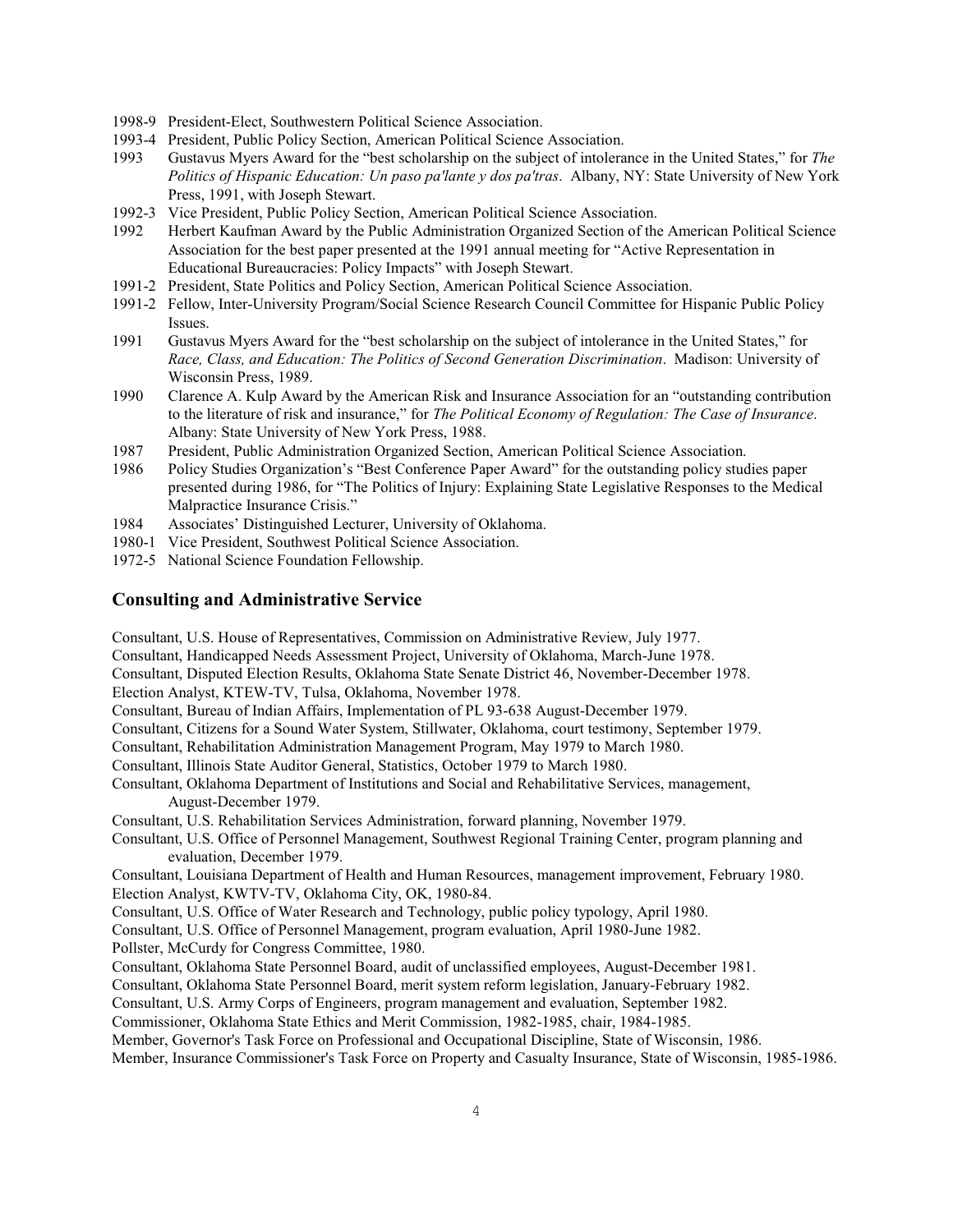Consultant, Avi Chai Foundation, school choice, 1998. Consultant, Southwest Educational Development Laboratory, minority teachers, 2000.

# **Courses Taught**

Bureaucracy and Public Policy, Public Policy, Introduction to Public Administration, Public Management, Statistics for Public Administration I & II, American Government, Polimetrics (advanced undergraduate methods course), Measurement and Research Design, Government Regulation, Seminar in Public Administration, Program Planning and Evaluation, Bureaucracy & Policy Implementation, Quantitative Methods for Political Science I & II, Advanced Time Series Analysis, Seminar in Administrative Ethics, Seminar in Political Institutions, Seminar in Comparative Public Policy, Seminar in Public Policy Theory, Seminar in Race, Ethnicity, Gender and Public Policy/ Administration, Seminar in Education Policy; Seminar in Advanced Public Management, Seminar in Politics, Policy and Administration, Cross-Subfield Seminar in Race and Politics, Seminar in Behavioral Public Administration.

# **Professional Activities**

Professional Affiliations: American Political Science Association, American Society for Public Administration, Midwest Political Science Association, Public Management Research Association, Southwestern Political Science Association, Southern Political Science Association, International Research Society for Public Management, Conference of Minority Public Administrators.

Occasional Reviewer for all major journals in political science and public administration and well as *American Journal of Sociology, American Sociological Review*, *International Migration Review*, *American Journal of Public Health*, and *Population Research and Policy Review*.

# **Discussant**

American Political Science Association Meetings: 1981, 2000 (2), 2001, 2015 Midwest Political Science Association Meetings: 1978, 1990, 1991, 1996, 1997, 1999, 2001, 2010, 2022. Southern Political Science Association Meetings: 1977 Southwestern Political Science Association Meetings: 1984, 1991, 1998 (2) Metropolitan Studies Conference on Government Reform in the 1970s, Syracuse, NY, March 8, 1974. "The States and Their Economies" 1993, Chicago. "Mayors and School Reform" Russell Sage Foundation, New York, May 18, 2001.

### **Panel Chair**

American Political Science Association: 1991, 1995, 1998, 1999, 2005, 2006, 2007, 2009 Association for Public Policy Analysis and Management: 2004, 2014 Midwest Political Science Association: 1987, 1989, 1994 (2), 1996, 1998, 2000, 2006, 2010, 2011 (2), 2013, 2015, 2016, 2017, 2018, 2019 Southwest Political Science Association: 1978, 1990 Western Political Science Association: 1985 Public Management Research Association: 2011 Southern Political Science Association: 2012, 2013, 2014, 2018

### **Program Chair**

Section on Organization Theory, Bureaucracies, and Public Administration, MPSA 1980. Southwest Political Science Association, 1981. Section on Public Policy and Administration, SWPSA 1982. Section on Public Administration and Organizations, APSA 1985.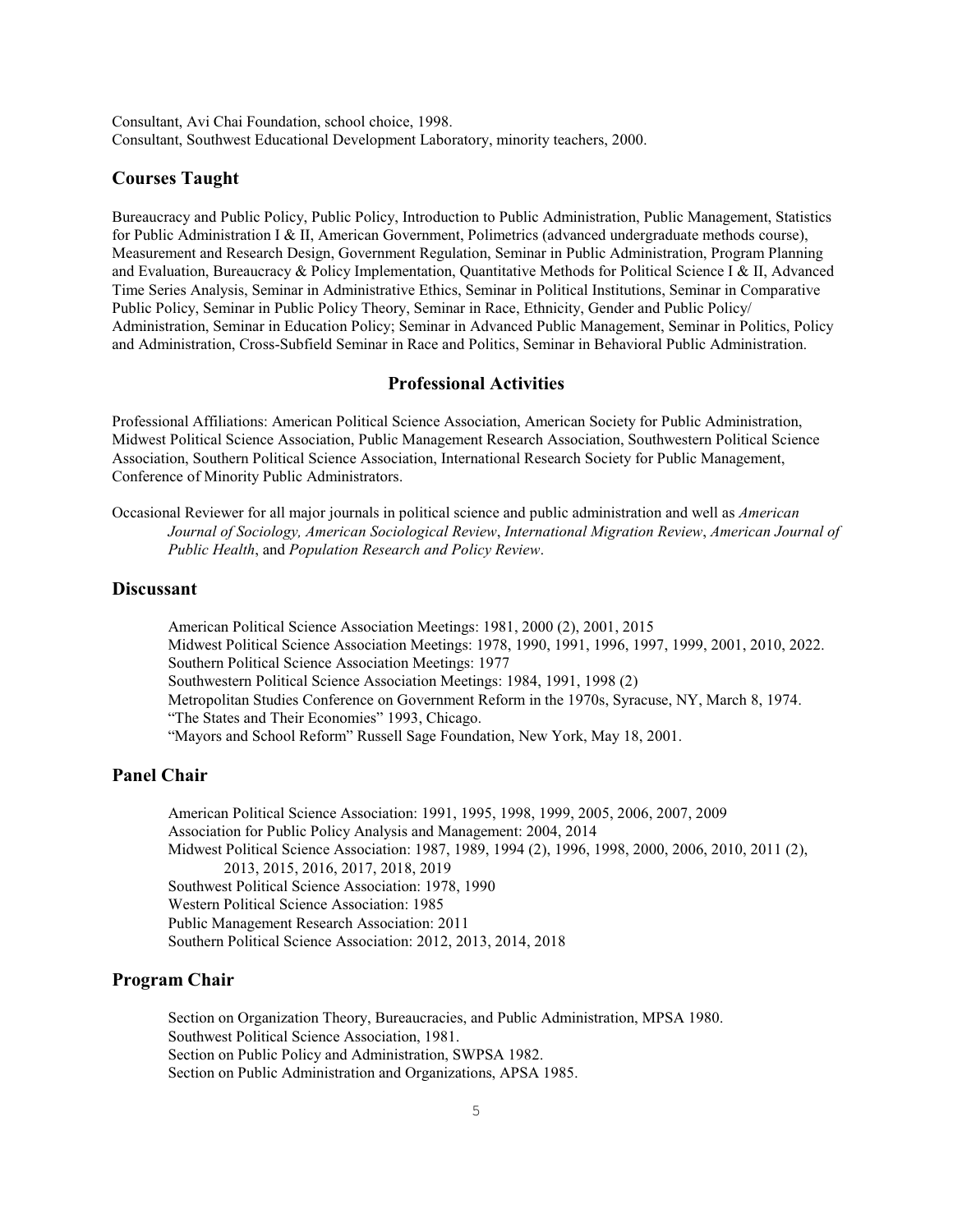Public Administration Organized Section, APSA 1986.

Section on Political and Administrative Executives, MPSA 1992.

Public Administration Research Forum, MPSA 1993.

Section on Public Policy, APSA 1994.

Public Administration Theory, MPSA 1997.

Section on Public Administration, MPSA 1998.

Fifth National Public Management Research Conference 1999.

Midwest Political Science Association 2000.

Section on Bureaucratic Politics, SPSA 2002.

Management and Organizational Performance, International Research Society for Public Management, 2008.

Public Management and Organizations, International Research Society for Public Management, 2009. Southern Political Science Association, Public Management, 2012.

Public Management Research Association and Southern Political Science Association Conference on Public Management, 2014.

Section on Public Administration MPSA 2016.

Workshop on Comparative Representative Bureaucracy, MPSA 2016, 2017, 2018, 2019.

Co-organizer, Workshop on Comparative Representative Bureaucracy, Public Management Research Conference, June 22-24, 2016, Aarhus University, Denmark.

Section on Public Administration and Management, Southern Political Science Association, 2018.

Co-Chair, American Society for Public Administration national conference, Jacksonville, FL March 18-22, 2022.

### **Editorial Boards**

*American Journal of Political Science*, 1982-1985, 2002-2006, 2019- *American Political Science Review,* 2001-2007, 2012-2016*. American Politics Quarterly/American Political Research*, 1982-2003. *American Review of Public Administration*, 2012- *Administration & Society*, 1994- *Chinese Public Administration Review*, 2004-2007. *International Public Management Journal*, 2016- *International Review of Public Administration*, 2007-14. *Journal of Politics*, 1986-93, 2001-2004, 2007-2009. *Journal of Public Administration Research and Theory*, 1989-1996, 2009-2010. *Journal of Public Affairs Education*, 2001-2008. *Journal of Public Management and Social Policy*, 1998-2005; Senior Advisory Board 2005- *Journal of Social Equity and Public Administration*, 2021- *Journal of Socio-Economics*, 1991-99. *Policy Currents*, 1991-94. *Policy Studies Journal*, 1986-1990. *Political Research Quarterly*, 2000-2006. *Presidential Studies Quarterly*, 1998- *Public Administration Review*, 2000-2008. *Ralph Bunche Journal of Public Affairs*, 2008-2017. *Regulation and Governance*, 2005-2013. *Social Science Quarterly*, 1986- *State and Local Government Review*, 1992-94. *State Politics and Policy Quarterly*, 2000-

Editor-in-Chief, *Korean Journal of Policy Studies*, 2021- Editor, *Journal of Behavioral Public Administration*, 2018-2021.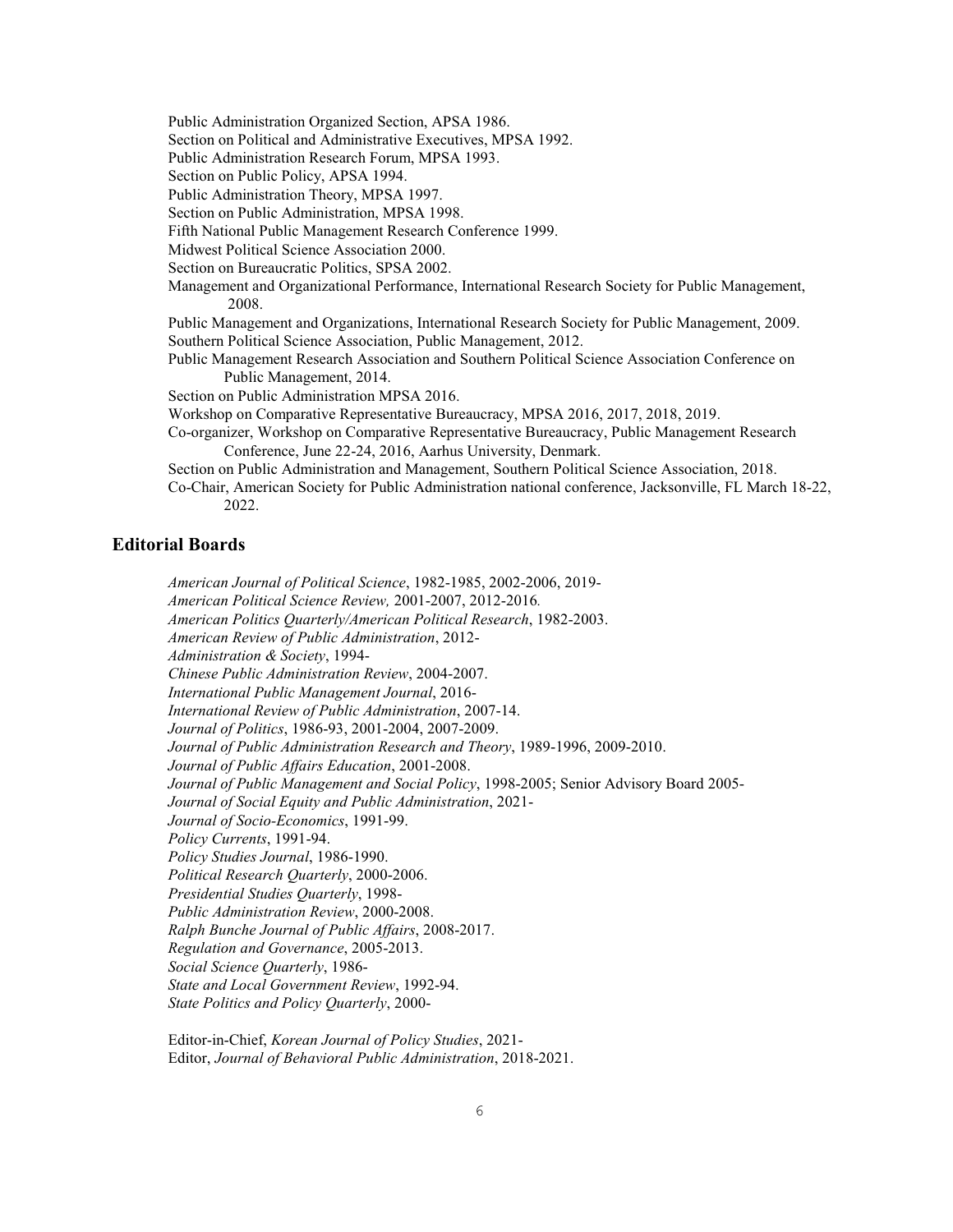Founding Editor, *Perspectives on Public Management & Governance*, 2016-2017. Editor-in-Chief, *Journal of Public Administration Research and Theory*, 2011-2015. Editor, *American Journal of Political Science*, 1994-97. Associate Editor, *Journal of Public Administration Research and Theory*, 2000-2006 Co-Editor, *Journal of Public Administration Research and Theory*, 2007-8 Associate Editor, *Journal of Politics*, 1991-93. Consulting Editor, M.E. Sharpe series in Bureaucracy, Public Policy and Public Administration, 1990-97. Consulting Coeditor, Johns Hopkins University Press Series in Public Management and Governance, with Laurence J. O'Toole, 2001-2010. Director of Journals, Public Management Research Association, 2016-2019.

### **Executive Committees**

Organized Section on Public Administration, APSA, 1985-1989, 2002-2004. Policy Studies Organization, 1988-1990. State Politics and Policy Section, APSA, 1990-91. Midwest Political Science Association, 1994-97, 1998-2001, 2004-2007. Southwestern Social Science Association, 1998-2000. Public Management Research Association, 2001-2007, 2011-2019. American Political Science Association, 2011-13.

# **Invited Lectures**

- "Politics, Bureaucracy, and Agricultural Policy." Public Policy Institute Lecture Series, University of New Mexico, May 7, 1993.
- "Lessons from the War on Drugs." George Parthemos Distinguished Lecture, University of Georgia, May 24, 1993.
- "Contemporary Issues in Public Administration." University of Northern Illinois Lecture Series in Public Administration, October 15, 1993.
- "Principal Agent Models and Political Control over the Bureaucracy." Texas A&M University, January 29, 1994.
- "Public Policy: Rethinking Principal-Agent Models." University of North Carolina, Chapel Hill, January 20, 1995.
- "Politics and Bureaucracy: New Theoretical Approaches." Washington University Spring Lecture Series, St. Louis, February 17, 1995.
- "Expanding the Scope of the Conflict: Gay Rights in the United States." University of Arizona faculty lecture series, March 6, 1995.
- "Public Administration and Quantitative Methods: A New Approach." University of Texas at Dallas, February 23, 1996.
- "Regulating the Consumption of Cigarettes." University of Kentucky, October 10, 1996.
- "Mixing Regulatory Instruments: The Effect of Combining Incentives and Information." University of New Mexico, October 21, 1996.
- "Policy Implementation: The Impact of Cigarette Regulatory Policy." Georgia State University, February 13, 1997.
- "Theoretical Improvements in Policy Implementation: A Model and Some Tests." Florida State University, April 18, 1997.
- "Incentives and Information in Public Health Policy." University of Michigan School of Public Health, November 6, 1997.
- "Drugs, Sex, Rock and Roll: A Formal Theory of Perversion." University of Kansas, January 30, 1998.
- "Excellence and Equity in Education: A New Approach." University of Texas, San Antonio, March 24, 1998.
- "Substantively Weighted Analytical Techniques: A New Approach to Data Analysis in Public Policy and Public Administration." University of Missouri, April 1, 1998.
- "Formal Approaches to Morality Politics." University of Houston, April 8, 1998.
- "Bringing the Bureaucracy Back In: The Other Side of Bureaucracy and Political Control." University of North Texas, November 20, 1998.
- "Deviant Behavior and Deviant Policies: A Formal Analysis." California Polytechnic University, San Luis Obispo,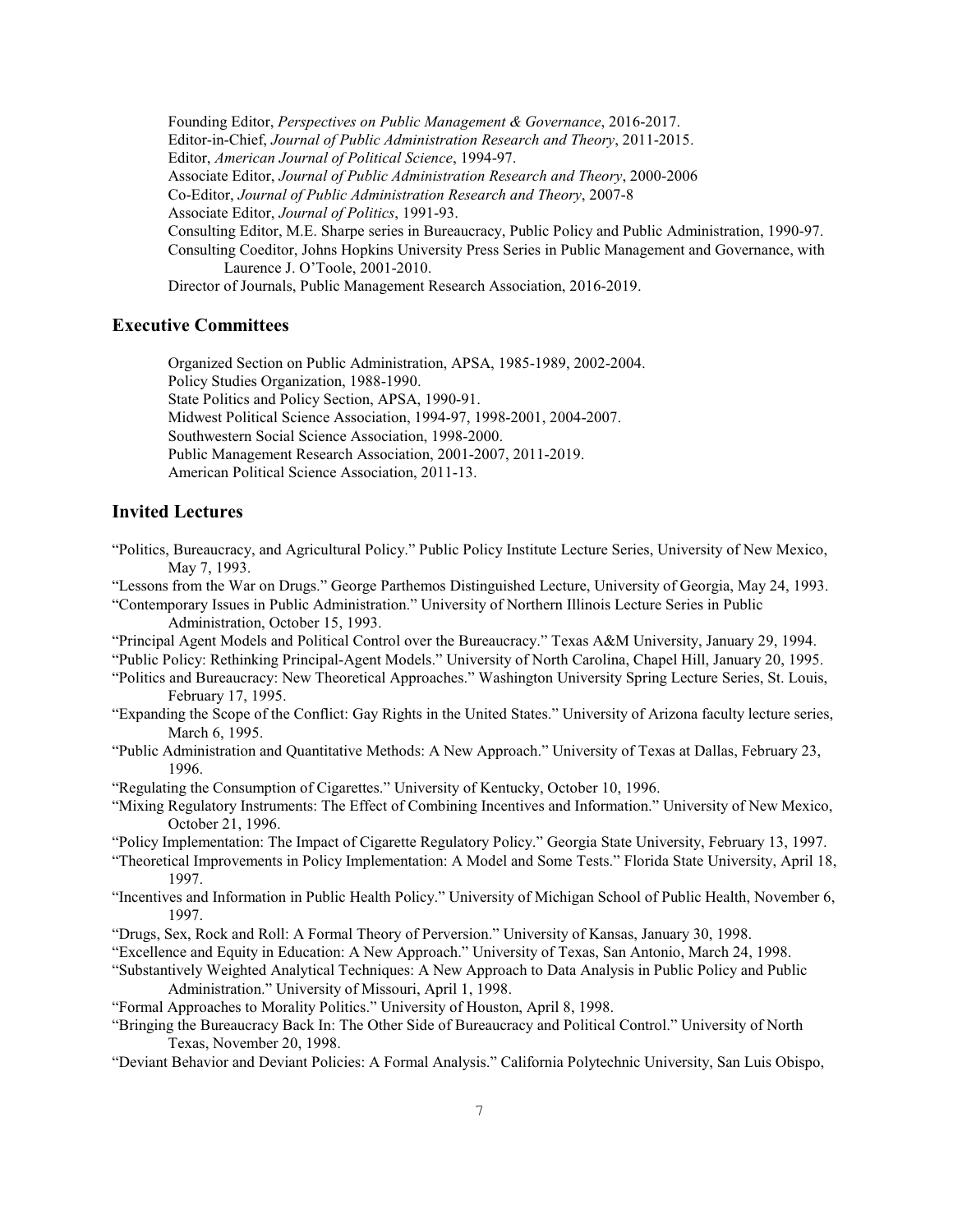November 13, 1998.

- "Organizational Cheating: The Anti-Solution to the Agency Problem." University of New Mexico, March 1, 1999. "Formal Theories of Public Policy." Loyola University, Chicago, April 12, 1999.
- "The Politics of Education Reform." Farber Forum Distinguished Lecture, University of South Dakota, November 4, 1999.
- "Structural Dimensions of Public Organizational Performance." University of Georgia, September 23, 1999.
- "Bureaucracy, Structure and Public Organizations." Maxwell School, Syracuse University, November 10, 1999.
- "The Public Clash of Private Values: Drugs, Sex, Rock and Roll." Senator Henry Bellmon Distinguished Lecture, University of Oklahoma, February 23, 2000.
- "Bureaucracy and Organizational Performance: Causality Arguments About Public Schools." Duke University, May 30, 2000.
- "Inside the Bureaucracy: Principals, Agents and Bureaucratic Strategy." Georgia State University, January 24, 2001.
- "Lipstick and Logarithms: Gender, Education and Representation." University of Florida, March 16, 2001.
- "The Politics of Education Policy." Pi Sigma Alpha lecture, SUNY Buffalo, March 23, 2001.
- "Reforming Education: Questions of Excellence, Equity, Race and Choice." Rosenberg Lecture on the Business of Government, University of Baltimore, February 21, 2001.
- "Publishing in Political Science." University of North Texas, March 9, 2001.
- "Managing Public Organizations: Theory and Evidence." University of Georgia, October 3, 2001.
- "Management Quality and Education Organizations." University of Georgia, January 18, 2002.
- "Public Management and Organizational Performance." Rice University, February 18, 2002.
- "Public Management as Political Science." University of South Carolina, April 5, 2002.
- "Managing Organizations and Their Environments." Ohio State University, April 11, 2003.
- "Gender, Representative Bureaucracy, and Law Enforcement: The Case of Sexual Assault." University of Missouri, April 22, 2003.
- "Public Management, Cooptation, and Organizational Performance." Cardiff University, Wales, June 5, 2003.
- "Building Capacity in Quantitative Methods in Public Management." Advanced Institute for Management Research, London UK, January 28, 2004.
- "Gender and Emotional Labor in Public Organizations." School of Business, Cardiff University (Wales), February 4, 2004.
- "Doing Impossible Jobs: The Politics of Public Management." Oxford University (UK), March 17, 2004.
- "Managing Public Organizations." University of Texas at Dallas, September 28, 2004.
- "The Politics of Latino Education: Representation in Political and Bureaucratic Institutions." Rice University, January 27, 2005.
- "Institutional Effectiveness: Bureaucracies and Legislatures." University of North Carolina, June 23, 2005.
- "The Politics of Latino Education: School Boards, Teachers, and Student Performance." Aggie Latino Alliance Seminar, Texas A&M University September 7, 2005.
- "Politics, Bureaucracy, and Education: Exploding the Myth of Political Control of the Bureaucracy." University of Nebraska, Lincoln, February 23, 2006.
- "Management, Diversity, and Minority Student Performance." Lent D. Upson Distinguished Lecture in Public Administration, Wayne State University, March 29, 2006.
- "The Public Administration of Politics Or What Political Science Could Learn from Public Administration." John Gaus Distinguished Lecture, American Political Science Association, Philadelphia, September 1, 2006.
- "Silver Bullets and Mythical Dragons: The Realities of Public Education Reform." Frank M. Covey, Jr., Loyola Lectures in Political Analysis, Loyola University Chicago, November 30, 2006.
- "The Dog that Did Not Bark: How Public Managers Handle Environmental Shocks." Department of Public Administration, University of Kansas, February 2, 2007.
- "It's Magic: Reforming Public Education in the United States." The John R. Williams Memorial Lecture, Dept. of Political Science, University of West Virginia, April 19, 2007.
- "Research on Public Service Performance: Theory, Methods and Measurement." The Public Services Programme, Economic and Social Research Council, Oxford University, June, 8, 2007.
- "Deconstructing Larry Luton Or When Is the Next Train to Reality Junction?" Cardiff School of Business, September 19, 2007.
- "Race, Representation, and Region: The Puzzle of the Politics of African American Education." Macalester College,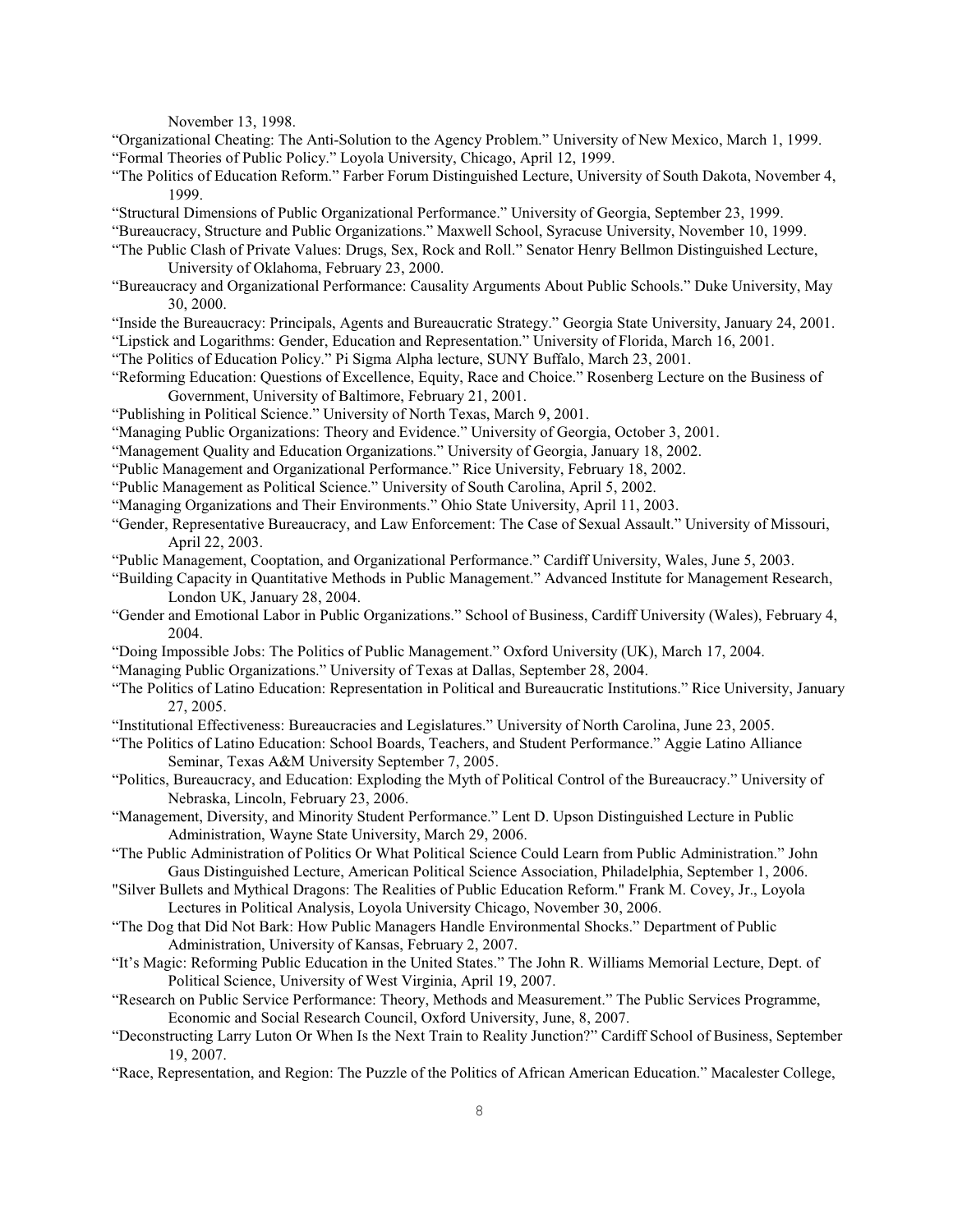Sept. 28, 2007.

- "Evidence-Based Public Management: The Results of a Research Agenda." Humphrey Institute, University of Minnesota, Sept. 27, 2007.
- "Managing for Results: An Evidence-Based Approach to Public Management." University of Oklahoma, November 30, 2007.
- "Politics, Structure, Representation and Race: The Puzzle of Black Education Policy." Exeter University, March 4, 2008.
- "Political Structure and the Quality of Representation: The Puzzle of Black Education Politics." Dept. of Politics, London School of Economics, September 23, 2008.
- "Public Administration Theory." Center for Public Administration and Policy, Virginia Tech University, October 25, 2008.
- "Race, Politics and Education Policy: African American Representation." University of North Carolina Charlotte, November 5, 2008.
- "Lessons of a Design Scientist: Notes on Luther Gulick's Contribution to Social Science." Wagner School, New York University, December 4, 2009.
- "Public Management and the Governance Process." Charles H. Levine Memorial Lecture, American University, March 18, 2010.
- "Race, Politics and Education Policy: African American Representation." Dept. of Political Science, Indiana University, April 8, 2010.
- "Establishing a Research Agenda in Public Affairs: Superhighways, Country Roads, and Deadends." Keynote address, 10<sup>th</sup> Annual Association of SPEA PhD Students Conference, "Problem Solving and Theory Building in Public and Environmental Affairs." School of Public and Environmental Affairs, Indiana University, April 9, 2010.
- "Public Management and Performance: An Evidence-Based Research Agenda." Workshop on Evidence-Based Performance in the Public Sector, Netherlands Institute for Government, Radboud University, Nijmegen, June 4, 2010 with Laurence J. O'Toole.
- "Representative Bureaucracy in a Cross-national Context: Politics, Identity, Structure and Discretion." Zeppelin University, Friedrichshafen, Lake Constance, Germany, July 2, 2010. Keynote Address Conference on Towards a Representative Bureaucracy? Multi-cultural Europe and Diversity in the Public Sector Workforce.
- "The Politics of African American Education Policy." Keynote address for the Great Plains Political Science Association meetings, Sept. 18, 2010, Sioux Falls, SD.
- "Confessions of an Accidental Liberal Arts Graduate." Induction Address, Phi Beta Kappa, Texas A&M University, August 12, 2010.
- "The Achilles' Heel of Public Management: Common Source Bias as a Fatal Flaw." University of Kansas, October 15, 2010.
- "Evidence Based Public Management: What We Know and What We Don't Know." Århus University, Århus Denmark, December 10, 2010.
- "Self Assessments of Organizational Performance: Common Source Bias or Isopraxis Leadership?" Danish Centre for Social Research, Copenhagen, Denmark, September 15, 2011.
- "The Study of Public Policy." Lincoln University, Lincoln Pennsylvania, November 2, 2011.
- "Performance Gaps and Managerial Decisions: A Bayesian Theory of Why Managers Seek Information and Take Risks." Danish Centre for Social Research, Copenhagen, Denmark, June 14, 2012.
- "Public Management and the Democratic State." Keynote Address for the Tenth Anniversary of the Center of Competence for Public Management, University of Bern (Switzerland), September 13, 2012.
- "Partisanship, Structure and the Quality of Representation: The Puzzle of African American Education Politics." Department of Government, University of Texas, September 19, 2012.

Department of Political Science, Winthrop College, February 12, 2013.

Department of Political Science, University of Houston, February 21, 2013.

"A Theory of Performance Gaps and Managerial Decisions"

- LBJ School of Public Affairs, University of Texas, September 20, 2012.
- Danish Centre for Social Research, Copenhagen, Denmark, October 1, 2012.
- London School of Economics, October 2, 2012.
- Cardiff School of Business, Cardiff Wales, October 3, 2012.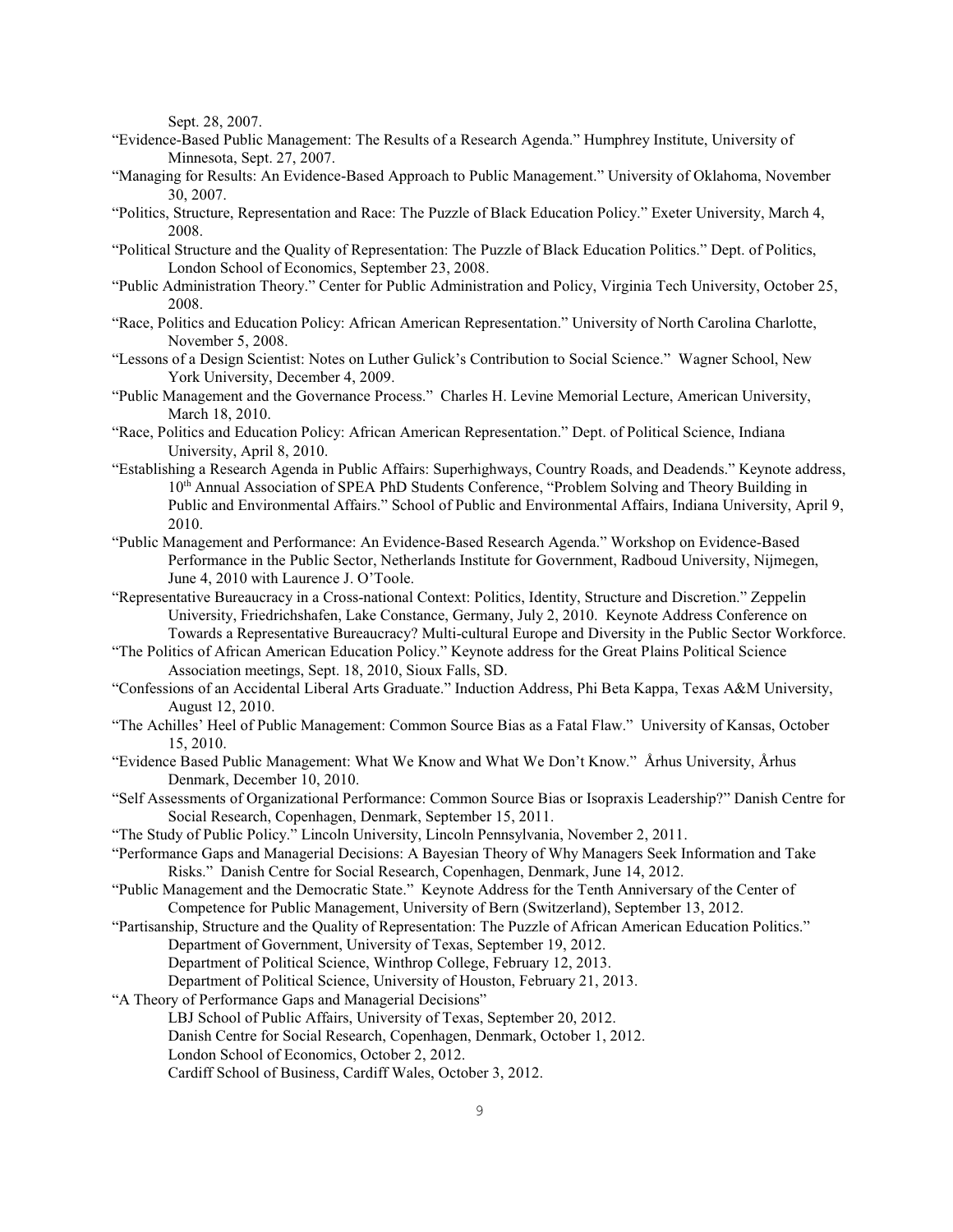University of North Carolina-Charlotte, February 13, 2013.

- "The Failure of Politics and the Generation of Bureaucratic Pathologies." Danish Centre for Social Research, Copenhagen, Denmark, March 12, 2013.
- "Public Administration, Governance and Sustainability." Donald C. Stone Lecture, American Society for Public Administration March 15-19, 2013, New Orleans, LA.
- "The Politics of Education Reform." Constitution Day Speaker, Northern State University of South Dakota, Sept. 17, 2013.
- "Public Administration and Politics: Unresolved Questions." Freedom Forum, University of South Dakota, Sept. 19, 2013.
- "Public Management, Motivation and Organizational Performance." Keynote Address, Conference on Motivation and Performance, School of Business, University of Copenhagen, October 4, 2013.
- "A Theory of Public Management Decisionmaking." School of Government, University of North Carolina, Chapel Hill, October 11, 2013.
- "Management Decisions in a Performance Driven System: Theory and Empirical Evidence in Higher Education." Cardiff Business School, Cardiff University (Wales), March 7, 2014.
- "Context and Public Management: Seeking a General Theory." Bush School of Government and Public Service, March 20, 2014.
- "Public Administration and the Failure of Politics." Keynote Address Virginia Polytechnic Institute and State University, Center for Public Administration and Policy, High Table, March 28-9, 2014, Blacksburg, Virginia.
- "Collaborative Governance and Traditional Public Administration." Keynote Address Tenth Transatlantic Dialogue University of Lugano, Lugano, Switzerland, June 5-7, 2014.
- "Social Context, Management Strategies, and Organizational Performance: When Human Capital and Social Capital Serve as Substitutes." Danish Centre for Social Research, Copenhagen, Denmark, August 12, 2014.
- "I Get By with a Little Help from My Friends: Race and Effective Substantive Representation in Urban Education." Department of Political Science, University of Wisconsin, Madison, September 15, 2014. Department of Political Science, University of North Texas, September 25, 2014.
- "The Politics of Country Music: Looking for Meaning in all the Wrong Places." University of North Texas, September 25, 2014.
- "Cutting Edge Issues in Public Management: New Directions for Research." Andrew Young School of Public Affairs, January 22, 2015.
- "Public Management, Public Administration and the Performance of Organizations." School of Public and International Affairs, University of Georgia, January 23, 2015.
- "One Size Fits All? The Impact of Management in Public and Private Universities." Danish Centre for Social Research, Copenhagen, Denmark, March 13, 2015.
- "Can You Run a University Like a Private Business? Empirical Results from U.S. Universities." Exeter University (U.K), March 17, 2015.

"Quo Vadis? The Public Management Agenda." Indiana University, School of Public and Environmental Affairs, April 3, 2015. School of Public and Environmental Affairs, Indiana University Purdue University Indianapolis, April 2, 2015.

- "Why Do Managers Not Respond to Poor Performance? A Theoretical and Practical Challenge," Bocconi University, Milan, Italy, July 6, 2015.
- "Public Management and the Governance Process: Lessons for Public Education." Boise State University, October 22, 2015.
- "The Future of Public Management: A Research Agenda."

Leiden University, The Hague, Netherlands, November 26, 2015.

"The Politics of African-American Education: Representation, Partisanship and Educational Equity."

Michigan State University, January 29, 2016.

University of Houston, March 23, 2016.

Texas Southern University, March 24, 2016.

Texas Tech University, March 31, 2016.

University of Oklahoma, October 27, 2016.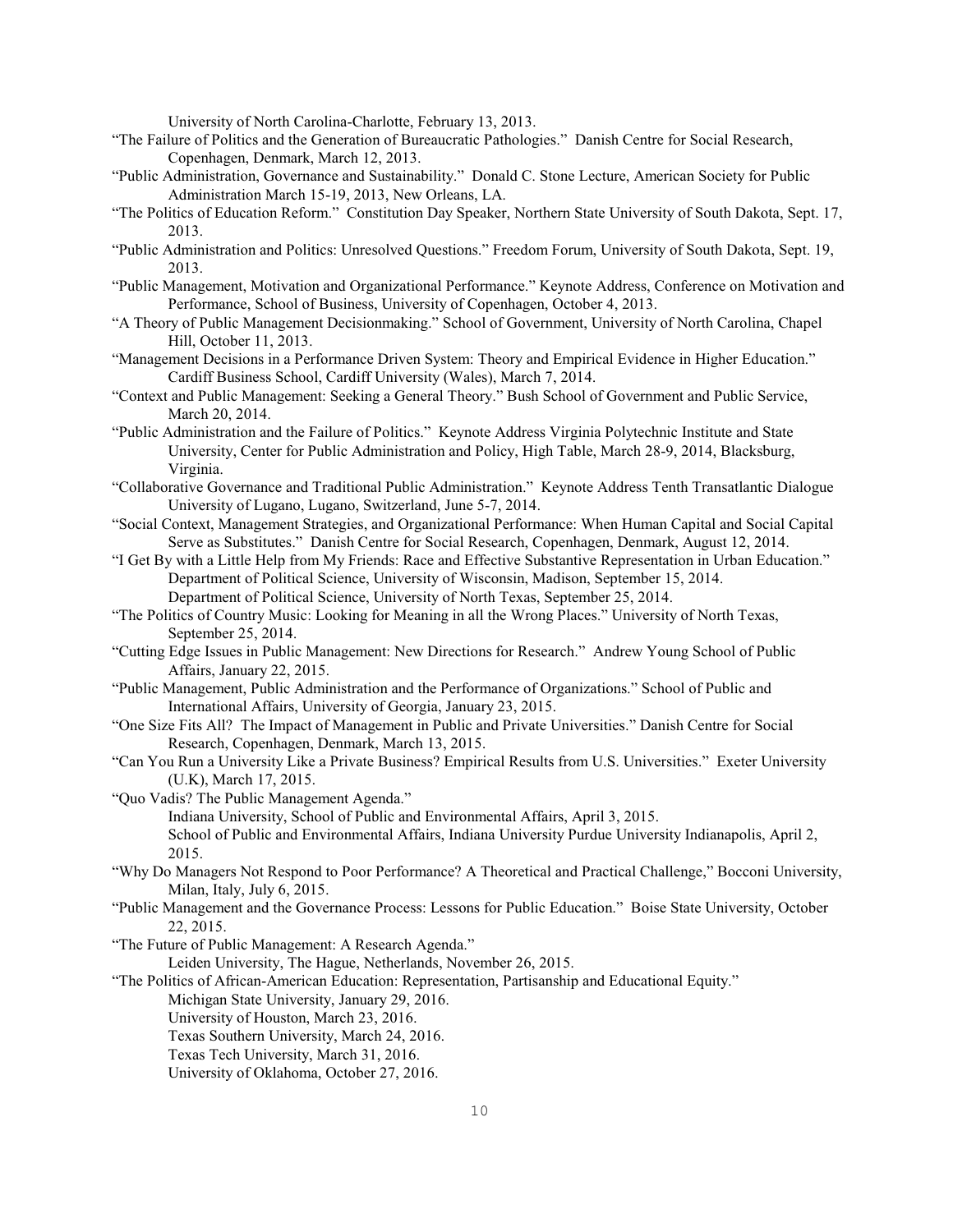Leiden University, the Netherlands, November 7, 2016.

- "Public Management in Comparative Perspective." Danish Centre for Social Research, Advisory Board Annual Meeting, June 2, 2016.
- "Government and Public Policy in Today's World." Texas Agricultural Lifetime Leadership, College Station, TX, July 22, 2016.
- "Public Administration in the US and Europe: A Reciprocal Relationship." Keynote Address, European Group on Public Administration, Utrecht, the Netherlands, August 24, 2016.
- "Decisionmaking and Behavioral Public Administration." Royal Netherlands Academy of Arts and Sciences conference on Behavioral Public Administration: Understanding Key Public Administration Challenges by Combining Insights from Psychology and Public Administration, November 4-5, 2016 Amsterdam, the Netherlands.
- "Leadership and Job Satisfaction: Results from a Field Experiment." Leiden University, the Netherlands, November 7, 2016.
- "Public Administration: A Research Agenda." Bush School of Government and Public Service, Texas A&M University, December 2, 2016.
- "Exogeneity in Public Administration: Leadership and Job Satisfaction."
	- Rutgers University, February 15, 2017.

American University, February 22, 2017.

- Cardiff University, April 28, 2017.
- "Public Administration and Public Management." University of Colorado, Denver, October 24, 2017.
- "Theoretical Frontiers in Representative Bureaucracy: New Directions for Research." Cardiff University, February 1, 2018.
- "Representative Bureaucracy and International Organizations: Separating Symbolic, Instrumental, and Substantive Representation." Conference on Representative Bureaucracy and Language, Agder University, Kristiansand, Norway, March 13-14, 2018.
- "Public Management Scholarship: Prospects and Opportunities." Leiden University, the Hague, the Netherlands, March 20, 2018.
- "Managing the Human Side of Public Education." Keynote address, conference on People Management in Education 2018, Tilburg University, the Netherlands, May 25, 2018.
- "Research Agendas for Public Management and Governance." Tilburg University, the Netherlands, May 28, 2018.
- "Citizen Satisfaction and Program Success: A Cross-national Assessment of the Impact of Autonomy." Utrecht University, the Netherlands, May 28, 2018.
- "Intersectionality in Higher Education and the Tradeoff between Representation and Equity." Utrecht University, the Netherlands, May 29, 2018.
- "The Public Management Agenda: Past, Present and Future." Aarhus University, Denmark, September 13, 2018.

"Bureaucracy and Democracy: A Research Agenda." Leiden University, the Netherlands, March 10, 2019.

- "Big Issues in Public Administration." Askew School of Public Administration and Policy, Florida State University, August 26, 2019.
- "Representation: Dealing with Context, Intersectionality, and Bureaucracy." Georgetown University, October 11, 2019.
- "Politics, Public Management and Governance: Bridging the Gaps Across Nations." Keynote Address GMU-SNU BK21 2020 Conference, George Mason University, February 5-6, 2020, Arlington Virginia.
- "Publishing in Public Administration: Applying the Lessons of a Design Science." Keynote Address, Section on Chinese Public Administration, American Society for Public Administration, March 26, 2021.
- "Citizen Sector Preferences for 'Public' Services: The Implications for Public Management." Keynote Address, International Public Management Network Annual Conference, August 20, 2021, Seoul National University, Seoul, Korea.
- "Strategies for Publishing in International Journals in Public Affairs." Seoul National University, Seoul Korea, November 4, 2021.
- "Bureaucrats as (quasi)Politicians." Keynote Address, Trans-European-Dialogue (TED) Conference, University of Bergen, Bergen Norway, February 24-25, 2022.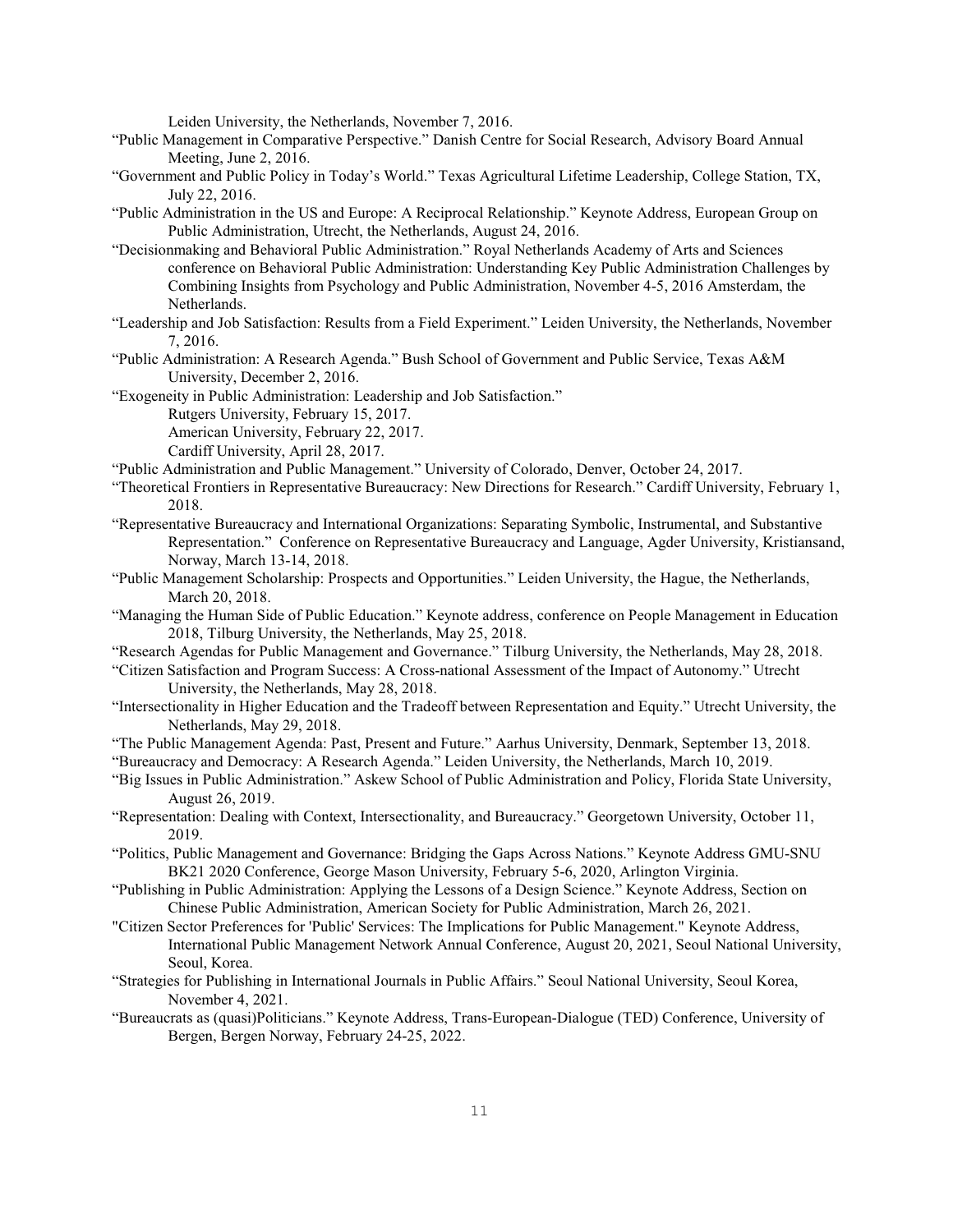### **Professional Service**

Member, NASPAA Site Visitation Team, University of Kansas, February 18-20, 1980. Member, Advisory Board, NASPAA Public Management Project, 1980-1981. Nominations Committee, SWPSA, 1982-5. Panel participant, "Cost-Benefit Analysis: Method, Application, and Pitfalls." National Association of State Budget Directors Conference on Budgeting and Policy Making, September 9-10, 1985, Madison, WI. Chair, Academic Review Team, University of Nebraska-Lincoln, Political Science Department, 1986. Editorial Policies Committee, Southwest Social Science Association, 1984-1987, 2000-2003. Participant, Roundtable on "The Science of Public Policy Analysis," SWPSA 1988. Panel Chair and organizer, "The Contributions of Elvis Presley to Political Science," SPSA 1989. Participant, Roundtable on "Writing the Dissertation," MPSA 1990. Chair, Pi Sigma Alpha Best Paper Award Committee, MPSA 1992. Chair, Gladys M. Kammerer Award Committee, APSA 1993. Member, Herbert Kaufman Award Committee, APSA 1993. Member, Ted Robinson Memorial Award Committee, SWPSA 1989-93, Chair 1990-93. Member, National Science Foundation, Human Capital Initiative Panel, 1994. Board of Directors, University of South Dakota Foundation, 1993-94. Chair, Leonard D. White Award Committee, APSA, 1995. Member, John Gaus Award Committee, APSA, 1996. Chair, Pi Sigma Alpha Best Paper Award, SWPSA, 1996. Chair, MPSA Ad Hoc Committee on Convention Reform, 1996-7. Member, "Interdisciplinary Perspectives on Institutions and Social Movements." Midwest Sociology Association, April 5, 1996, Chicago. Member, Aaron Wildavsky Award Committee, Public Policy Section, APSA, 1997. Member, *Policy Currents* Editor Selection Committee, Public Policy Section, APSA, 1997. Member, APSA Political Methodology Section Publications Committee, 1997-99. Founder, Midwest Public Administration Caucus, 1998. Chair, Pi Sigma Alpha Best Paper Award, SWPSA, 1998. Chair, Westview Best Student Paper Award, MPSA, 1998. Chair, Committee on the Future of *Social Science Quarterly*, Southwestern Social Science Association, 1998-9. Member, MPSA Committee on Publications, 1997-9. Advisory Committee, U.S. Department of Education study on charter school finance, 1998-2000. Co-Chair, Southwestern Social Science Association Implementation Committee for Publication, Finances, and Editor Search Policy, 1999. Committee on the Status of Blacks in the Profession, WPSA, 1999-2000. Chair, Nominations Committee, State Politics and Policy Section, APSA, 2000. Participant, Roundtable on "Methods Training for Doctoral Students." National Association of Schools of Public Administration and Affairs, 2000. Chair, Herbert Kaufman Award Committee, APSA 2002. Chair, Ted Robinson Memorial Award Committee, SWPSA 2002. Member, NASPAA best dissertation award committee, 2002. Board of Directors, Farber Fund, University of South Dakota, 1982- Member, ASPA Endowment, Inc. Board of Directors, 2002-4 Member, Leonard White Award Committee, APSA 2004. Member, Dwight Waldo Award Committee, American Society for Public Administration, 2003-4 Member, Southwest Political Science Association Nominating Committee, 2003-4. Member, Paul Van Riper Award Committee, American Society for Public Administration, 2001-2004. Chair, Mentoring Committee, Public Administration Section, American Political Science Association, 2003-4. Member, Site visit team, School of Social Sciences, University of Texas at Dallas, April 7-8. 2004. Co-organizer, Latino Politics: The State of the Discipline Texas A&M University, April 30-May 1, 2004. Participant, Panel on "Recruiting and Retaining Minority Graduate Students" APSA, Sept. 2, 2004, Chicago.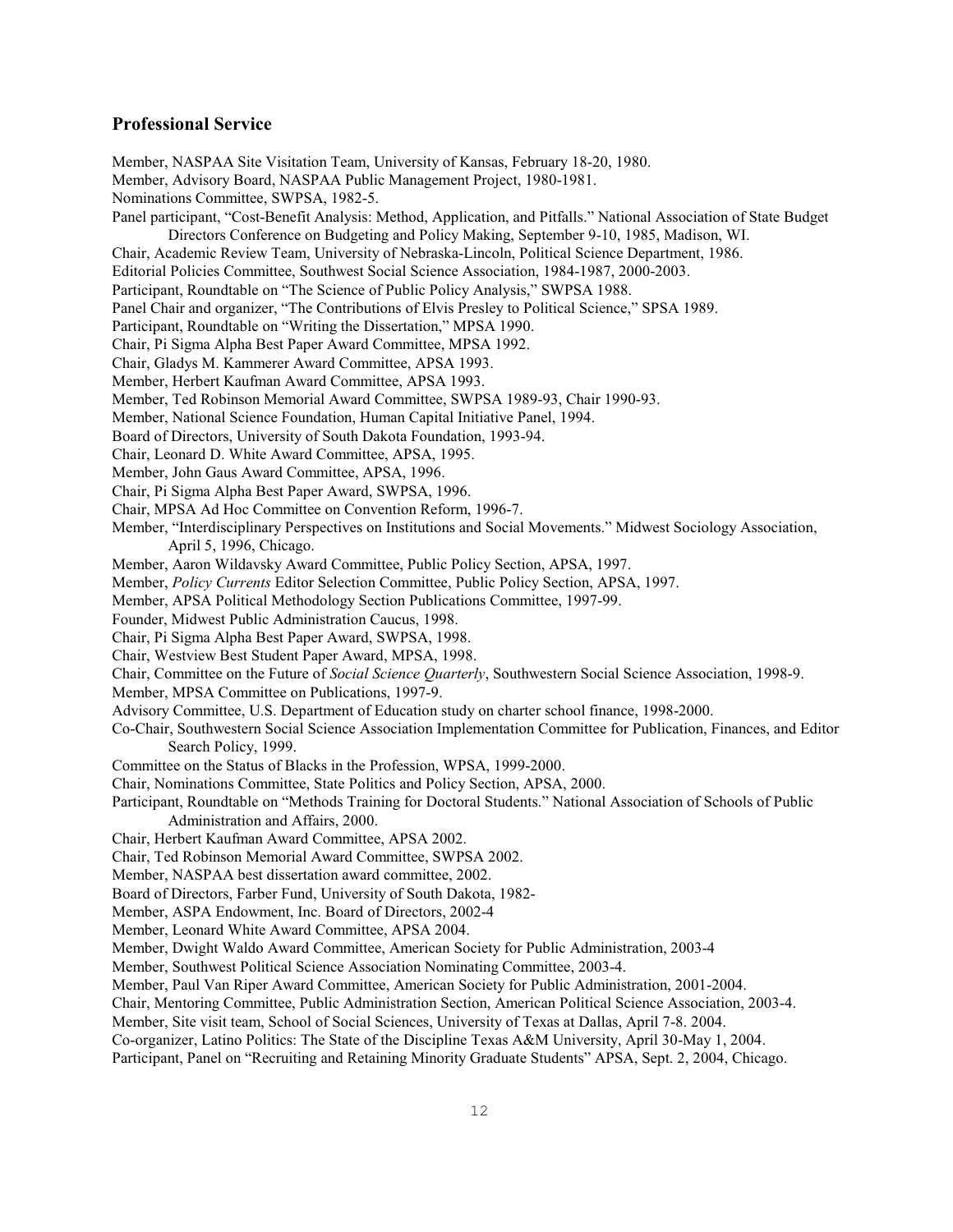Chair, NASPAA/ASPA Distinguished Research Award Committee, 2004.

- Program Organizer, Latino Dropouts: Integrating Research and Practice, Texas A&M University, November 16, 2004.
- Program Committee, Accountable Governance: An International Research Colloquium, Queens University, Belfast Northern Ireland, October 20-22, 2005.
- Member, Paul Volcker Junior Scholar Research Award Committee, Public Administration Section, APSA, 2005. Member, *State Politics and Policy Quarterly* Editor Selection Committee, 2005.
- Program Organizer, Race and Social Capital, Texas A&M University, February 10-11, 2006.
- Program Organizer, Public Management: Large-N Studies of Management and Organizations, Texas A&M University, May 5-6, 2006.
- Program Planning Committee, National Academy of Public Administration, Fall 2006 Meeting, Washington, DC. Member, Board of Directors, Consortium of Social Science Associations, 2006-7.
- Member, Midwest Public Administration Caucus Nominating Committee, 2007.
- Chair, American Political Science Association Minority Program Review Implementation Committee, 2006-7.
- Sponsoring Scientist, NSF Minority Post-doctoral Fellow Program, 2007-9.
- Participant, Roundtable on Strategies for Minority Student Recruitment, Minority Student Recruitment Program, APSA, 2007.
- Chair, Herbert Kaufman Award Committee, Public Administration Organized Section, APSA, 2008.
- Program Organizer, Empirical Studies of Public Management III, Texas A&M University, May 1-4, 2008.
- Member, Economic and Social Research Council (UK) review team to evaluate the Centre for Market and Public Organization, University of Bristol, June-September, 2008.
- Program Co-organizer, Conference on Under-represented Groups in Subnational Politics, Rice University, Houston, TX May 16-18, 2009.
- Member, Editor Selection Committee, *State Politics and Policy Quarterly* 2009.
- Chair, Executive Board Nominations Committee, Public Management Research Association, 2009.
- Member, *American Journal of Political Science* Best Article Award, Midwest Political Science Association, 2009.
- Member, Public Management Research Association *JPART* Editorial Arrangements Committee, 2009.
- Chair, Best Poster Committee, Public Policy Section, American Political Science Association, 2009.
- Chair, Panel on The State of Latino Political Studies, Latino Politics Workshop, American Political Science Association, 2009, Toronto.
- Presenter, Recruiting and Mentoring Minority Graduate Students, American Political Science Association, 2009, Toronto.
- Program Organizer, Conference on African-American Women in Political Science, College Station, TX, February 19- 20, 2010.
- Member, Accenture Advances in Public Management Selection Committee, 2010-11.
- Program Organizer, Empirical Studies of Public Management IV, Texas A&M University, College Station, TX, May 6-7, 2010.
- Program Organizer, Policy, Governance and Democracy: The Perspective from Europe, Texas A&M University, College Station, TX, July 22-24, 2010.
- Member, C. Dwight Waldo Award Selection Committee, American Society for Public Administration 2011.
- Participant, "Enhancing Research: A Workshop for Political Scientists from Underrepresented Groups." National Science Foundation, Duke University, February 3-5, 2011.
- Member, Advisory Panel, ESRC Grant on Executive Succession. Oliver James (PI), University of Exeter, United Kingdom, 2011-12.
- Chair, Committee on the Status of Gays, Lesbians, Bisexuals, and Transgendered, Southern Political Science Association, 2011.
- Member, International Advisory Panel, Ministry for Industry and Technology grant on "Improving Public Service Provision" Søren Serritzlew and Jens Blom-Hansen (PIs), Aarhus University, Denmark, 2011-15.
- Member, Advisory Board, Harkin Institute for Public Policy, Iowa State University, 2011-13.
- Chair, Herbert A. Simon Best Book Award Committee, Public Administration Organized Section, American Political Science Association, 2012.
- Program Organizer, Empirical Studies of Public Management V and Empirical Theory Initiative, Texas A&M University, College Station, TX, May 4-5, 2012.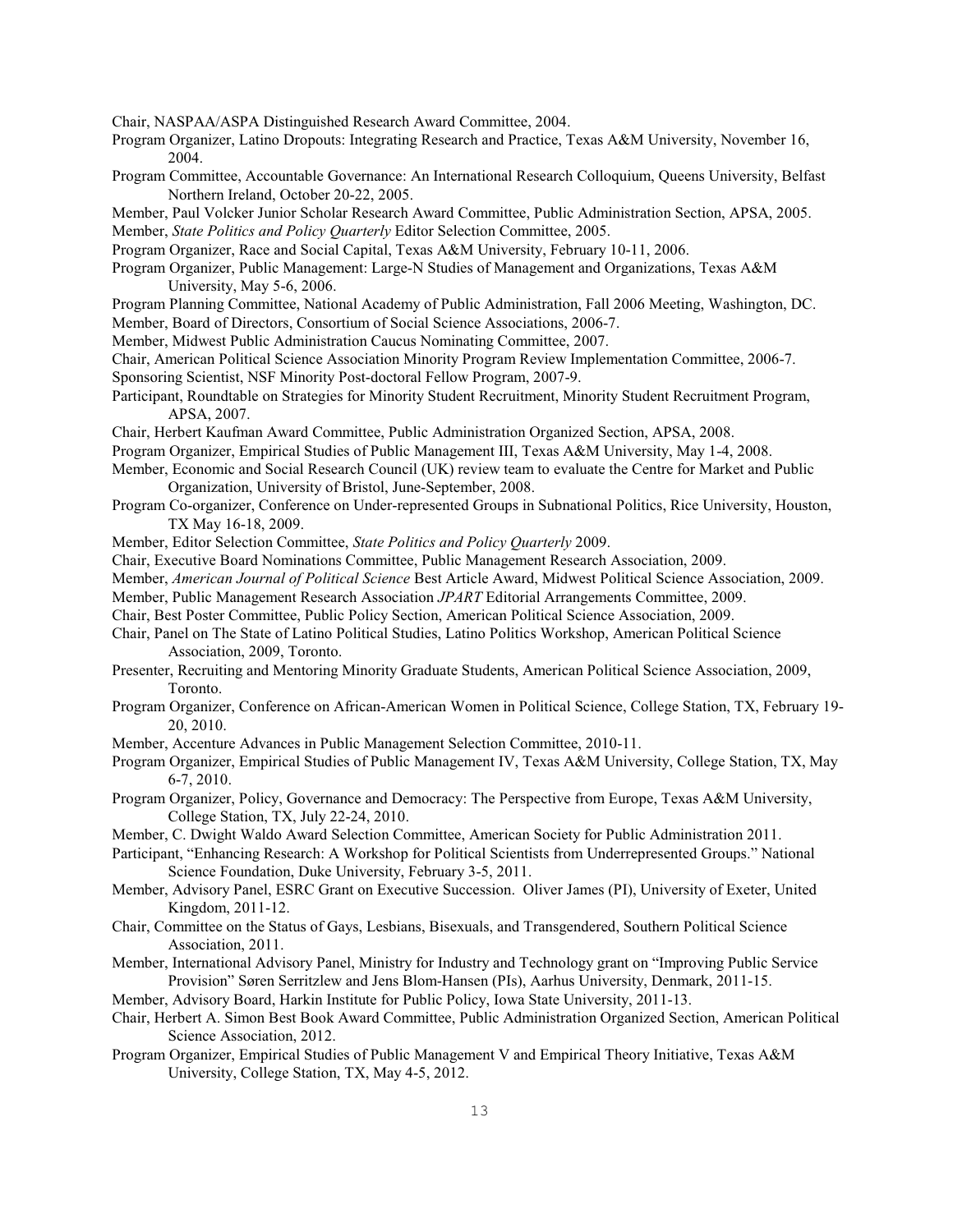Advisory Board, the Center for Public Administration Innovation (Osservatorio sul Cambiamento delle Amministrazioni Pubbliche - OCAP) at the SDA Bocconi School of Management, the graduate business school of Bocconi University, 2012-2016.

Editor Search Committee, *State Politics and Policy Quarterly*, 2012-3.

- Member, International Advisory Panel, Danish Council for Independent Research, "Public Sector Leadership and Performance" Lotte Bøgh Andersen (PI), Aarhus University, Denmark, 2013-2017.
- Participant, Workshop on Public Management in Latin America, Public Management Research Conference, Madison, WI, June 20, 2013.
- Member, Best Poster Award Committee, Public Administration Section, American Political Science Association, 2013.
- Program Organizer, Empirical Studies of Public Management VI and Context of Public Management Initiative, Texas A&M University, College Station, May 2014.
- Participant, Roundtable on the Future of the Study of Bureaucracy, Midwest Political Science Association, Chicago, April 3-6, 2014.
- Member, International Advisory Board, Public Leadership and Meaningful Work, Centre of Competence for Public Management, University of Bern, Switzerland, 2014.
- Participant, Roundtable on Challenges Facing Public Organizations: Insights from Research and Future Directions, Midwest Political Science Association, Chicago, April 16-19, 2015.
- Participant, Policy Change and Reform in Higher Education, Midwest Political Science Association, Chicago, April 16-19, 2015.
- Member, Best Book Award Committee, Public and Nonprofit Division Academy of Management, 2015.
- Program Organizer, Beyond the Barriers: Latinos in Higher Education, Texas A&M University, October 9-10, 2015.
- Member, Advisory Board, IPA Collection and Luther Gulick Papers at Baruch Library Archives, Baruch College, City University of New York 2015-19.
- International Advisory Committee 2016 Public Management Research Conference Aarhus University, June 22-24, 2016, Århus, Denmark.
- PhD Assessment Committee, Maria Falk Mikkelsen, Department of Political Science Aarhus University, 2016.
- Program Organizer, Empirical Studies of Public Management VII: Taking Sector Seriously: Management, Structure and Performance, Texas A&M University, May 20-22, 2016.
- PhD Evaluation Committee, Petra van den Bekerom, Department of Public Administration, Leiden University, The Hague, the Netherlands November 8, 2016.
- Panelist, Theory Development in Public Administration Research, Midwest Political Science Association, April 5-8, 2017 Chicago, IL.
- Program Organizer, Race, Ethnicity and Public Administration, Texas A&M University, May 19-20, 2017.
- Mid-term Research Evaluation Committee, Institute of Public Administration, Leiden University, the Netherlands, September 22, 2017.
- Member, *Journal of Public Administration Research and Theory* Editor Selection Committee, 2017.
- Member, Public Management Research Association Committee on a PMRA Book Series, 2017-18.
- Workshop Co-organizer, Minority College Graduation Rates: Best Practices for Private Schools, American University, October 6, 2017.
- Workshop Co-organizer, Minority College Graduation Rates: Best Practices for Flagship Universities, Texas A&M University, February 20, 2018.
- Member, *State Politics and Policy Quarterly* publisher selection committee, 2018-9.
- Program Organizer, Empirical Studies of Public Management VIII: Public Management and Equity, May 7-8, 2019 American University.
- Faculty Advisor, J1 Visa Student Intern Jungin Choe, Yonsei University, August 2018-September 2019.
- Panelist, Inclusive Governance: Perspectives from Gender Awareness in Public Affairs Education, NASPAA National Conference, October 17-18, 2019, Los Angeles CA.
- Panelist, The Role of Academic Journals in Advancing Research Directions and PhD Education in the Next 50 Years, NASPAA National Conference, October 17-18, 2019, Los Angeles CA.
- Panelist, Succeeding in Publishing in Peer Reviewed Public Administration and Management Journals, ARNOVA, November 21-3, 2019, San Diego, California.
- Panelist, Speaking Truth to Power when Power Does not Care: Lessons for Public Administration in the Current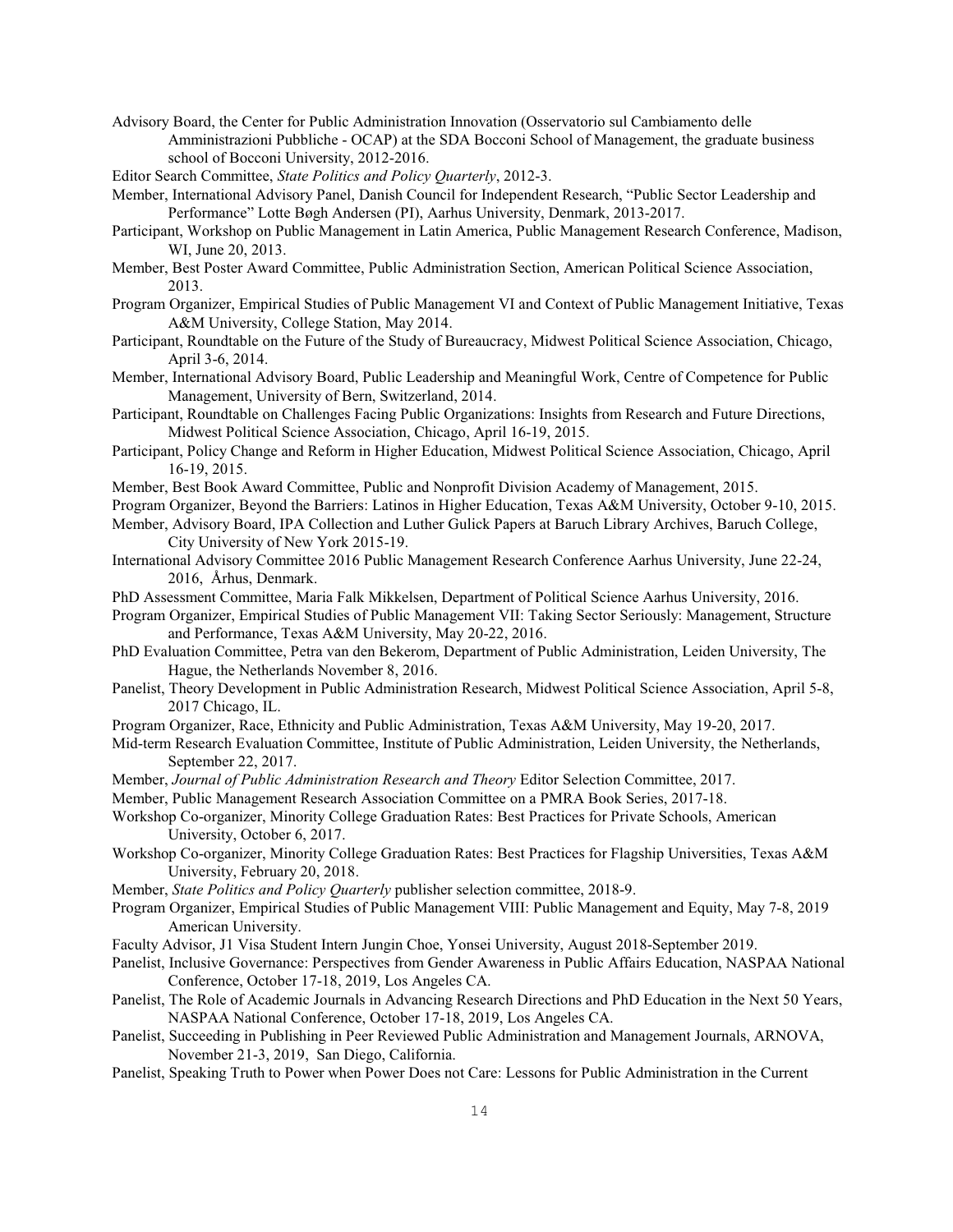World, MPSA April 16-19, 2020.

Steering Committee, DC Public Management Consortium, 2019-

Member, NASPAA ad hoc Task Force to Propose a Comprehensive Framework for a Diversity, Equity and Inclusion Action Plan, 2020.

- Panelist, Responsive Public Service: Social Equity and Representative Bureaucracy, Conference of Minority Public Administrators Webinar, Oct. 29, 2020.
- Program Organizer and Co-Chair, "Social Equity and Public Administration: The Behavioral Perspective." American University, April 30-May 1, 2021, Washington DC.
- Panelist, "The Intersection of Public Administration and the Law: What Do Social Equity Scholars Think?" American Society for Public Administration Webinar, August 17, 2021.

# **Grants**

Ministry of Education (Denmark), "Danish Public School Reform" 2014-2018.

- Ministry of Education (Denmark), "The Investigation of Public School Management" 2010-2011.
- Ministry of Science, Technology and Innovation (Denmark), "School Management, Teaching and Student Performance" 2010-2014.
- Economic and Social Research Council (UK), "How Public Management Matters: Strategy, Networking, and Local Service Performance" 2006-10.
- National Science Foundation, "Emergency Response and the Impact of Hurricane Katrina on Texas Public Schools" 2005.

Spencer Foundation, "Minority Student Aspirations for Higher Education" 2000.

Urban Research Center UWM, "Examining the Relationship between Welfare and Crime" 1995.

Social Science Research Council, "Latino Education Policy" 1991.

# **Publications**

### **Books**

*Politics and the Bureaucracy: Policymaking in the Fourth Branch of Government.* North Scituate, MA: Duxbury Press, 1979;

second edition, Monterey, CA: Brooks/Cole, 1987;

third edition, Pacific Grove, CA: Brooks/Cole, 1993;

fourth edition, Ft. Worth: Harcourt Brace, 2000.

fifth edition, Belmont, CA: Thomson-Wadsworth, 2007 with John Bohte.

*Applied Statistics for Public Administration*. North Scituate, MA: Duxbury Press, 1981, with Jeffrey L. Brudney; revised edition, Monterey, CA: Brooks/Cole, 1987; third edition, Belmont, CA: Wadsworth, 1993; fourth edition, Fort Worth: Harcourt Brace, 1997; fifth edition, Belmont, CA: Thomson-Wadsworth, 2002;

sixth edition, Belmont, CA: Thomson-Wadsworth, 2006 with Jeffrey L. Brudney and John Bohte; seventh edition, Belmont, CA: Thomson-Wadsworth, 2009 with Jeffrey L. Brudney and John Bohte; eighth edition, Boston: Wadsworth-Cengage, 2011 with Jeffrey L. Brudney and John Bohte; ninth edition, Stamford, CT: Cengage Learning, 2015 with Jeffrey L. Brudney and John Bohte; translated into Korean 1984; translated into Chinese 2004.

*Program Planning and Evaluation for the Public Manager*. Monterey, CA: Brooks/Cole, 1985, with Ronald D. Sylvia and Elizabeth M. Gunn; second edition, Chicago: Waveland Press, 1991.

*Regulation: Bureaucracy, Politics, and Economics*. New York: St. Martin's Press, 1985.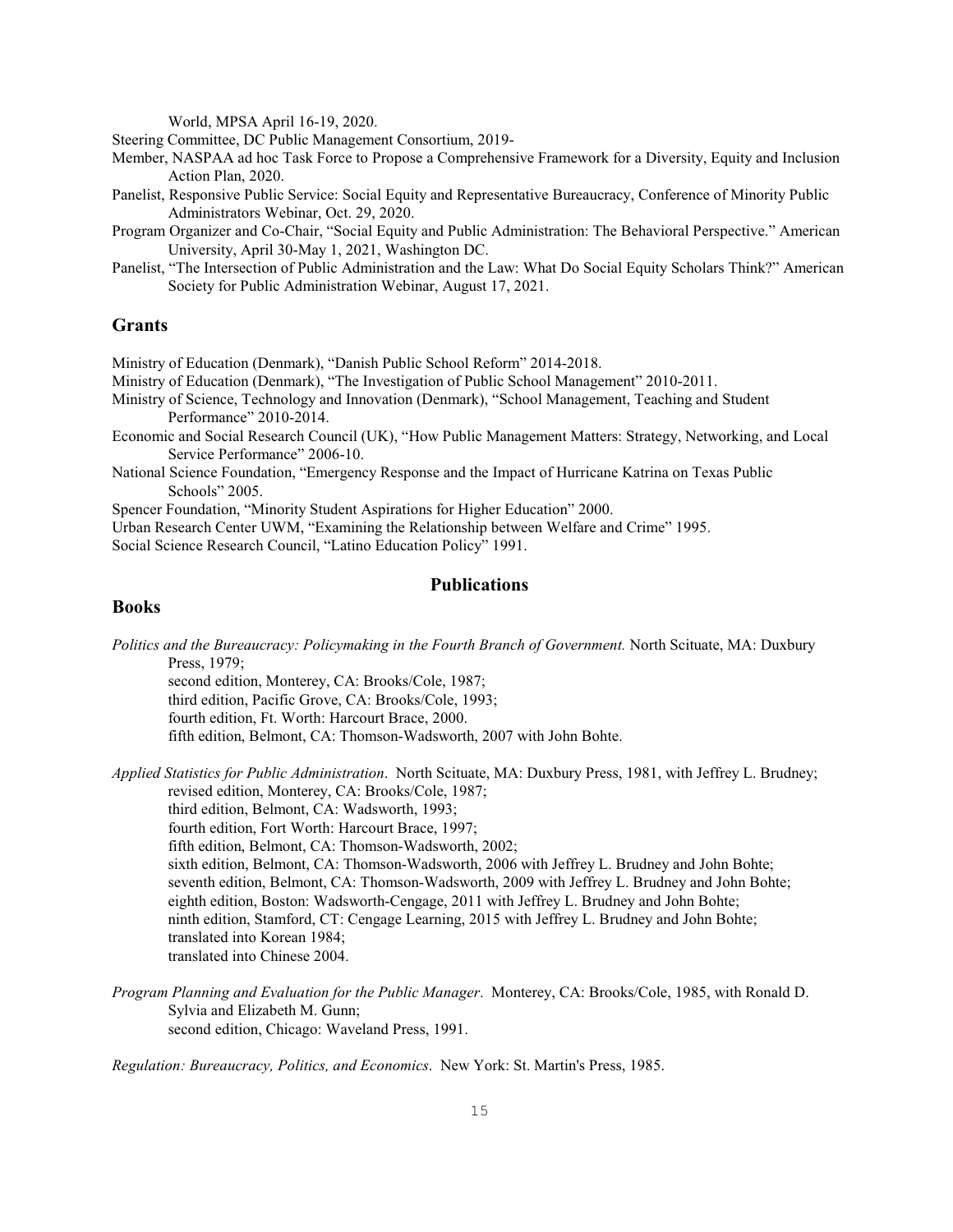- *The Political Economy of Regulation: The Case of Insurance*. Albany: State University of New York Press, 1988. Translated and published in Japan by the Institute of Actuaries of Japan, 1991.
- *Race, Class, and Education: The Politics of Second Generation Discrimination*. Madison: University of Wisconsin Press, 1989, with Joseph Stewart and Robert England.
- *The Politics of Hispanic Education: Un paso pa'lante y dos pa'tras*. Albany, NY: State University of New York Press, 1991, with Joseph Stewart.
- *The Politics of Sin: Drugs, Alcohol and Public Policy*. Armonk, NY: M.E. Sharpe, 1994.
- *Regulation and Consumer Protection: Politics, Bureaucracy and Economics.* Houston: Dame Publications, 1995, edited with Thomas Garman; third edition, 1998 edited with Thomas Garman and Lael R. Keiser. fourth edition, 2003, edited with Thomas Garman and Lael R. Keiser.
- *The Case Against School Choice: Politics, Markets and Fools*. Armonk, NY: M.E. Sharpe, 1995, with Kevin B. Smith.
- *What Works?: A New Approach to Program and Policy Analysis*. Boulder, CO: Westview Press, 2000, with Jeff Gill.
- *The Politics of Fertility Control Policy*. New York: Chatham House Publishers, 2001, with Deborah R. McFarlane.
- *Politics, Policy and Organizations: New Frontiers in the Scientific Study of Bureaucracy*. Ann Arbor: University of Michigan Press, 2003 with George Krause.
- *Bureaucracy in a Democratic State: A Governance Perspective*. Baltimore: The Johns Hopkins University Press, 2006, with Laurence J. O'Toole.
- *Public Service Performance: Perspectives on Measurement and Management*. London: Cambridge University Press, 2006, with George Boyne, Laurence J. O'Toole and Richard Walker.
- *Latino Politics: Identity, Mobilization, and Representation*. Charlottesville VA: University of Virginia Press, 2007, with Rodolfo Espino, III and David L. Leal.
- *The Wit and Humor of Political Science*. Washington, DC: American Political Science Association and European Consortium for Political Research, 2010, with Lee Sigelman, Bernie Grofman, and Ken Newton.
- *Public Management: Organizations, Governance, and Performance*. Cambridge: Cambridge University Press, 2011, with Laurence J. O'Toole. Translated into Arabic 2013.
- *The Politics of Latino Education*. New York: Columbia University Press, 2011, with David L. Leal.
- *The Politics of African American Education: Representation, Partisanship and Educational Equity*. New York: Cambridge University Press, 2017 with Amanda Rutherford.
- *Comparative Public Management: Why National, Environmental, and Organizational Context Matters*, Washington, DC: Georgetown University Press 2017, with Amanda Rutherford and Claudia Avellaneda.

*Race and Public Administration*. New York: Routledge 2020, with Amanda Rutherford.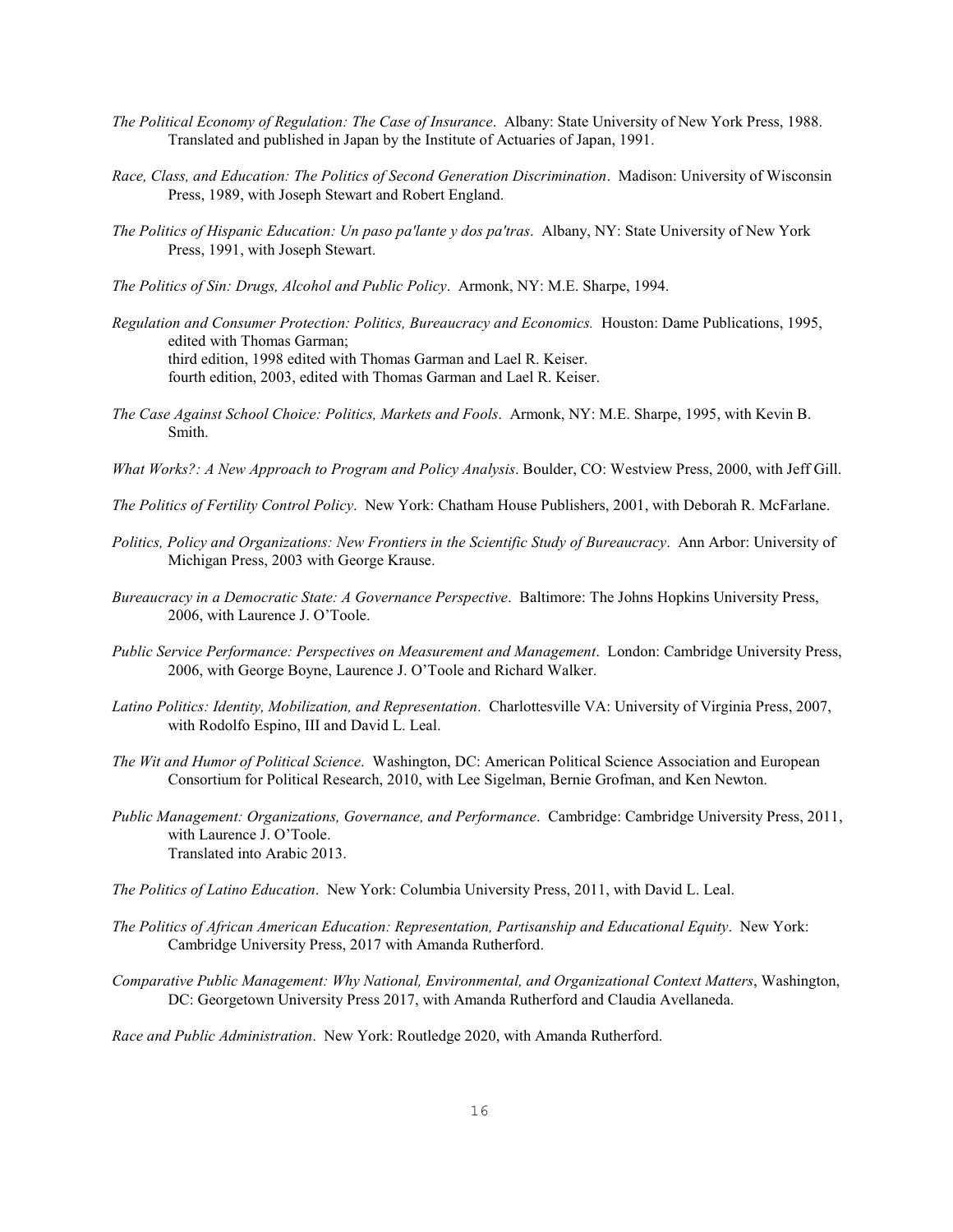# **Articles**

- "Representative Bureaucracy: An Empirical Analysis." *American Political Science Review* 69 (June 1975), 526-542.
- "Executive Mobility in the Federal Service: A Career Perspective." *Public Administration Review* 35 (May/June 1975), 291-295, with Lloyd Nigro.
- "Party Identification and Vote Choice: The Causal Relationship." *Western Political Quarterly* 18 (September 1975), 496-505.
- "Bureaucracy and the People: Is the Higher Federal Service Representative?" *The Bureaucrat* 4 (1975), 300-308, with Lloyd G. Nigro.
- "Representative Bureaucracy and Policy Preferences: A Study in the Attitudes of Federal Executives." *Public Administration Review* 36 (July/August 1976), 458-469, with Lloyd G. Nigro.
- "A Graphic Approach to Rosenberg's Affective-Cognitive Consistency Theory." *Human Relations* 29 (1976), 273-285, with Robert A. Milne.
- "Client Representation in USDA Bureaus: Causes and Consequences." *Policy Studies Journal* 6 (Summer 1978), 484-488.
- "Constraints on Affirmative Action." *Policy Studies Journal* 7 (Winter 1978), 208-213.
- "Interest Groups in the Appropriations Process: The Wasted Profession Revisited." *Social Science Quarterly* 59 (December 1978), 482-495 with J.R. van Lohuizen.
- "Regulatory Administration and Organizational Rigidity." *Western Political Quarterly* 21 (March 1978), 80-95, with John P. Plumlee.
- "Bureaus, Clients, and Congress: The Impact of Interest Group Support on Budgeting." *Administration & Society* 10 (February 1978), 447-466, with J. R. van Lohuizen.
- "Issue Voting: An Empirical Examination of Individually Necessary and Jointly Sufficient Conditions." *American Politics Quarterly* 7 (January 1979), 21-50, with James Campbell.
- "Style Issue Voting: By the Strength of the Echo." *Political Behavior* 1 (Fall 1979), 203-215, with James Campbell.
- "Rationality and Voting: A Downsian Analysis of the 1972 Election." *Western Political Quarterly* 33 (March 1980), 38-49.
- "Executive Reorganization of Government: Impact on Employment and Expenditures." *American Journal of Political Science* 24 (August 1980), 396-412.
- "Politics and Morality: The Effect of Religion on Referenda Voting." *Social Science Quarterly* 61 (June 1980), 144-148, with David R. Morgan.
- "The Impact of Regulatory Agency Structure: IRCs or DRAs?" *Southern Review of Public Administration* 3 (March 1980), 427-443.
- "Measuring Organizational Power: Resources and Autonomy of Government Agencies." *Administration & Society* 12 (November 1980), 357-375.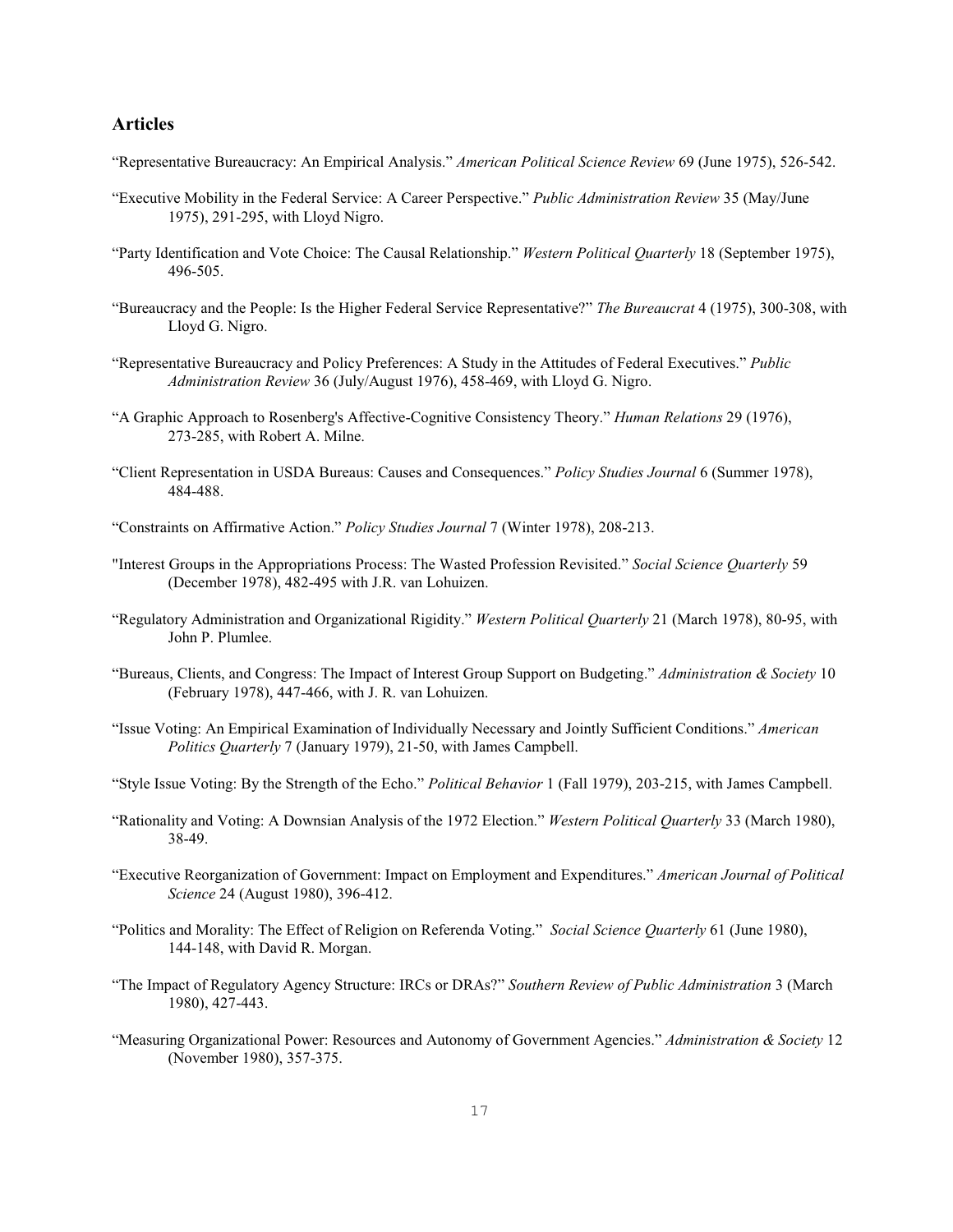- "Ode to Patronage: A Critical Analysis of Two Recent Supreme Court Decisions." *Public Administration Review* 41 (September/October 1981), 558-563.
- "Speed Kills: A Longitudinal Analysis of Traffic Fatalities and the 55 MPH Speed Limit." *Policy Studies Review* 1 (August 1981), 157-167, with David R. Morgan.
- "Reputation and Productivity Among U.S. Public Administration and Public Affairs Programs." *Public Administration Review* 41 (November/December 1981), 666-673, with David Morgan, Richard Kearney, Steve Hays, and Harold Birch.
- "Reputation and Productivity of Public Administration/Affairs Programs: Additional Data." *Public Administration Review* 42 (March/April 1982), 171-173, with David R. Morgan.
- "Citizen Compliance with Public Policy: The National Maximum Speed Law." *Western Political Quarterly* 25 (June 1982), 258-273, with David R. Morgan.
- "Interest Groups and Public Policy." *Social Science Quarterly* 64 (September 1983), 641-646, with Gary W. Copeland.
- "Pass the Biscuits, Pappy: Congressional Decision Making and Federal Grants." *American Politics Quarterly* 12 (January 1984), 3-21, with Gary W. Copeland.
- "Teachers, Students, and Discrimination: The Policy Impact of Black Representation." *Journal of Politics* 46 (February 1984), 252-263.
- "Black Representation and Educational Policy: Are They Related?" *American Political Science Review* 78 (June 1984), 392-403, with Robert England.
- "From Desegregation to Integration: Second Generation School Discrimination as an Institutional Impediment." *American Politics Quarterly* 13 (April 1985), 227-247, with Robert E. England.
- "Black Resources and Black School Board Representation: Does Political Structure Matter?" *Social Science Quarterly* 66 (December 1985), 976-982, with Ted Robinson and Robert England.
- "Hispanic Americans and Educational Policy: Limits to Equal Access." *Journal of Politics* 48 (November 1986), 850- 876, with Luis Ricardo Fraga and Robert E. England.
- "The Policy Impact of No-Fault Automobile Insurance." *Policy Studies Review* 7 (February 1987), 496-506.
- "The Political Economy of Consumer Protection: An Examination of State Legislation." *Western Political Quarterly* 30 (June 1987), 343-367.
- "Gaining Ground: The Impact of Medicaid and WIC on Infant Mortality." *American Politics Quarterly* 15 (April 1987), 254-273, with Gary W. Copeland.
- "Tort Reform and Regulation of the Insurance Industry: Medical Malpractice Liability Proposals in 1986." *Publius* 17 (Summer 1987), 163-177, with Gary W. Copeland.
- "Barriers to Equal Opportunity: Educational Practices and Minority Students." *Urban Affairs Quarterly* 23 (June 1988), 635-646, with Robert England and Luis R. Fraga.
- "Deregulation, Competition, and Economic Changes: Assessing the Responsibility for Bank Failures." *Policy Studies Journal* 16 (Spring 1988), 427-440, with Jeff Worsham.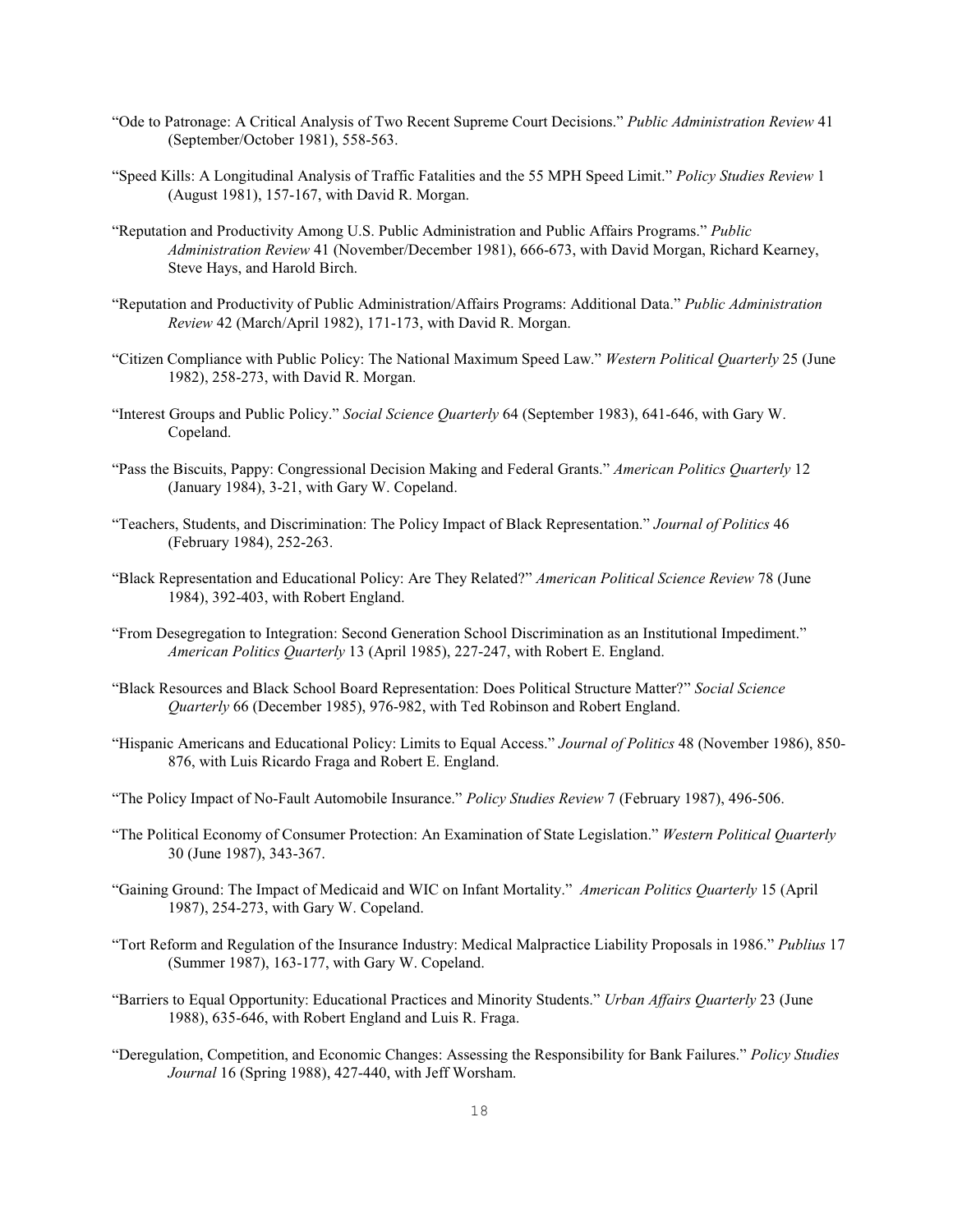- "Second Generation Educational Discrimination and White Flight from Public Schools." *National Political Science Review* 1 (Summer 1989), 76-90, with Joseph Stewart and Robert England.
- "In Quest of Role Models: Change in Black Teacher Representation in Urban School Districts, 1968-1986." *Journal of Negro Education* 58 (Spring 1989), 140-152, with Joseph Stewart and Robert England.
- "Black Representation in Urban School Districts: From School Board to Office to Classroom." *Western Political Quarterly* 42 (June 1989), 287-306, with Joseph Stewart and Robert England.
- "Presidential Control Versus Bureaucratic Power: Explaining the Reagan Revolution in Antitrust." *American Journal of Political Science* 34 (February 1990), 269-287, with Marc Allen Eisner.
- "The Politics of Demon Rum: Regulating Alcohol and Its Deleterious Consequences." *American Politics Quarterly* 18 (October 1990), 404-429, with Cathy M. Johnson.
- "The Wages of Sin: Taxing America's Legal Vices." *Western Political Quarterly* 43 (September 1990), 577-596, with Cathy M. Johnson.
- "Excellence in Education: Second Generation School Discrimination as a Barrier." *Equity and Excellence* 24 (Summer 1990), 35-40, with Robert England and Joseph Stewart.
- "The Politics of Bureaucratic Discretion: Educational Access as an Urban Service." *American Journal of Political Science* 35 (February 1991), 155-177, with Joseph Stewart and Robert England.
- "No Longer Gaining Ground: An Update." *American Politics Quarterly* 19 (July 1991), 377-385, with Thomas M. Holbrook.
- "Cooperation and Conflict in Multiracial School Districts." *Journal of Politics* 53 (November 1991), 1123-1133, with Joseph Stewart, Jr.
- "Financing Family Planning Services: Is Categorical Legislation Still Needed?" *American Journal of Gynecological Health* 5 (September/October 1991), 23-30, with Deborah R. McFarlane.
- "The Politics of Insurance Regulation." *Journal of Risk and Insurance* 58 (December 1991), 700-713.
- "The Politics of Drug Abuse: Laws, Implementation, and Consequences." *Western Political Quarterly* 45 (March 1992), 41-69.
- "I Seen My Opportunities and I Took 'em: Political Corruption in the American States." *Journal of Politics* 54 (February 1992), 135-155, with Thomas M. Holbrook.
- "Mexican Americans and Municipal Employment: An Analysis of Status and Pay Levels." *State and Local Government Review* 24 (Winter 1992), 36-42, with Robert Wrinkle, J. L. Polinard, and Tomas Longoria.
- "State Policies on Funding Abortions: A Pooled Time Series Analysis." *Social Science Quarterly* 73 (November 1992), 690-98, with Deborah R. McFarlane.
- "Active Representation in Educational Bureaucracies: Policy Impacts." *American Review of Public Administration* 22 (September 1992), 157-171, with Joseph Stewart, Jr.
- "The Politics of Abortion Funding: State Responses to the Political Environment." *American Politics Quarterly* 21 (January 1993), 82-101, with Deborah R. McFarlane.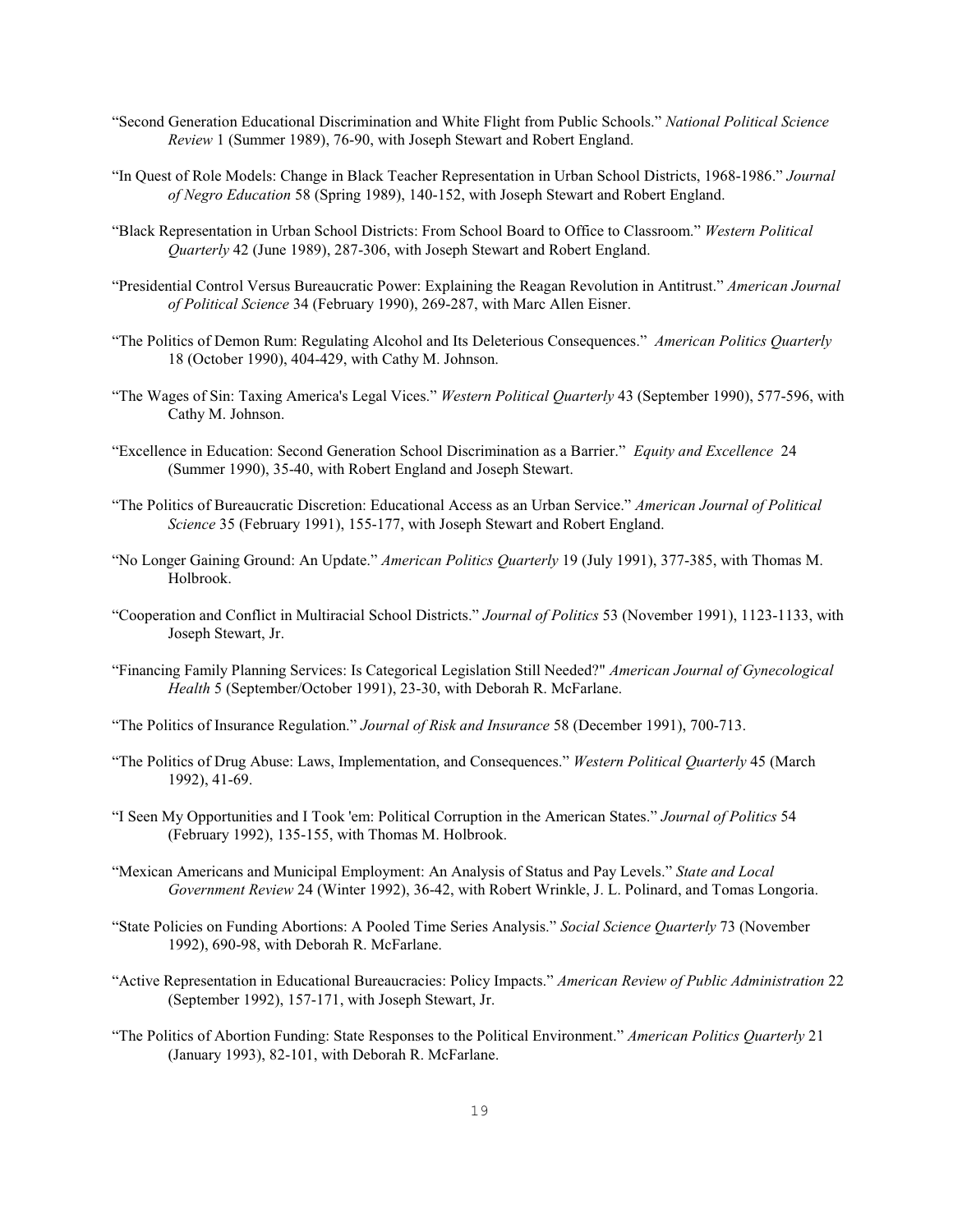- "Latinos and Representative Bureaucracy: Testing the Thompson and Henderson Hypotheses." *Journal of Public Administration Research and Theory* 3 (October 1993), 393-415.
- "Restructuring Federalism: The Impact of Reagan Policies on the U.S. Family Planning Program." *Journal of Health Politics, Policy, and Law* 18 (Winter 1993), 821-850, with Deborah R. McFarlane.
- "State Family Planning and Abortion Expenditures: Their Effect on Public Health." *American Journal of Public Health* 84 (September 1994), 1468-72, with Deborah R. McFarlane.
- "Say It Ain't So, Moe: Institutional Design, Policy Effectiveness, and Drug Policy." *Journal of Public Administration Research and Theory* 4 (October 1994), 429-442, with Kevin B. Smith.
- "Bureaucrats, Markets, and Schools." *Public Administration Review* 54 (November/December 1994), 551-558, with Kevin B. Smith.
- "Representative Democracy and Representative Bureaucracy: Examining the Top Down and the Bottom Up Linkages." *Social Science Quarterly* 75 (December 1994), 790-803, with Kevin B. Smith.
- "State Abortion Funding Policies in 1990." *Women and Health* 22 (Number 1, 1994), 99-115, with Deborah R. McFarlane.
- "Politics and the Quality of Education: Improving Student Performance." *Political Research Quarterly* 48 (June 1995), 329-344, with Kevin B. Smith.
- "Public Choice in Education: Markets and the Demand for Quality Education." *Political Research Quarterly* 48 (September 1995), 461-478, with Kevin B. Smith.
- "Politics, Bureaucracy, and Agricultural Policy: An Alternative View of Political Control." *American Politics Quarterly* 22 (October 1995), 427-460 with Robert Wrinkle and J.L. Polinard.
- "The Influence of Educational and Political Resources on Minority Students' Success." *Journal of Negro Education* 64 (Fall 1995), 463-474, with J.L. Polinard and Robert W. Wrinkle.
- "Statutory Coherence and Policy Implementation: The Case of Family Planning." *Journal of Public Policy* 15 (No. 3, 1996), 281-298, with Deborah R. McFarlane.
- "Policy Design, Bureaucratic Incentives and Public Management: The Case of Child Support Enforcement." *Journal of Public Administration Research and Theory* 6 (July 1996), 337-364, with Lael R. Keiser.
- "The Politics of Gay and Lesbian Rights: Expanding the Scope of the Conflict." *Journal of Politics* 58 (May 1996), 332-49, with Donald P. Haider-Markel.
- "The Impact of State Level Restrictions on Abortion." *Demography* 33 (August 1996), 307-312, with Donald P. Haider-Markel, Anthony Stanislawski, and Deborah R. McFarlane.
- "Public Administration as a Science of the Artificial: A Methodology for Prescription." *Public Administration Review* 56 (September/October, 1996), 459-466, with Lael R. Keiser.
- "Ethnicity and Non-Electoral Political Participation." *Hispanic Journal of Behavioral Science* 18 (May 1996), 142-53 with Robert Wrinkle, Joseph Stewart, J.L. Polinard, and John Arvizu.
- "Regulatory Policy When Behavior is Addictive: Smoking, Cigarette Taxes and Bootlegging." *Political Research Quarterly* 50 (March 1997), 5-24 with Michael J. Licari.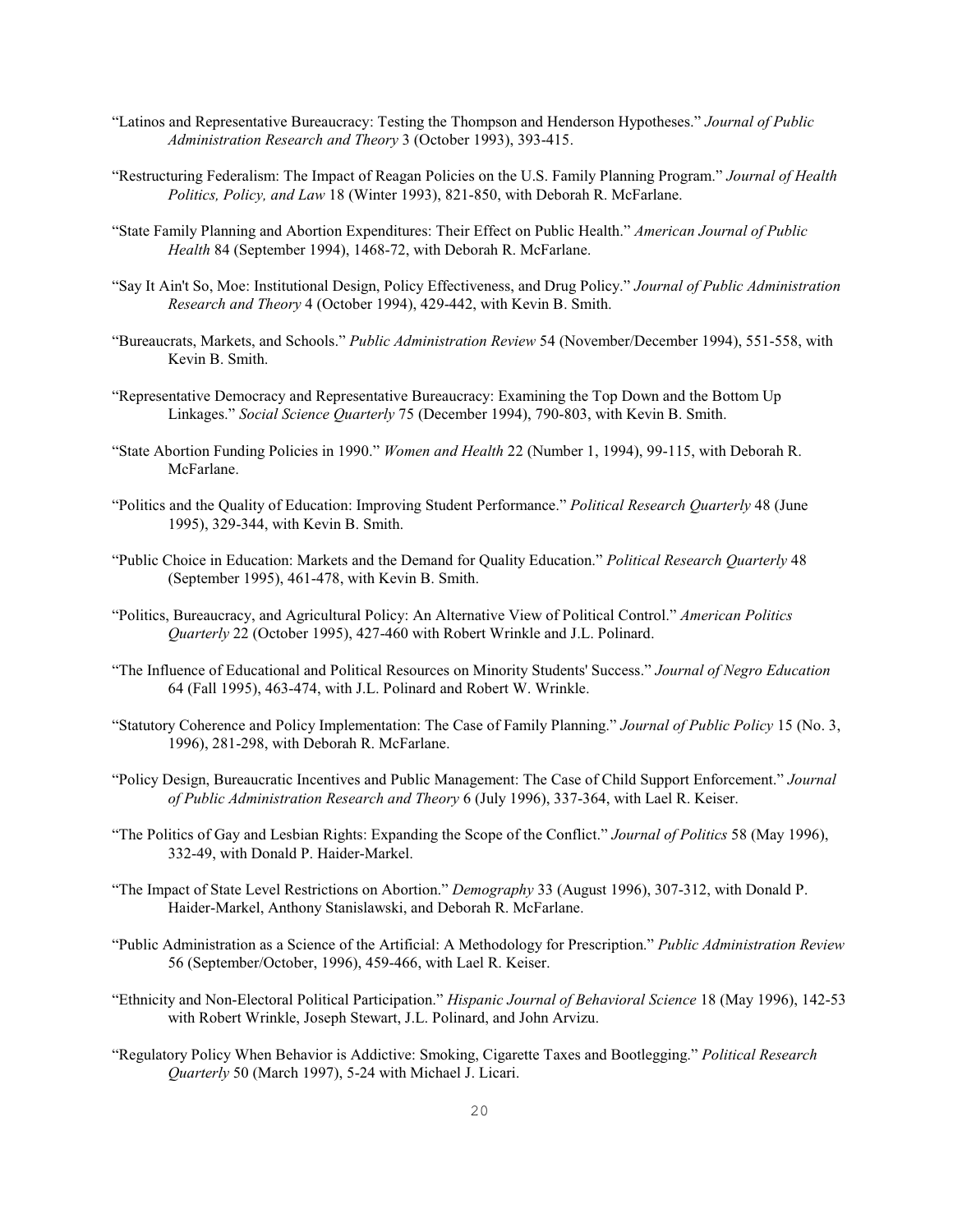- "Cigarette Taxes, Smoking and Public Health: 1955-1994." *American Journal of Public Health* 87 (July 1997), 1126- 30, with Michael J. Licari.
- "Bureaucracy and Democracy: The Case for Less Democracy and More Bureaucracy." *Public Administration Review* 57 (May/June 1997), 193-99.
- "Do Different Funding Mechanisms Produce Different Results? The Case for Earmarking Family Planning Expenditures." *Journal of Health Politics, Policy and Law* 23 (June 1998), 423-454 with Deborah R. McFarlane.
- "Principal-Agent Models: An Expansion?" *Journal of Public Administration Research and Theory* 8 (April 1998), 173-202 with Richard Waterman.
- "Gender Neutral Automobile-Insurance Rates: Have They Made a Difference?" *Environment and Planning C: Government and Policy* 16 (1998), 505-516, with Anthony J. Stanislawski.
- "Politics, Bureaucracy and Farm Credit." *Public Administration Review* 59 (July/August 1999), 293-302, with Robert D. Wrinkle and J. L. Polinard.
- "Equity Versus Excellence in Organizations: An Application of Substantively Weighted Least Squares." *American Review of Public Administration* 29 (March 1999), 5-18, with Robert D. Wrinkle and J.L. Polinard.
- "Representative Bureaucracy and Minority Student Performance: The Interaction of Resources and Representation." *Journal of Public Management and Social Policy* 5 (Summer 1999), 85-96 with Robert D. Wrinkle and J.L. Polinard.
- "Representative Bureaucracy and Distributional Equity: Addressing the Hard Question." *Journal of Politics* 61 (November 1999), 1025-39 with Robert D. Wrinkle and J. L. Polinard.
- "Modeling the Impact of Public Management: The Implications of Structural Context." *Journal of Public Administration Research and Theory* 9 (October 1999), 505-526, with Laurence J. O'Toole.
- "Drugs, Sex, Rock and Roll: A Theory of Morality Politics." *Policy Studies Journal* 27 (December 1999), 681-695.
- "Goal Displacement: Assessing the Motivation for Organizational Cheating." *Public Administration Review* 60 (March/April 2000), 173-182 with John Bohte.
- "Micheal Giles and Mancur Olson Meet Vincent Ostrom: Jurisdiction Size and Latino Representation." *Social Science Quarterly* 81 (March, 2000), 123-135, with Robert D. Wrinkle and J.L. Polinard.
- "Public Administration Research and Practice: A Methodological Manifesto." *Journal of Public Administration Research and Theory* 10 (January 2000), 157-200 with Jeff Gill.
- "Ode to Luther Gulick: Span of Control and Organizational Performance." *Administration & Society* 32 (May 2000), 115-137, with John Bohte.
- "Bureaucracy and Organizational Performance: Causality Arguments about Public Schools." *American Journal of Political Science* 44 (July 2000), 590-603 with Robert Wrinkle and J.L. Polinard.
- "Regulation and Signaling: When a Tax Is Not Just a Tax." *Journal of Politics* 62 (August 2000), 875-885, with Michael J. Licari.
- "The Marble Cake: Introducing Federalism to the Government Growth Equation." *Publius* 30 (Summer 2000), 35-46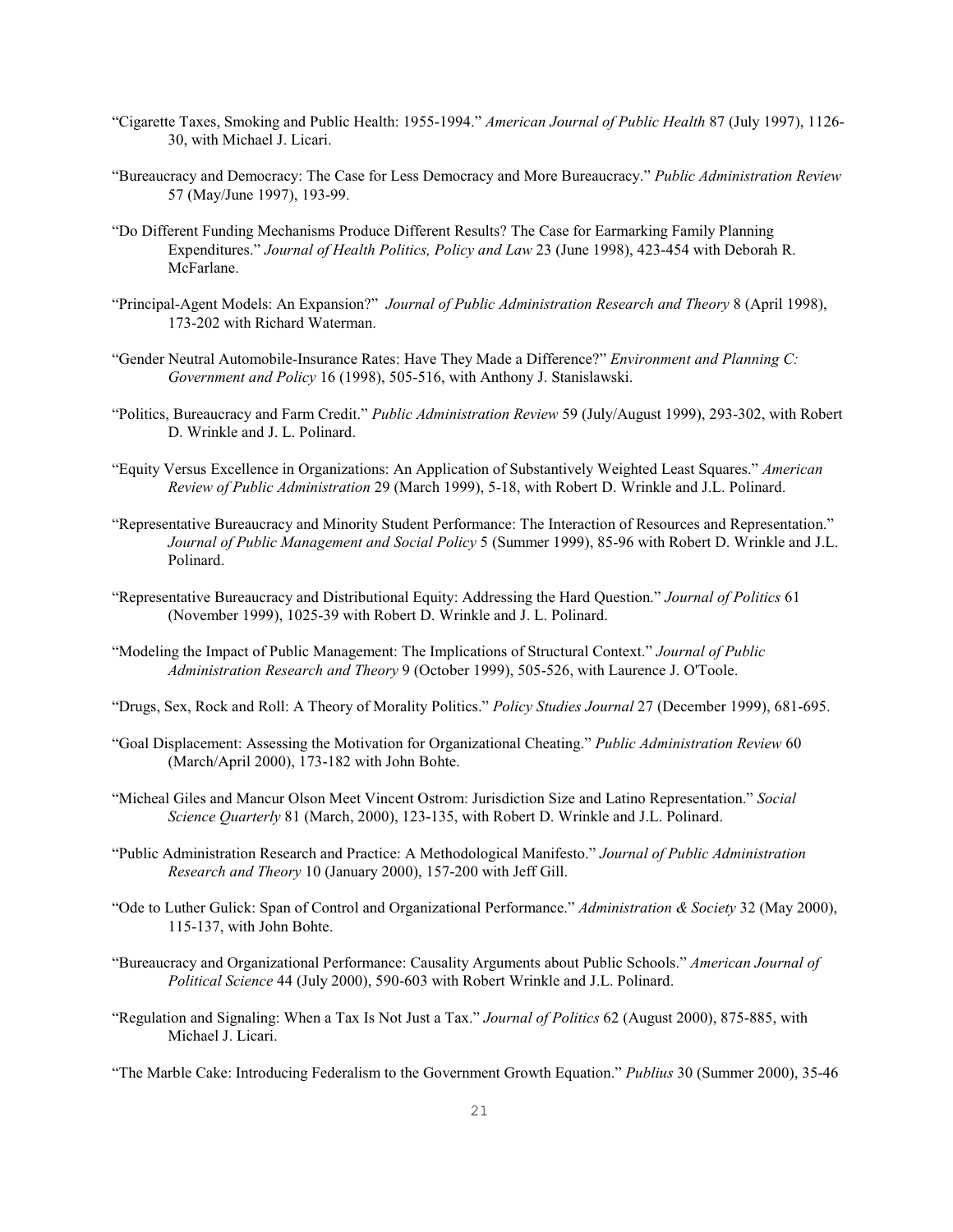with John Bohte.

- "Ralph's Pretty Good Grocery Versus Ralph's Super Market: Separating Excellent Agencies from the Good Ones." 61 *Public Administration Review* (January/February 2001), 9-17, with Jeff Gill.
- "Zen and the Art of Policy Analysis." *Journal of Politics* 63 (May 2001), 616-29, with Warren Eller, Robert Wrinkle and J.L. Polinard.
- "Managerial Strategies and Behavior in Networks: A Model with Evidence from U.S. Public Education." *Journal of Public Administration Research and Theory* 11 (July 2001), 271-295, with Laurence J. O'Toole.
- "Structure and the Performance of Public Organizations: Task Difficulty and Span of Control." *Public Organization Review* 1 (Number 3, 2001), 341-354 with John Bohte.
- "Structure and Discretion: Missing Links in Representative Bureaucracy." *Journal of Public Administration Research and Theory* 11 (October 2001), 455-470 with John Bohte.
- "A Research Agenda on Elections and Education." *Educational Policy* 16 (January/March 2002), 219-230.
- "Gender Differences in Agency Head Salaries: The Case of Public Education." *Public Administration Review* 62 (July/August 2002), 397-403 with Vicky M. Wilkins.
- "Lipstick and Logarithms: Gender, Institutional Context and Representative Bureaucracy." *American Political Science Review* 96 (September 2002), 553-564 with Lael R. Keiser, Vicky Wilkins, and Catherine Holland.
- "Public Management and Organizational Performance: The Impact of Managerial Quality." *Journal of Policy Analysis and Management* 21 (Fall 2002), 629-643 with Laurence J. O'Toole.
- "Size Doesn't Matter: In Defense of Single State Studies." *State Politics and Policy Quarterly* 2 (Winter 2002), 411- 422, with Sean Nicholson-Crotty.
- "Span of Control and Public Organizations: Implementing Luther Gulick's Research Design." *Public Administration Review* 63 (January/February 2003), 22-31 with John Bohte.
- "Crime and Punishment: The Politics of Federal Criminal Justice Sanctions." *Political Research Quarterly* 56 (June 2003), 119-26 with Sean Nicholson-Crotty.
- "Not with a Bang but a Whimper: Explaining Organizational Failures." *Administration & Society* 35 (March 2003), 104-121 with John Bohte
- "Politics, Structure and Public Policy: The Case of Higher Education." *Educational Policy* 17 (January and March 2003), 98-120, with Jill Nicholson-Crotty.
- "*Plus ça Change*: Public Management, Personnel Stability, and Organizational Performance." *Journal of Public Administration Research and Theory* 13 (January 2003), 43-64 with Laurence J. O'Toole.
- "Public Management and Educational Performance: The Impact of Managerial Networking." *Public Administration Review* 63 (November/December, 2003), 675-685, with Laurence J. O'Toole.
- "Legislative Victory, Electoral Uncertainty: Explaining Outcomes in the Battles over Lesbian and Gay Civil Rights." *Review of Policy Research* 20 (Winter 2003), 671-690, with Donald P. Haider-Markel.

"Multilevel Governance and Organizational Performance: Investigating the Political-Bureaucratic Labyrinth." *Journal*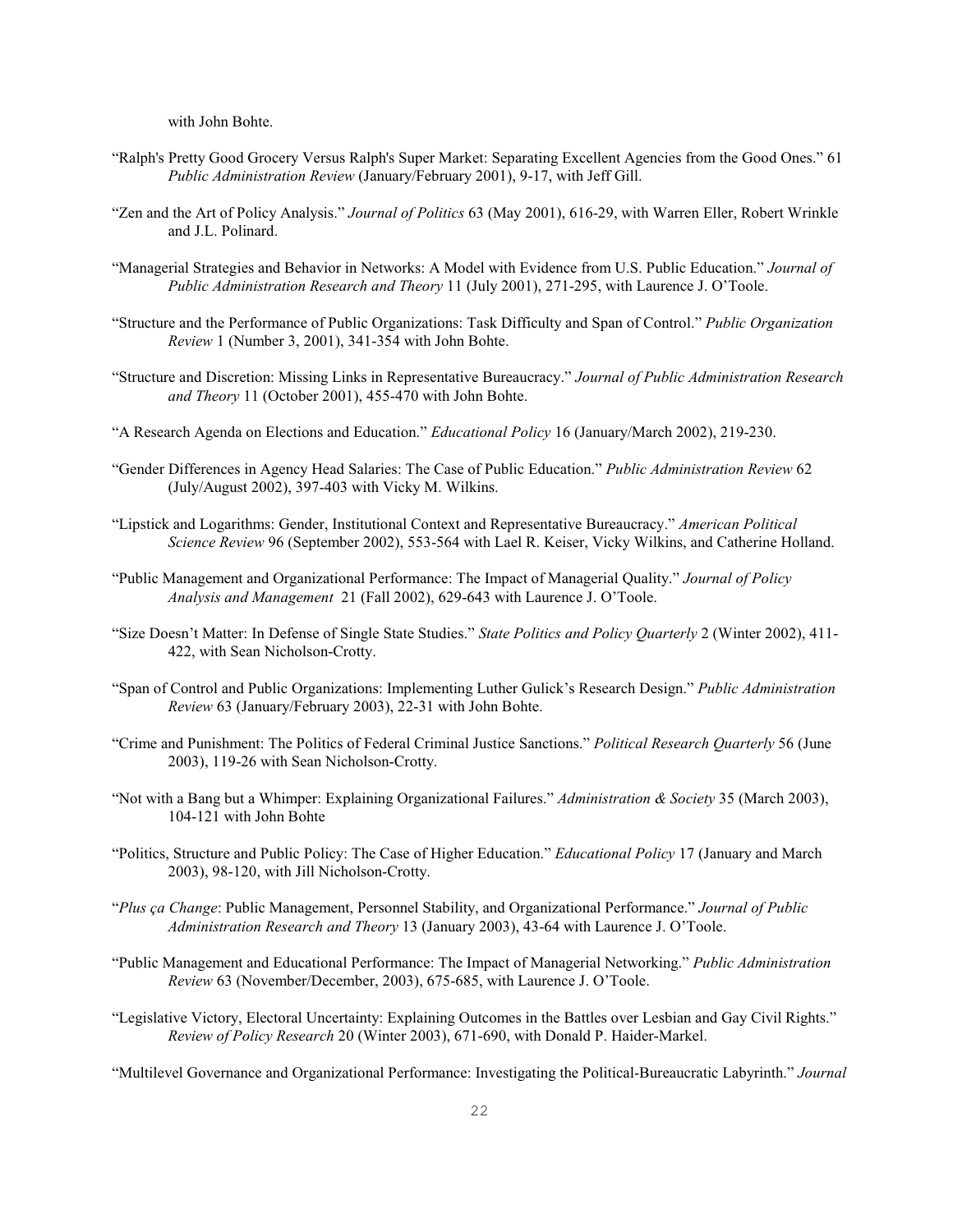*of Policy Analysis and Management* 23 (Winter 2004), 31-48, with Laurence J. O'Toole and Sean Nicholson-Crotty.

- "Parkinson's Law and the New Public Management? Contracting Determinants and Service Quality Consequences in Public Education." *Public Administration Review* 64 (May/June 2004), 342-352 with Laurence J. O'Toole.
- "Desperately Seeking Selznick: Cooptation and the Dark Side of Public Management in Networks." *Public Administration Review* 64 (November/December 2004), 681-693 with Laurence J. O'Toole, Jr.
- "Divided or Together? Conflict and Cooperation between African Americans and Latinos." *Political Research Quarterly* 57 (September 2004), 399-409 with Paula D. McClain, Robert D. Wrinkle, and J.L. Polinard.
- "The Politics of Latino Education: The Biases of At-Large Elections." *Journal of Politics* 66 (November 2004), 1224- 1244 with David Leal and Valerie Martinez-Ebers.
- "A Lingering Question of Priorities: Athletic Budgets and Academic Performance Revisited." *Review of Policy Research* 21 (November 2004), 799-808, with Scott Robinson, Warren Eller, Miner P. Marchbanks, III, Robert D. Wrinkle and J.L. Polinard.
- "Public Management in Intergovernmental Networks: Matching Structural Networks and Managerial Networking." *Journal of Public Administration Research and Theory* 14 (October 2004), 469-495 with Laurence J. O'Toole.
- "Race, Sex and Clarence Thomas: Representation Change in the EEOC." *Public Administration Review* 65 (March /April 2005), 171-179, with Warren Eller and Michael Pennington.
- "Managing Upward, Downward, and Outward: Networks, Hierarchical Relationships and Performance." *Public Management Review* 7 (Issue 1 2005), 45-68, with Laurence J. O'Toole and Sean Nicholson-Crotty.
- "Representative Bureaucracy, Organizational Strategy and Public Service Performance: An Empirical Analysis of English Local Governments." *Journal of Public Administration Research and Theory* 15 (October 2005), 489-504, with Rhys Andrews, George A. Boyne, Laurence J. O'Toole, and Richard Walker.
- "Structural Choices and Representational Biases: The Post-Election Color of Representation." *American Journal of Political Science* 49 (October 2005), 758-769, with Eric Gonzalez Juenke, Robert D. Wrinkle, and J.L. Polinard.
- "Where Next? Research Directions on Performance in Public Organizations." *Journal of Public Administration Research and Theory* 15 (October 2005), 633-639, with George Boyne, Laurence J. O'Toole, and Richard Walker.
- "Managerial Networking: Issues of Measurement and Research Design." *Administration & Society 37* (November 2005), 523-541, with Laurence J. O'Toole.
- "Public Administration and the Myth of Positivism: The AntiChrist's View." *Administrative Theory and Praxis* 27 (December 2005), 650-668.
- "Political Control Versus Bureaucratic Values: Reframing the Debate." *Public Administration Review* 66 (March/April 2006), 177-192, with Laurence J. O'Toole.
- "Management Activity and Program Performance: Gender as Management Capital." *Public Administration Review* 66 (January/February 2006), 24-36, with Laurence J. O'Toole and Holly T. Goerdel.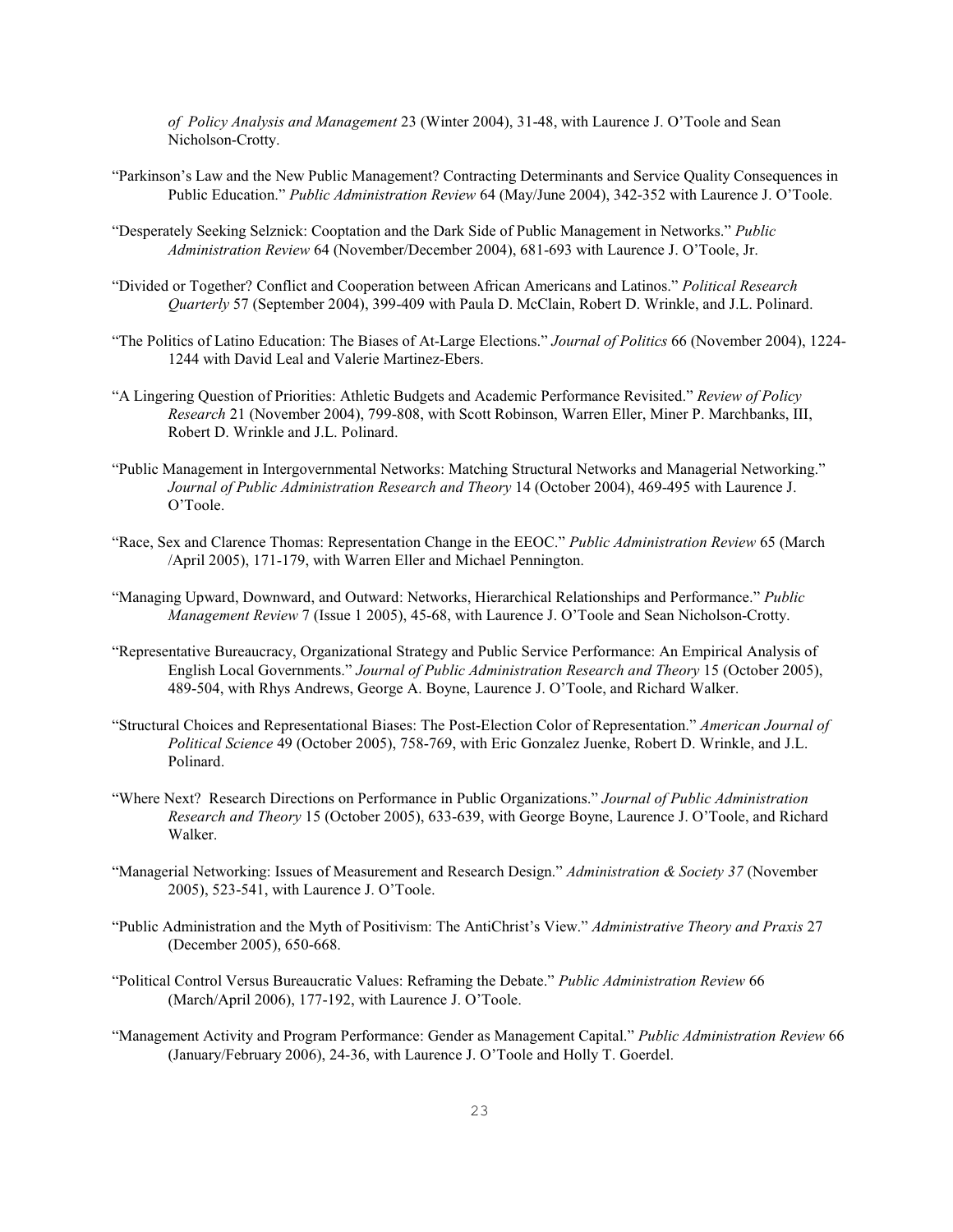- "Gender, Representative Bureaucracy, and Law Enforcement: The Case of Sexual Assault." *Public Administration Review* 66 (November/December 2006), 850-860, with Jill Nicholson-Crotty.
- "Gender and Emotional Labor in Public Organizations: An Empirical Examination of the Link to Performance." *Public Administration Review* 66 (November/December 2006), 899-910, with Sharon H. Mastracci and Kristin Wilson.
- "Path Dependence and Organizational Behavior: Bureaucracy and Social Promotion." *American Review of Public Administration 36* (Number 3 2006), 241-260, with Scott Robinson.
- "Le lien entre represéntativité passive et active de l'administration." [The Linkages between Active and Passive Bureaucratic Representation] *Revue française d'Administration publique* (Number 118, 2006), 265-280, with Daniel Hawes.
- "The Role of Management in Improving Performance of Disadvantaged Students: An Application of Bum Phillips' 'Don Shula Rule.'" *Review of Policy Research* 23 (September 2006), with Alisa Hicklin, Daniel Hawes, Rene Rocha and Carl Doerfler, 1095-1110.
- "Networking in the Penumbra: Public Management, Cooptative Links, and Distributional Consequences." *International Public Management Journal* 9 (Number 3, 2006), 271-294, with Laurence J. O'Toole.
- "Explaining Policy Punctuations: Bureaucratic Centralization, Organizational Size and the Punctuated Equilibrium Theory of Public Agency Budgets." *American Journal of Political Science* 50 (February 2007), 140-150, with Scott Robinson, Floun'say Caver, and Laurence J. O'Toole.
- "Public Management and the Administrative Conservator: Empirical Support for Larry Terry's Prescriptions." *Administrative Theory and Praxis* 19 (March 2007), 148-156, with Laurence J. O'Toole.
- "Strategic Management and the Performance of Public Organizations: Testing Venerable Ideas against Recent Theories." *Journal of Public Administration Research and Theory* 17 (July 2007), 357-379, with Laurence J. O'Toole, George A. Boyne and Richard Walker.
- "It's Where You Are that Matters: The Networking Behaviour of English Local Government Officers." Public Administration 85 (Number 3, 2007), 739-756, with Richard Walker and Laurence J. O'Toole.
- "Networking in Comparative Context: Public Managers in the US and UK." *Public Management Review* 9 (September 2007), 401-420, with Laurence J. O'Toole, Richard Walker, and George Boyne.
- "Modeling Public Management: Empirical Analysis of the Management-Performance Nexus." *Public Management Review 9* (December 2007), 503-527, with Laurence J. O'Toole.
- "Management Theory and Occam's Razor: How Public Organizations Buffer the Environment." *Administration & Society* 39 (January 2008), 931-959, with Laurence J. O'Toole.
- "Serpents in the Sand: Managerial Networking and Nonlinear Influences on Organizational Performance." *Journal of Public Administration Research and Theory* 18 (Number 2, 2008), 253-274, with Alisa K. Hicklin and Laurence J. O'Toole.
- "Trading Speed for Accuracy? Managing Goal Conflict and Accommodation in the U.S. Unemployment Insurance Program." *Policy Studies Journal* 36 (May 2008), 175-198, with Jeffrey B. Wenger and Laurence J. O'Toole.

"The Scientific Study of Public Administration: A Short Essay on the State of the Field." *International Review of*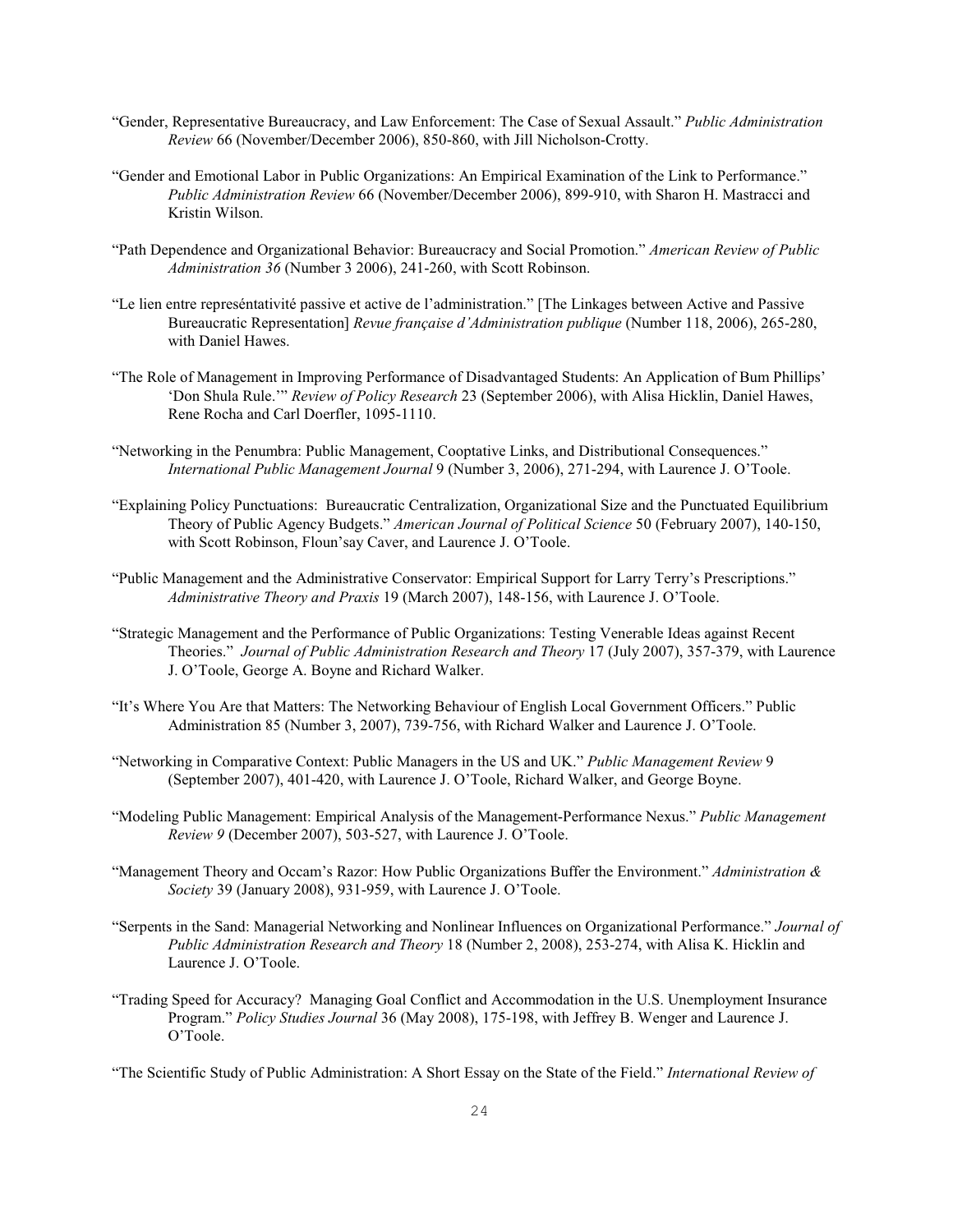*Public Administration* 13 (Number 1, 2008), 1-10.

- "Race, Structure and State Governments: The Politics of Higher Education Diversity." *Journal of Politics* 70 (July 2008), 851-861, with Alisa K. Hicklin.
- "Employee Turnover and Organizational Performance: Testing a Hypothesis from Classical Public Administration," *Journal of Public Administration Research and Theory* 18 (October 2008), 573-590, with Alisa K. Hicklin.
- "Environmental Turbulence, Organizational Stability, and Public Service Performance." *Administration & Society* 40 (January 2009), 799-824, with George A. Boyne.
- "The Proverbs of New Public Management: Lessons from an Evidence-Based Research Agenda." *American Review of Public Administration 39* (January 2009), 4-22, with Laurence J. O'Toole.
- "EU Accession and Public Service Performance." *Policy & Politics* 37 (Number 1, 2009), 19-37, with Rhys Andrews, George A. Boyne, Laurence J. O'Toole and Richard M. Walker.
- "Ethnic Conflict in France: A Case for Representative Bureaucracy?" *American Review of Public Administration* 39 (May 2009), 269-285, with Daniel P. Hawes.
- "Environmental Change, Human Resources and Organizational Turnaround." *Journal of Management Studies* 46 (July 2009), 835-63, with George A. Boyne.
- "The Human Side of Public Organizations: Contributions to Organizational Performance." *American Review of Public Administration* 39 (September 2009), 499-518, with Laurence J. O'Toole.
- "The Dog that Didn't Bark: How Public Managers Handle Environmental Shocks." *Public Administration* 87 (Issue 3, 2009), 485-502, with Laurence J. O'Toole.
- "Looking for Their Dick Vermeil: How Prior Performance Influences the Selection Decision." *Public Organization Review* 9 (March 2009), 1-14, with Madinah Hamidullah and Vicky Wilkins.
- "I've Seen Fire and I've Seen Rain: Public Management and Performance after a Natural Disaster." *Administration & Society* 41 (January 2010), 979-1003, with Laurence J. O'Toole and Alisa K. Hicklin.
- "In Defense of Bureaucracy: Public Managerial Capacity, Slack, and the Dampening of Environmental Shocks." *Public Management Review* 12 (May 2010), 341-362 with Laurence J. O'Toole.
- "Alignment and Results: Testing the Interaction Effects of Strategy, Structure and Environment from Miles and Snow." *Administration & Society* 42 (Number 2, 2010), 160-192, with Rhys Andrews, George A. Boyne, Laurence J. O'Toole and Richard M. Walker.
- "Wakeup Call: Strategic Management, Network Alarms, and Performance." *Public Administration Review* 70 (Sept/Oct 2010), 731-741, with Rhys Andrews, George A. Boyne, Laurence J. O'Toole and Richard M. Walker.
- "Beware of Managers Not Bearing Gifts: How Management Capacity Augments the Impact of Managerial Networking." *Public Administration* 88 (December 2010), 1025-1044, with Laurence J. O'Toole.
- "Governance, Structure, and Democracy: Luther Gulick and Future of Public Administration." *Public Administration Review* 20 (Special Issue 2010), S284-S292.

"Managing Migration: How Some Councils Cope Better than Others." *Public Policy Research* 17 (February 2011),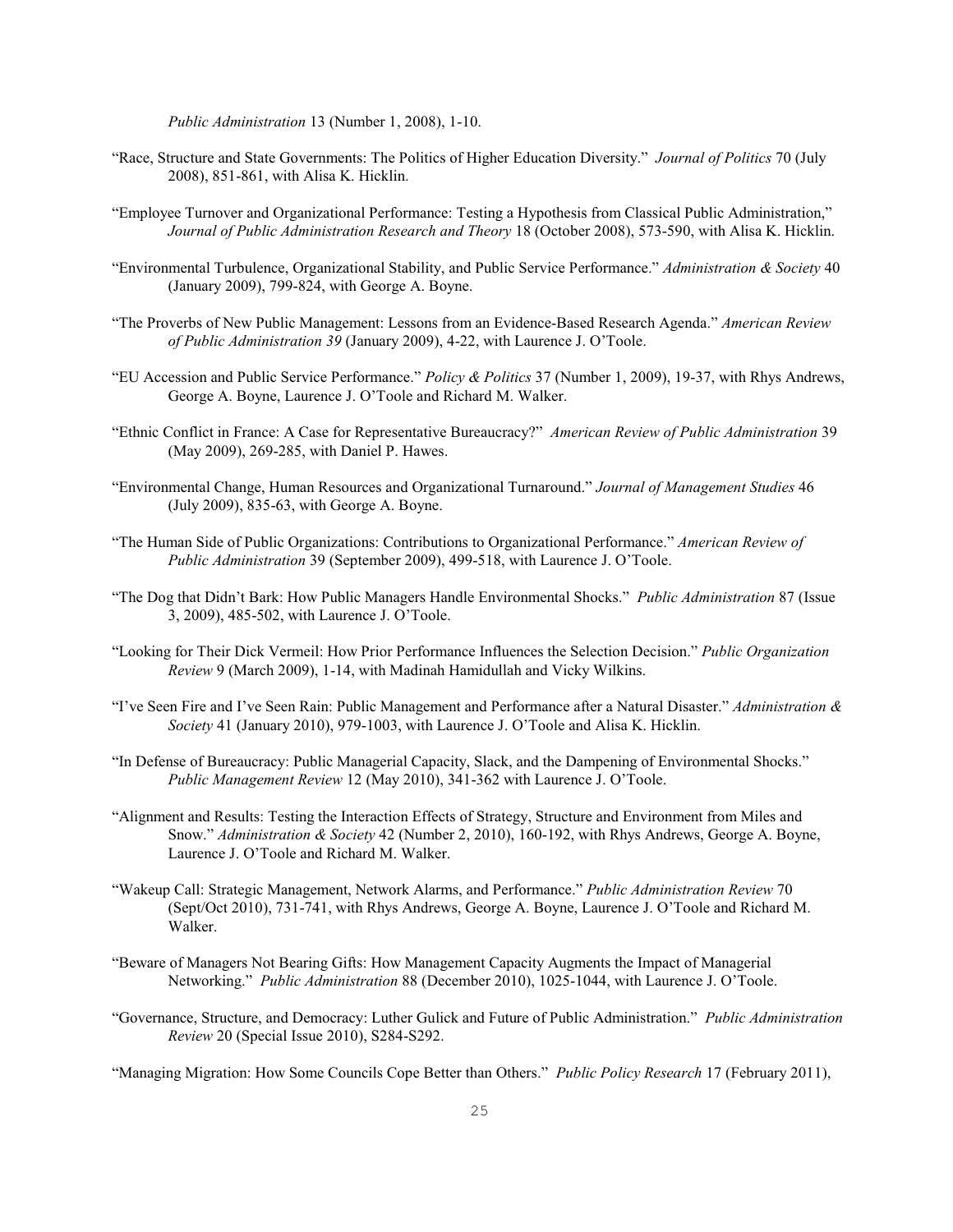207-213, with Rhys Andrews, George Boyne, Laurence O'Toole and Richard Walker.

- "Comparing Public and Private Management: Theoretical Expectations." *Journal of Public Administration Research and Theory* 21 (Supplement 3, July 2011), i283-301, with Laurence J. O'Toole.
- "Environmental and Organizational Determinants of External Networking." *American Review of Public Administration* 41 (July 2011), 355-374, with Rhys Andrews, George Boyne, Laurence O'Toole and Richard Walker.
- "Vertical Strategic Alignment and Public Service Performance." *Public Administration* 90 (Number 1 2012), 77-98, with Rhys Andrews, George Boyne, Laurence O'Toole and Richard Walker.
- "Latino Heterogeneity and the Politics of Education: The Role of Context." *Social Science Quarterly* 93 (September 2012), 732-749, with Erin K. Melton.
- "Subjective Organizational Performance and Measurement Error: Common Source Bias and Spurious Relationships." *Journal of Public Administration Research and Theory* 23 (April 2013), 429-456, with Laurence J. O'Toole.
- "Social Capital in the Fifty States: Measuring State-Level Social Capital 1986-2004." *State Politics and Policy Quarterly* 13 (March 2013), 121-138, with Rene R. Rocha and Daniel P. Hawes.
- "Managing Migration? EU Enlargement, Local Government Capacity and Performance in England." *Public Administration* 91 (March 2013), 174-194, with Rhys Andrews, George Boyne, Laurence O'Toole and Richard Walker.
- "The Multiple Dimensions of Managerial Networking." *American Review of Public Administration* 43 (Number 3, 2013), 251-272, with René Torenvlied, Agnes Akkerman, and Laurence J. O'Toole.
- "Evaluating Urban Public Schools: Parents, Teachers and State Assessments." *Public Administration Review* 73 (May/June 2013), 401-412, with Nathan Favero.
- "I Think (I Am Doing Well), Therefore I Am: Assessing the Validity of Administrators' Self-assessments of Performance." *International Public Management Journal* 16 (Number 1, 2013), 1-27, with Laurence J. O'Toole.
- "Burdened by Bureaucracy: Determinants of Administrative Intensity in Public Organizations." *International Public Management Journal* 16 (Number 2 2013), 307-327, with George A. Boyne.
- "Representative Bureaucracy and Fire Service Performance." *International Public Management Journal* 17 (Number 1 2014), 1-24, with Rhys Andrews and Rachel Ashworth.
- "Taxes, Incentives, and Economic Growth: Assessing the Impact of Pro-business Taxes on U.S. State Economies." *Journal of Politics* 76 (April 2014), 364-380, with Soledad Artiz Prillaman.
- "Partisanship, Structure and Representation: The Puzzle of African American Education Politics." *American Political Science Review* 108 (May 2014), 265-280, with Amanda Rutherford.
- "Public Management, Context, and Performance: In Quest of a More General Theory." *Journal of Public Administration Research and Theory* 25 (January 2015), 237-256, with Laurence J. O'Toole.
- "Replenishing Our Theoretical Capital: An Introduction to the Public Management Theory Symposium." *Journal of Public Administration Research and Theory* 25 (January 2015), 1-4.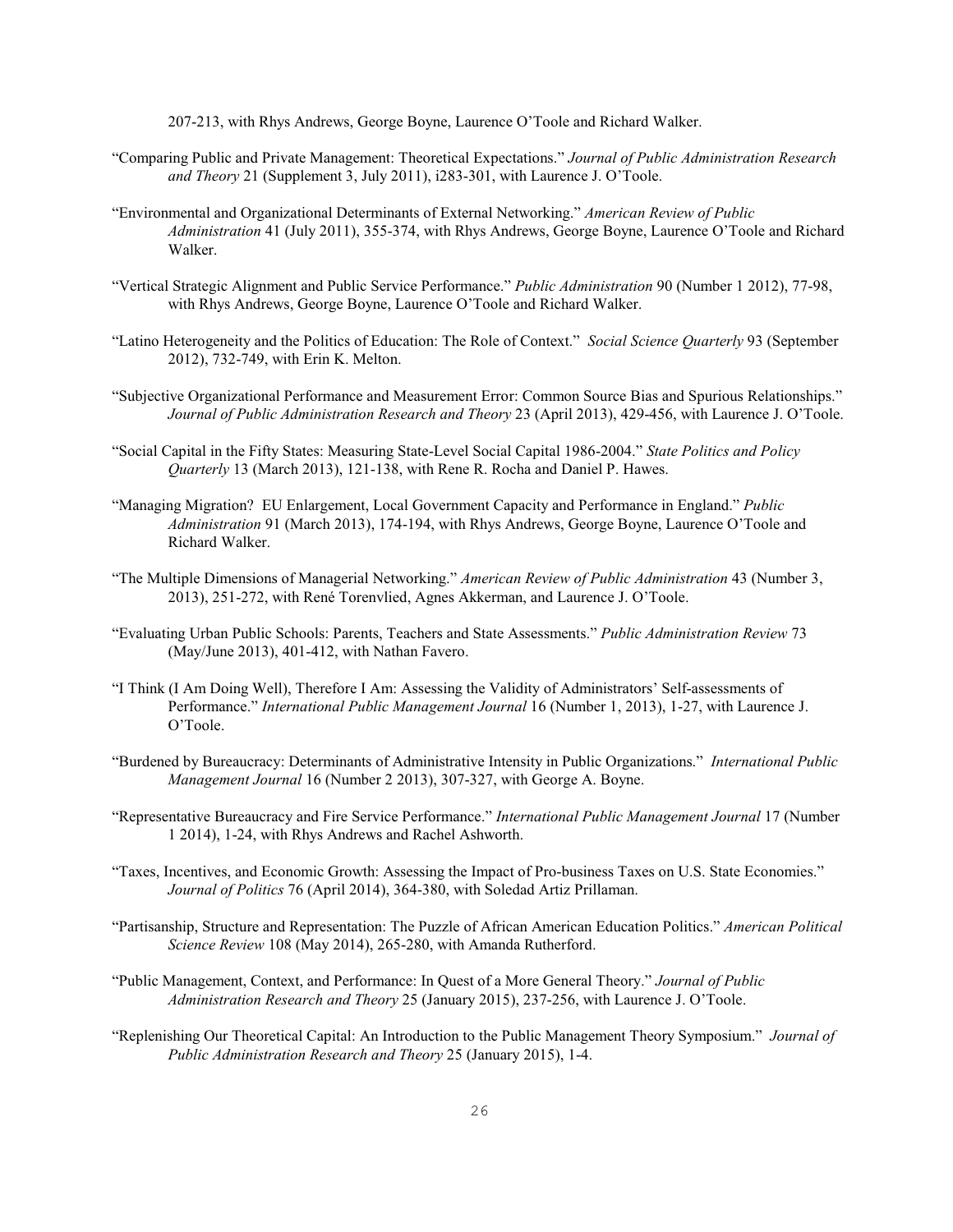- "Proverbs and the Evolution of Public Administration." *Public Administration Review* 75 (January/February 2015), 15-24.
- "Managerial Goals in a Performance Driven System: Theory and Empirical Tests in Higher Education." *Public Administration 93* (Number 1 2015), 17-33, with Amanda Rutherford.
- "Taking Managerial Context Seriously: Public Management and Performance in U.S. and Denmark Schools." *International Public Management Journal* 18 (Number 1, 2015), 130-150, with Nathan Favero, Simon Calmar Andersen, Laurence J. O'Toole and Søren Winter.
- "Performance Gaps and Managerial Decisions: A Bayesian Decision Theory of Managerial Action." *Journal of Public Administration Research and Theory* 25 (October 2015), 1221-1246, with Ling Zhu and Nathan Favero.
- "The Validity of Subjective Performance Measures: School Principals in Texas and Denmark." *Public Administration* 93 (Number 4 2015), 1084-1101 with Nathan Favero, Simon Calmar Andersen, Laurence J. O'Toole and Søren Winter.
- "Social Context, Management, and Organizational Performance: When Human Capital and Social Capital Serve as Substitutes." *Public Management Review* 18 (Number 2, 2016), 258-277 with Mallory Compton and Nathan Favero.
- "Goals, Trust, Participation and Feedback: Linking Internal Management with Performance Outcomes." *Journal of Public Administration Research and Theory 26* (Number 2, 2016), 327-343, with Nathan Favero and Laurence J. O'Toole.
- "Managing Social Capital and Diversity in Public Organizations." *Public Administration* 94 (Number 3, 2016), 609- 629 with Mallory Compton.
- "For the Want of a Nail: The Interaction of Managerial Capacity and Human Resources Management on Organizational Performance." *Public Administration Review* 77: (Number 1, 2017), 118-130 with Erin K. Melton.
- "Women and Public Administration in Comparative Perspective: The Case of Representation in Brazilian Local Governments." *Administration & Society* 49 (Number 1 2017), 121-142 with Kendall Funk.
- "Managing in the Regulatory Thicket: Regulation Legitimacy and Expertise." *Public Administration Review* 77 (Number 3, 2017), 381-394 with Anna Amirkhanyan and Laurence J. O'Toole.
- "Isopraxis Leadership: Leader Confidence, Managerial Strategy and Organizational Performance." *Chinese Public Administration Review* 8 (Number 1, June 2017),47-64 with Laurence J. O'Toole.
- "Management and Performance in US Nursing Homes." *Journal of Public Administration Research and Theory* 28 (January 2018), 33-49 with Anna Amirkhanyan, Laurence J. O'Toole, Mueen A. Dakhwe, and Shawn Janzen.
- "How Should We Estimate the Performance Effect of Management? Comparing Impacts of Public Managers' and Front-line Employees' Perceptions of Management." *International Public Management Journal* 21 (Number 1 2018), 105-130 with Nathan Favero, Simon Calmar Andersen, Laurence J. O'Toole and Søren Winter.
- "Demographic Dreams, Institutional Realities: Election Design and Latino Representation in American Education." *Politics, Groups and Identities* 6 (Number 1 2018), 77-94 with Angel L. Molina, Jr.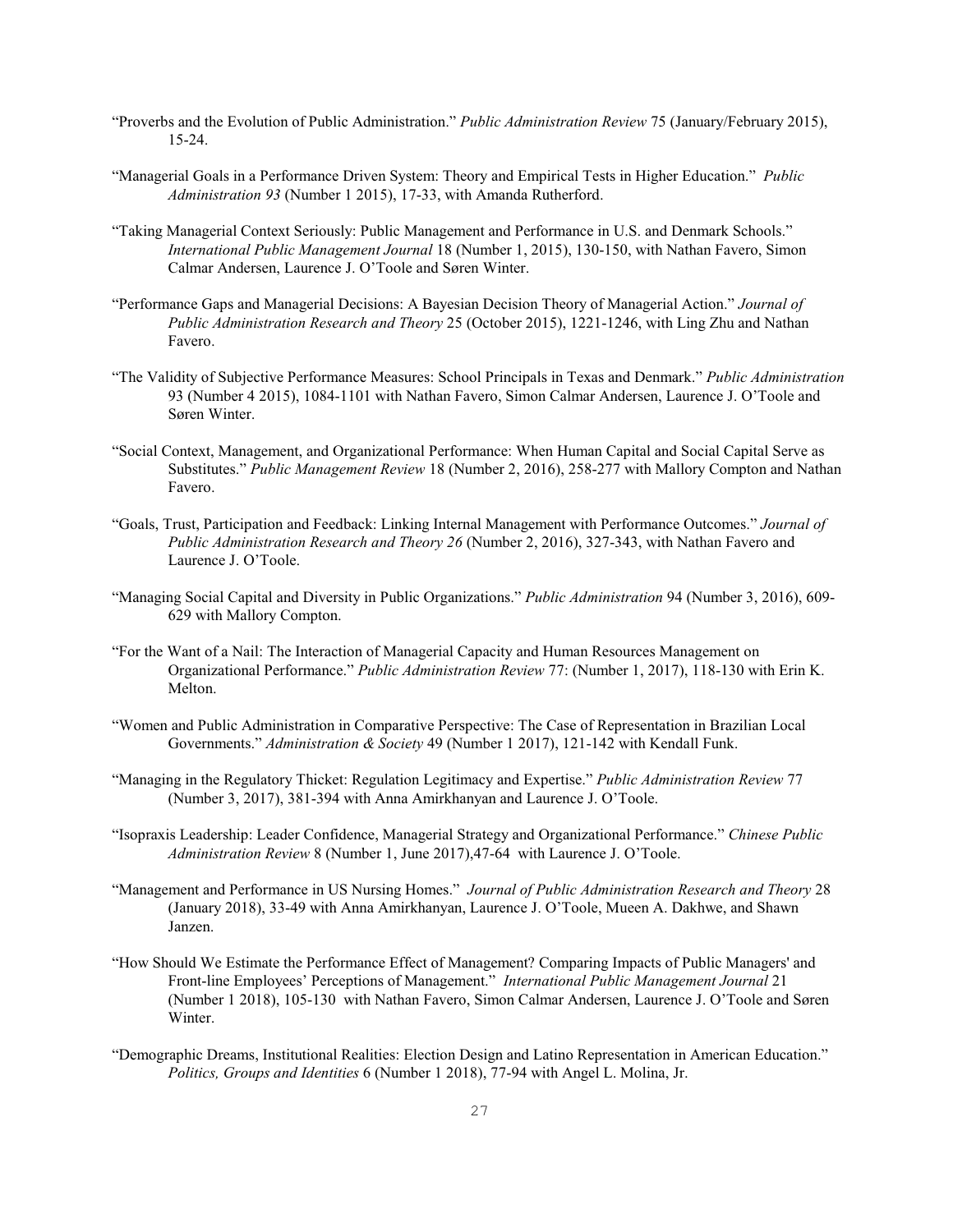- "Citizen Satisfaction and the Kaleidoscope of Government Performance: How Multiple Stakeholders See Government Performance" *Journal of Public Administration Research and Theory* 28 (Number 4 2018) 489-505 with Miyeon Song.
- "Forty Acres and a Mule: Housing Programs and Policy Feedback for African Americans." *Politics, Groups and Identities* 6 (Number 4 2018) 612-630 with Austin Johnson and Kristen Carroll.
- "Managing Racial Diversity: Matching Internal Strategies to Environmental Needs." *Public Administration Review* 79 (Number 1 2019), 69-81 with Anna Amirkhanyan, Stephen Holt, and Austin McCrea.
- "Looking for Meaning in All the Wrong Places: Country Music and the Politics of Identity." *Social Science Quarterly* 100 (February 2019), 89-108.
- "Theoretical Frontiers in Representative Bureaucracy: New Directions for Research." *Perspectives on Public Management and Governance* 2 (March 2019), 39-56.
- "The Public Administration Manifesto II: Matching Methods to Theory and Substance." *Journal of Public Administration Research and Theory* 29 (April 2019), 287-298 with Ling Zhu and Christopher Witko.
- "Employee Perceived Effects of Leadership Training: Comparing Public and Private Organizations." *International Public Management Journal* 22 (February 2019), 2-28 with Seung-ho An, Anne Bøllingtoft, and Lotte Bøgh Andersen.
- "Public Management on the Ground: Clustering Managers Based on Their Behavior." *International Public Management Journal* 22 (2019, No. 2): 254-294 with Mogens Pedersen, Vibeke Nielsen, and Nathan Favero.
- "Citizen Participation and Its Impact on Performance in U.S. Nursing Homes." *American Review of Public Administration* 49 (2019, No.7), 840-855 with Ohbet Cheon, Anna Amirkhanyan, Jourdan Davis, and Fei Wang.
- "Minority Public Administrators: Managing Organizational Demands while Acting as an Advocate." *American Review of Public Administration* 49 (2019, No.7), 810-824 with Kristen Carroll and Kenicia Wright.
- "Can Hierarchy Dodge Bullets? Examining Blame Attribution in Military Contracting." *Journal of Conflict Resolution* with Austin Johnson and Nehemia Geva 63 (2019, No 8), 1965-1985.
- "Bureaucracy and the Failure of Politics: Challenges to Democratic Governance." *Administration & Society* 51 (No. 10, 2019), 1576-1605 with Mallory Compton, John Polga-Hecimovich, Miyeon Song, and Cameron Wimpy.
- "Perceptual Bias and Public Programs: The Case of the United States and Hospital Care." *Public Administration Review* 79 (No. 6, 2019), 820-828 with Seung-ho An and Austin Johnson.
- "Sector Bias in Public Programs: US Nonprofit Hospitals." *Journal of Behavioral Public Administration* 3 (No. 1, 2020) with Seung-ho An. DOI https://doi.org/10.30636/jbpa.31.107
- "Learning on the Job: The Impact of Job Tenure and Management Strategies on Nursing Home Performance." *Administration & Society 52* (Number 4, 2020), 593–630), with Seung-ho An, Anna Amirkhanyan and Beth Hawks.
- "Goal Ambiguity, Management, and Performance in US Nursing Homes." *Administration & Society* 52 (Issue 8, 2020), 1170-1208 with Miyeon Song and Anna Amirkhanyan.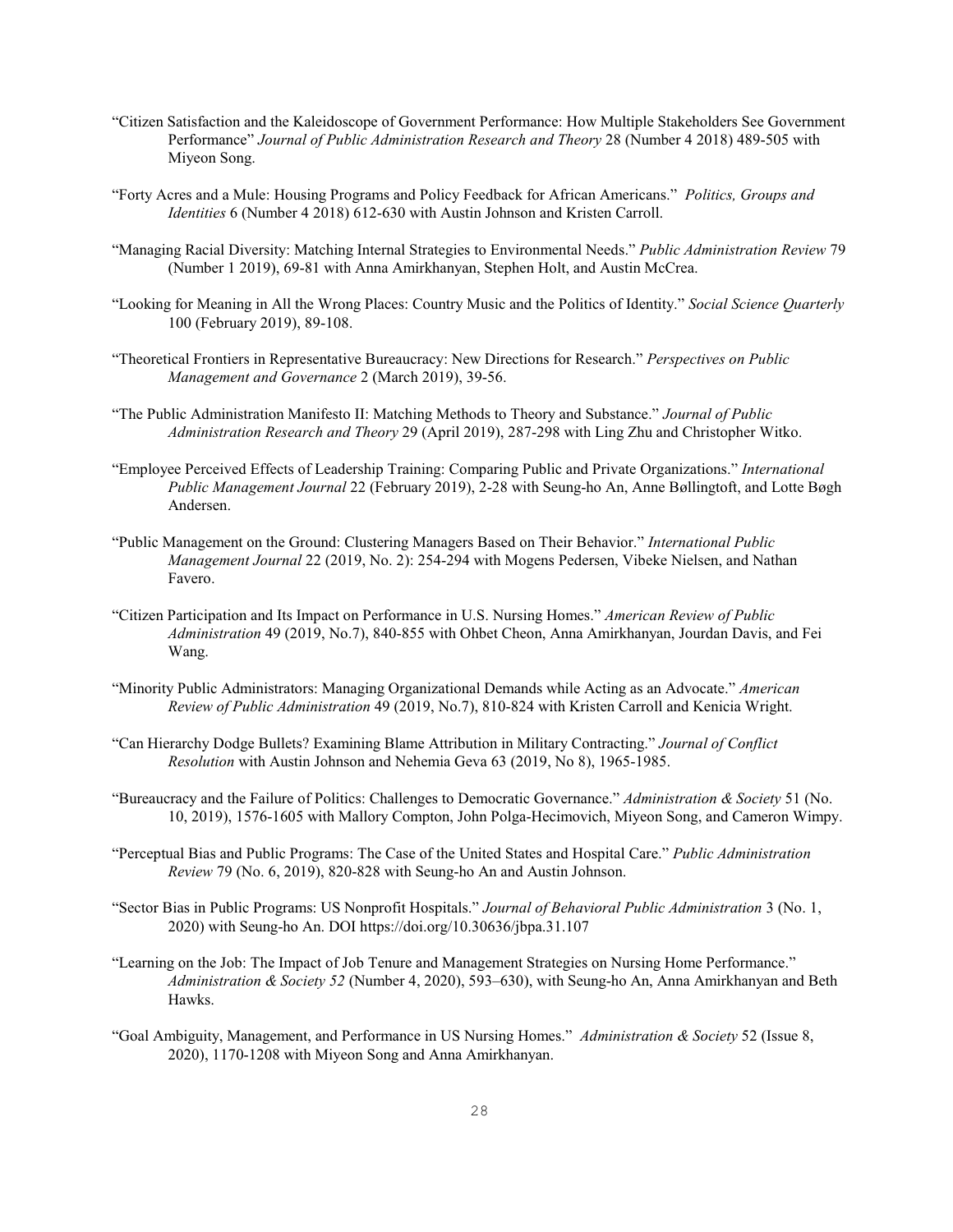- "Leadership and Job Satisfaction: Addressing Endogeneity with Panel Data from a Field Experiment." *Review of Public Personnel Administration* 40 (Number 4 2020), 589-612 with Seung-ho An, Niels Westergård-Nielsen, and Jacob Ladenburg.
- "Political Failure, Citizen Feedback, and Representative Bureaucracy: The Interplay of Politics, Public Management and Governance." *Korean Journal of Policy Studies* 35 (Number 2, 2020), 1-23.
- "Quality Standards, Implementation Autonomy, and Citizen Satisfaction with Public Services: Cross-National Evidence." *Public Management Review 23* (Number 6, 2021), 906-928, with Miyeon Song and Seung-ho An.
- "Intersectionality and Equity: Dynamic Bureaucratic Representation in Higher Education." *Public Administration* 99 (Number 2, 2021), 335-352 with Daniel Fay, Alisa Hicklin Fryar and Vicky M. Wilkins.
- "Healthcare in America: The Relationship between Subjective and Objective Assessments of Hospitals." *International Public Management Journal* with Miyeon Song, Ohbet Cheon and Austin McCrea 24 (Number 5, 2021), 596-622.
- "Gender and the Effectiveness of Leadership Training: Results from a Field Experiment." *Review of Public Personnel Administration 41* (Number 4 2021): 747-770 with Seung-ho An.
- "Bureaucracy, Democracy and Race: The Limits of Symbolic Representation." *Public Administration Review* 81 (Number 6, 2021): 1033-1043 with Andrea Headley and James Wright II.
- "Sector Bias and the Credibility of Performance Information: An Experimental Study of Elder Care Provision." *Public Administration Review* 82 (Number 1, 2022), 69-82 with Miyeon Song, Jourdan Davis, and Anna Amirkhanyan.
- "Seeing Eye to Eye: Can Leadership Training Align Perceptions of Leadership." *International Public Management Journal* (forthcoming) with Seung-Ho An, Ulrich Thy Jensen, Lotte Bøgh Andersen, Jacob Ladenburg, and Heidi Salomonsen.
- "Representative Bureaucracy in Challenging Environments: Gender Representation, Education, and India." *International Public Management Journal* (forthcoming) with Anita Dhillon.
- "Walking the Walk: Does Perceptual Congruence between Managers and Employees Promote Employee Job Satisfaction?" *Review of Public Personnel Administration* (forthcoming) with Miyeon Song.
- "Gender Differences in Performance-driven Managerial Innovation: Evidence from US Nursing Homes." *International Public Management Journal* (forthcoming) with Miyeon Song and Ohbet Cheon.
- "Separating Symbolic and Active Representation: A Mixed Methods Study of Gender and Education in China." *Public Management Review* (forthcoming) with Xiaoyang Xu.
- "Theorizing Status Distance: Rethinking the Micro Theories of Representation and Diversity in Public Organizations." *Administration & Society* (forthcoming) with Sandra Groeneveld.
- "Representative Bureaucracy and the Policy Environment: Gender Representation in Forty-Four Countries." *Public Administration* (forthcoming) with Miyeon Song and Seung-ho An.
- "Limiting Managerial Discretion by Regulation: Nursing Homes and the National Background Check Program." *International Public Management Journal* (forthcoming) with Fei Roberts, Anna Amirkhanyan, and Jourdan Davis.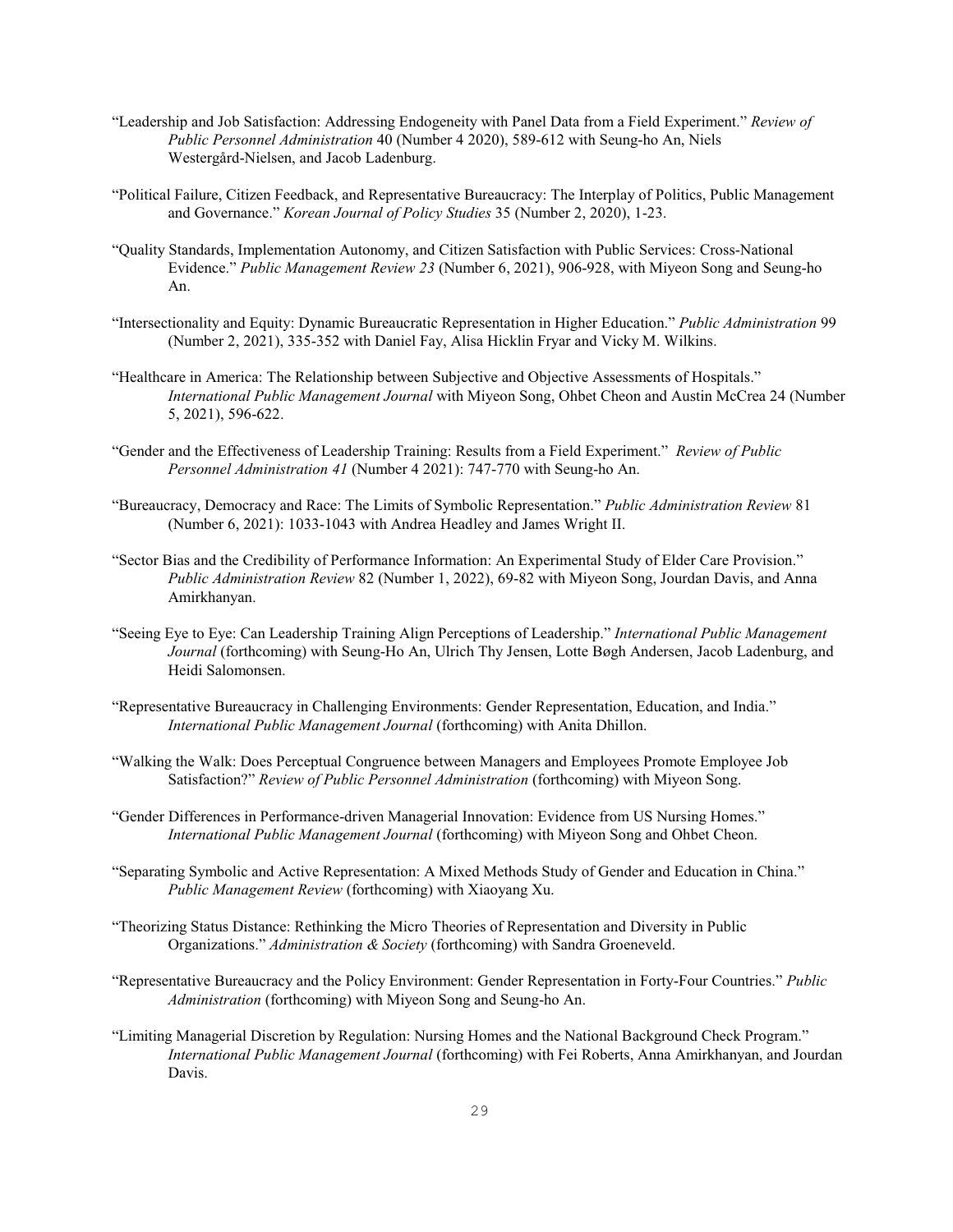"Gender and the State Politics of Policy Implementation in Education: The Interaction of Bureaucratic and Legislative Representation in India" *State Politics and Policy Quarterly* (forthcoming) with Anita Dhillon.

"What Sector Do Consumers Prefer for the Delivery of "Public" Services?: A Comparative Analysis of the US and China." *Journal of Public and Nonprofit Affairs* (forthcoming) with Anita Dhillon and Xiaoyang Xu.

### **Essays**

"Politics and Money: A Historical Review of Banking Regulation." *Journal of Policy History* 1 (Number 3, 1989), 344-352.

"Rotisserie Political Science." *PS: Political Science and Politics* 25 (September 1992), 565-568, with Joseph Stewart.

- "Race and the War on Drugs: America's Dirty Little Secret." *Policy Currents* 2 (December 1992), 1-4.
- "Public Administration Theory and Applied Economics: Some Intemperate Remarks." *Administration and Politics* 3 (Winter 1993), 4-6.
- "Replication: A View from the Streets." *PS: Political Science and Politics* 28 (September 1995), 456-459.
- "School Choice: Panacea or Pandora's Box." *Phi Delta Kappan* 77 (December 1995), 312-316, with Kevin B. Smith.
- "Abortion and Family Planning Produce Public Health Benefits." *Policy Currents* 6 (August 1995), 1-2, with Deborah R. McFarlane.
- "Abortion Funding in the States." *Madison Review* 2 (Fall 1996), 26-29, with Deborah R. McFarlane.
- "The Need for Replication." *The Chronicle of Higher Education* 43 (February 7, 1997), B7.
- "Reforming the Review Process: Right Problem, Wrong Solution." *PS: Political Science and Politics* 30 (September 1997), 561-3.
- "Are We Sure Hank [Lasswell] Did It This-away: Lester, Goggin and Implementation Research." *Policy Currents* 9 (April 1999), 5-8.
- "The Scientific Study of Bureaucracy: A Roadmap." *Administration and Politics* 9 (Spring 1999), 5ff.
- "Dialogue: Knowledge and Research." *Administrative Theory and Praxis* 23 (June 2000), 393-423, with several others.
- "Gender Issues in PA: The Debate is Joined." *Journal of Public Administration Research and Theory* 13 (April 2003), 231-5, with Camilla Stivers.
- "Get Your Tongue out of My Mouth 'Cause I'm Kissin' You Goodbye: The Politics of Ideas." *Policy Studies Journal* 32 (Number 2, 2004), 225-233.
- "Jesus Loves Me, But He Can't Stand You: A Reply to My Out-of-Tune Critics." *Policy Studies Journal* 33 (Number 1, 2005), 121-4.
- "Perestroika in Political Science: A Redundant Road to Oblivion for PA." *Public Administration Section Newsletter* 5 (Number 2, December 2005).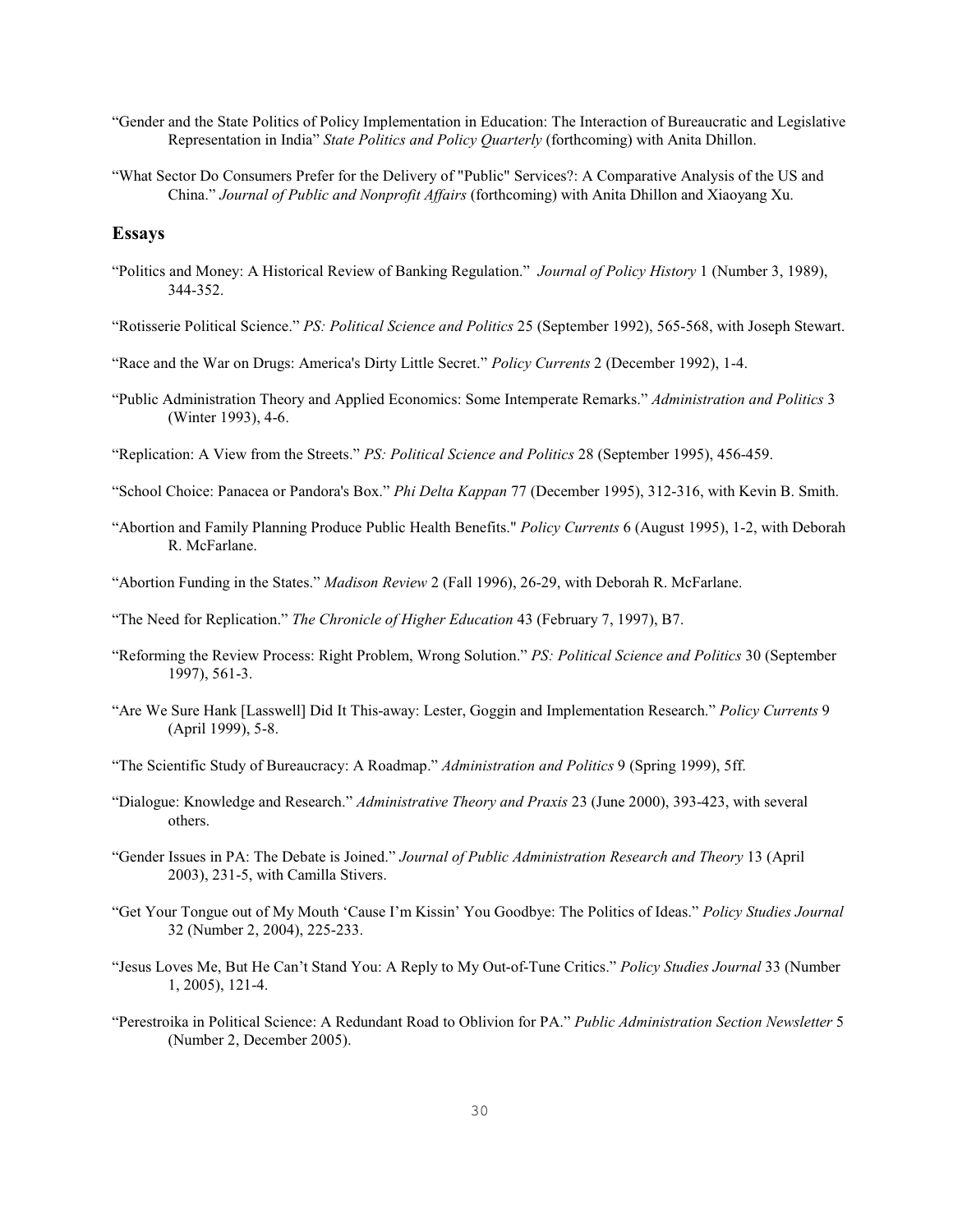- "The Role of Management and Diversity in Improving Performance of Disadvantaged Students: An Application of Bum Phillips' Don Shula Rule." *Management Matters* 4 (June 2006), 1-9.
- "The Public Administration of Politics or What Political Science Could Learn from Public Administration." *PS: Political Science and Politics* 40 (January 2007), 3-9.
- "Deconstructing Larry Luton Or What Time is the Next Train to Reality Junction." *Administration & Society* 39 (October 2007), 786-96, with Laurence J. O'Toole.
- "Policy Theory, Policy Theory Everywhere: Ravings of a Deranged Policy Scholar." *Policy Studies Journal* 37 (February 2009), 5-13.
- "Demokratie und Public Management." *Neue Zürcher Zeitung* September 13, 2012, P. 21.
- "Influence: What Kind? And How to Know? A Commentary on the 'Great Books' in Public Administration." *Administration & Society* 44 (October 2012), 888-893, with Laurence J. O'Toole.
- "How PGI Came About . . ." *Politics, Groups and Identity* 1 (March 2013), 1-4, with Shaun Bowler, Timothy Kaufman-Osborn, Valerie Martinez Ebers, and Ronald Schmidt.
- "Notes on the Romulan Reform of Conventions." *PS: Political Science and Politics* 48 (April 2015), 328-331.
- "Goal Displacement and the Protection of Human Subjects: The View from Public Administration." *PS: Political Science and Politics* 49 (April 2016), 294-298, with M. Apolonia Calderon.

### **Chapters**

- "Building Bureaucratic Coalitions," in Don F. Hadwiger and William P. Browne, *The New Politics of Food*. Lexington: Lexington Books, 1978, 57-74.
- "Affirmative Action: Constraints and Policy Impact," in Marian Lief Palley and Michael Preston, *Minorities and Policy Problems*. Lexington: Lexington Books, 1978, 57-75.
- "Capture and Rigidity in Regulatory Administration," in Aaron Wildavsky and Judith May, *The Policy Cycle*. Beverly Hills: Sage, 1978, 215-236, with John P. Plumlee.
- "Realignment and Bureaucracies: The Impact of Elections on Public Bureaucracies," in Bruce A. Campbell and Richard J. Trilling, *Realignment in American Politics*. Austin: University of Texas Press, 1980, 202-229, with Kenneth W. Kramer.
- "Political Economy and Cost-Benefit Analysis: Problems of Bias," in Alan Stone and Edward J. Harpham, *The Political Economy of Public Policy*. Beverly Hills: Sage, 1982, 143-162.
- "Choosing Depletion: Soil Conservation and Agricultural Lobbying," in Susan Welch and Robert Miewald, *Scarce Natural Resources: The Challenge of Public Policy Making*. Beverly Hills: Sage, 1983, 255-277, with William P. Browne.
- "Interest Groups and Farm Structure," in Dave Brewster, Wayne Rasmussen, and Garth Youngberg, *Farms in Transition*. Ames, IA: Iowa State University Press, 1983, 47-56, with William P. Browne.
- "The Limits of Cost-Benefit Analysis," in Lloyd G. Nigro, *Decisionmaking in Public Administration*. New York: Marcel- Dekker, 1984, 43-63.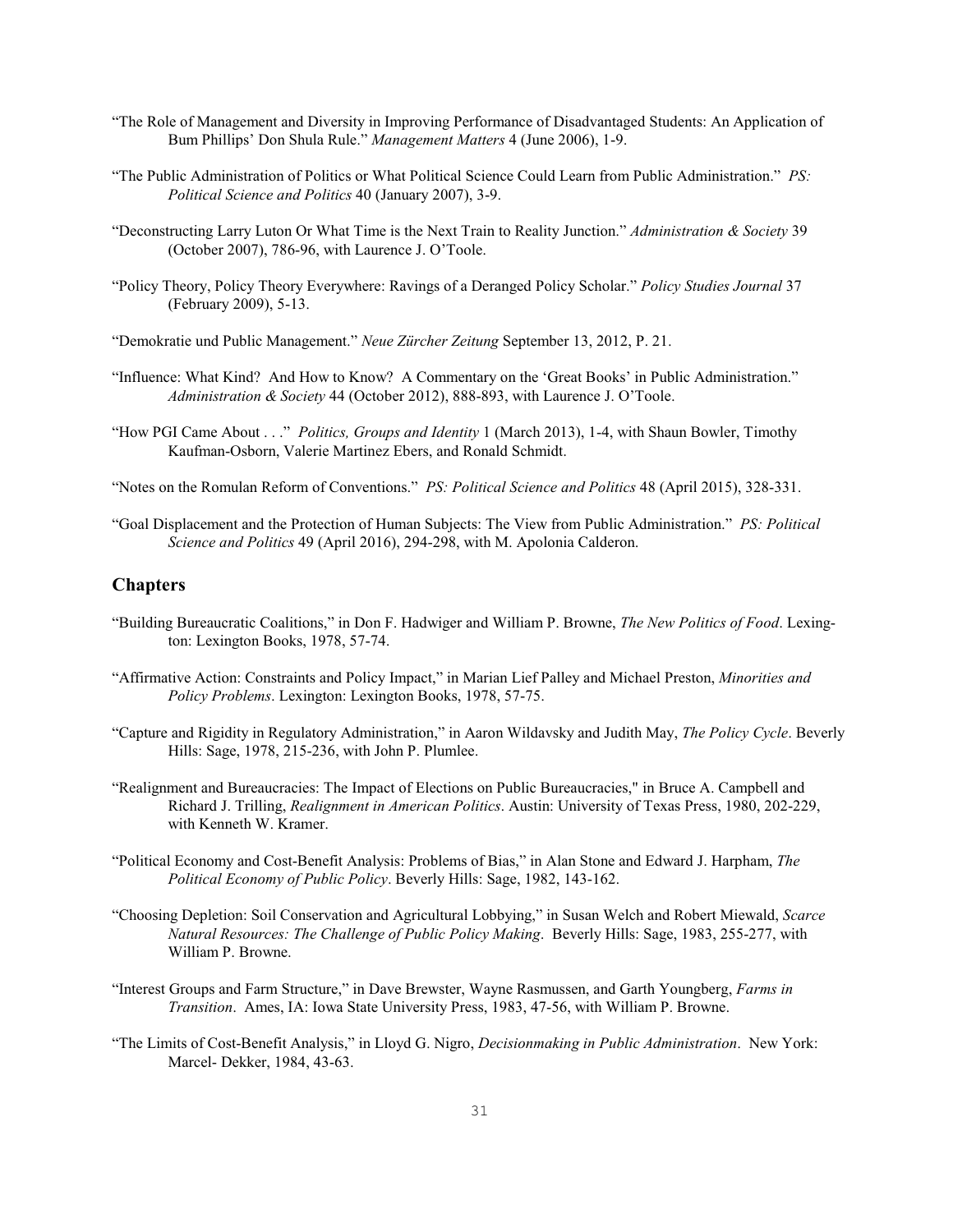- "Bureaucracy and Leadership," in Brian Jones, ed., *Leadership and Politics: New Perspectives from Political Science*. Lawrence, KS: Regents Press of Kansas, 1989, 267-288.
- "Politics, Bureaucracy and Political Corruption: A Comparative State Analysis," in H. George Frederickson, ed., *Ethics and Public Administration*. Armonk, NY: M. E. Sharpe, 1993, 28-51, with Thomas M. Holbrook.
- "Representative Bureaucracy: A Theoretical and Empirical Exposition," in James Perry, *Research in Public Administration Volume II*. San Francisco: Jossey-Bass, 1993, 1-36.
- "Abortion Politics and Abortion Funding Policies," in Malcolm L. Goggin, *Understanding the New Politics of Abortion*. Newbury Park, CA: Sage Publications Inc., 1993, 249-267, with Deborah R. McFarlane.
- "Myths of Regulation and Consumer Protection," "The Policy Process," "Agriculture Policy," and "Antitrust Policy," in Kenneth J. Meier and E. Thomas Garman, *Regulation and Consumer Protection*. Houston: Dame Publications Inc., 1995.
- "Jackboots or Lace Panties? The Bureau of Alcohol, Tobacco, and Firearms," in John M. Bruce and Clyde Wilcox, *The Changing Politics of Gun Control*. Lanham, MD: Rowman and Littlefield, 1998, 17-44, with Lael R. Keiser and Wendy L. Martinek.
- "Myths of Regulation and Consumer Protection," in Kenneth J. Meier, E. Thomas Garman, and Lael R. Keiser, *Regulation and Consumer Protection*. Houston: Dame Publications Inc., 1998.
- "Optimal Performance versus Risk Aversion: An Application of Substantive Weighted Least Squares," in Hal Rainey, Jeffrey L. Brudney and Laurence O'Toole, *Advancing Public Management: New Developments in Theory, Methods and Practice*. Washington, DC: Georgetown University Press, 2000, pp. 77-95, with Jeff Gill and George Waller.
- "Networks, Hierarchies, and Management: Modeling the Nonlinearities," in Carolyn Heinrich and Laurence Lynn, *Governance and Performance: New Perspectives*. Washington, DC: Georgetown University Press, 2000, 263-291, with Laurence J. O'Toole.
- "Drugs, Sex, Rock and Roll: A Theory of Morality Politics," in Christopher Z. Mooney, *The Public Clash of Private Values*. New York: Chatham House, 2001, 21-36.
- "The Targeting of Political Corruption in the United States," in Arnold Heidenheimer and Michael Johnston, *Political Corruption*, 3rd ed. New Brunswick, NJ: Transaction Publishers, 2002, 627-644, with Thomas Schlesinger.
- "Bureaucracy and Uncertainty," in Barry C. Burden, *Everything But Death and Taxes: Uncertainty and the Study of American Politics.* New York: Cambridge University Press, 2003, 98-117, with Laurence J. O'Toole.
- "The Scientific Study of Bureaucracy: An Overview," in George Krause and Kenneth J. Meier, *Politics, Policy and Organizations*. Ann Arbor: University of Michigan Press, 2003, 1-22, with George Krause.
- "An Agenda for the Scientific Study of Bureaucracy," in George Krause and Kenneth J. Meier, *Politics, Policy and Organizations*. Ann Arbor: University of Michigan Press, 2003, 292-308, with George Krause.
- "Regulation," pp. 389-417, in Virginia Gray and Russell Hanson, *Politics in the American States*. Eighth Edition. Washington: CQ Press, 2004, with Matthew Eshbaugh-Soha.
- "Structure, Politics, and Policy: The Logic of Mayoral Control," in Jeffery R. Henig and Wilbur C. Rich, *Mayors in the Middle: Politics, Race, and Mayoral Control of Urban Schools*. Princeton: Princeton University Press, 2004, 221-231.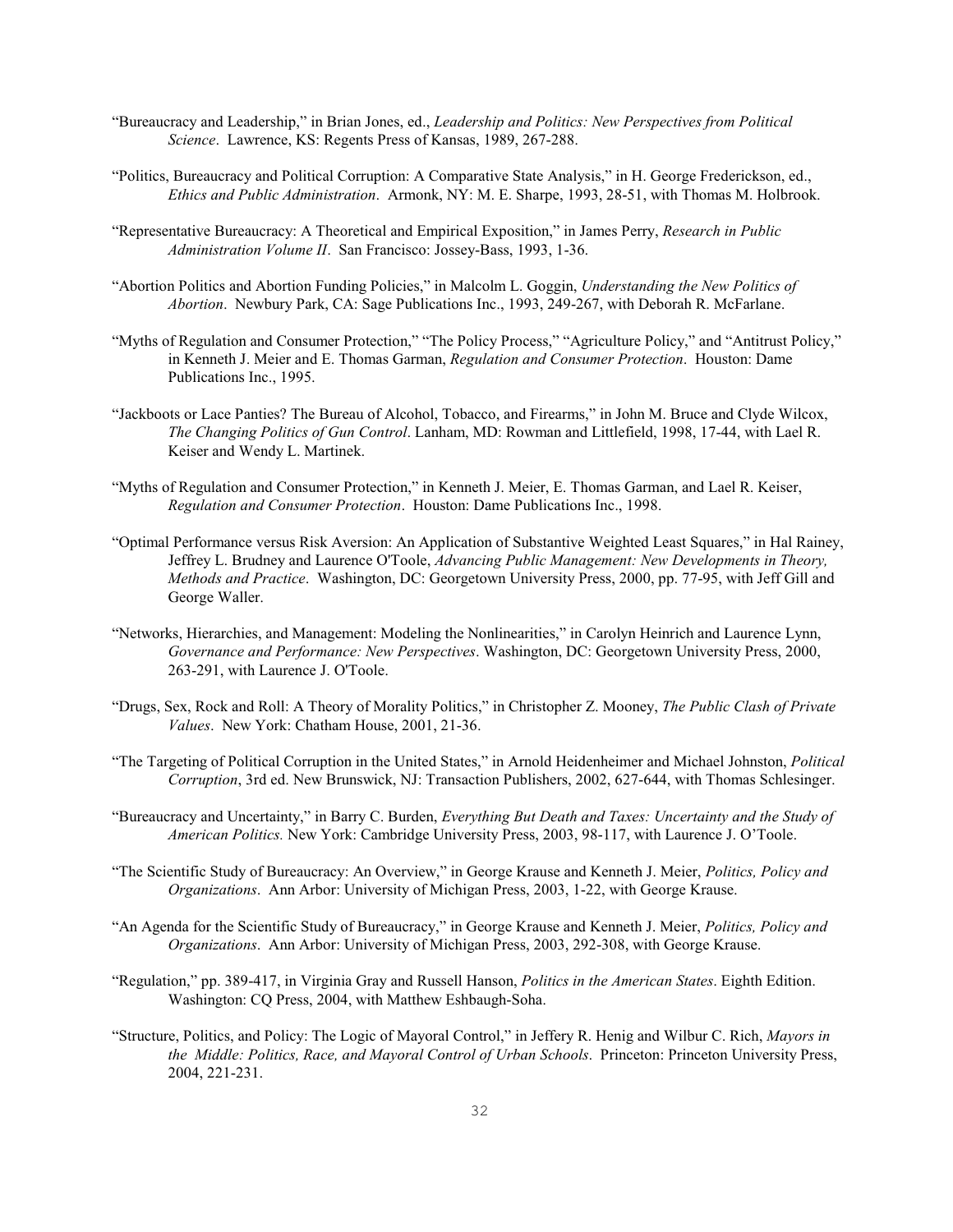- "Principal-Agent Models: A Theoretical Cul-de-sac," in Richard Waterman, Amelia Rouse, and Robert Wright, *Bureaucrats, Politics, and the Environment*. Pittsburgh: University of Pittsburgh Press, 2004, 19-42, with Richard Waterman.
- "Conceptual Issues in Modeling and Measuring Management and Its Impacts on Performance," in Patricia Ingraham and Laurence E. Lynn, Jr. *The Art of Governance: Analyzing Management and Administration*. Washington: Georgetown University Press, 2004, 195-223, with Laurence J. O'Toole.
- "The New Dangerous Class: Social Construction and Criminal Justice Policy," in Anne L. Schneider and Helen Ingram, *Deserving and Entitled: Social Constructions and Public Policy.* Albany: State University of New York Press, 2005, 223-242, with Sean Nicholson-Crotty.
- "Electoral Structure and the Quality of Representation: The Policy Consequences of School Board Elections," in William Howell, *Besieged: School Boards and the Future of Education*. Washington: The Brookings Institution, 2005, 199-227, with Eric Gonzalez Juenke.
- "School Boards and the Politics of Education Policy: Downstream Consequences of Structure," in Rodney Hero and Christina Wolbrecht, *The Politics of Democratic Inclusion*. Philadelphia: Temple University Press, 2005, 238-256.
- "Bureaucracy in the 21<sup>st</sup> Century," in Christopher Pollitt, Ewan Ferlie, and Laurence Lynn, The Oxford Handbook of *Public Management*. London: Oxford University Press, 2005, 51-72, with Gregory C. Hill.
- "All that Glitters Is Not Gold: Disaggregating Networks and the Impact on Performance," in George Boyne et al. *Public Service Performance: Perspectives on Measurement and Management*. London: Cambridge University Press, 2006, 152-170, with Laurence J. O'Toole and Yi Lu.
- "Public Management and Organizational Performance: An Agenda for Research," in George Boyne et al. *Public Service Performance: Perspectives on Measurement and Management*. London: Cambridge University Press, 2006, 295-311, with Laurence J. O'Toole.
- "What We Don't Know and Why We Don't Know It: One Research Agenda in Latino Politics," in Rodolfo Espino, III, et al. *Latino Politics: Identity, Mobilization, and Representation*. Charlottesville VA: University of Virginia Press, 2007, 280-290.
- "Regulation," in Virginia Gray and Russell Hanson, *Politics in the American States*. Ninth Edition. Washington: CQ Press, 2008, 381-414, with Matthew Eshbaugh-Soha.
- "Calming the Storm: Collaborative Public Management, Hurricanes Katrina and Rita, and Disaster Response," in Rosemary O'Leary and Lisa Blomgren Bingham, *The Collaborative Manager*. Washington DC: Georgetown University Press, 2009, 95-114, with Alisa Hicklin, Scott Robinson, and Laurence J. O'Toole.
- "Implementation and Managerial Networking in the New Public Governance." in Stephen P. Osborne (ed.), *The New Public Governance? Critical Perspectives and Future Directions*. London: Routledge, 2010, 322-336, with Laurence J. O'Toole.
- "Networks, Environmental Management and Public Program Performance: A Summary of Findings and an Agenda," in Richard M. Walker, George A. Boyne, and Gene A. Brewer (eds.), *Public Management and Performance: Research Directions*. Cambridge: Cambridge University Press, 2010, 127-151, with Laurence J. O'Toole.
- "Reexamining the Effect of Electoral Structure on Representation: Latino Education Politics, 1986 and 2001," in David L. Leal and Kenneth J. Meier, *The Politics of Latino Education*. New York: Columbia University Press, 2011, 122-136, with Eric Gonzalez Juenke, David Leal, and Valerie Martinez-Ebers.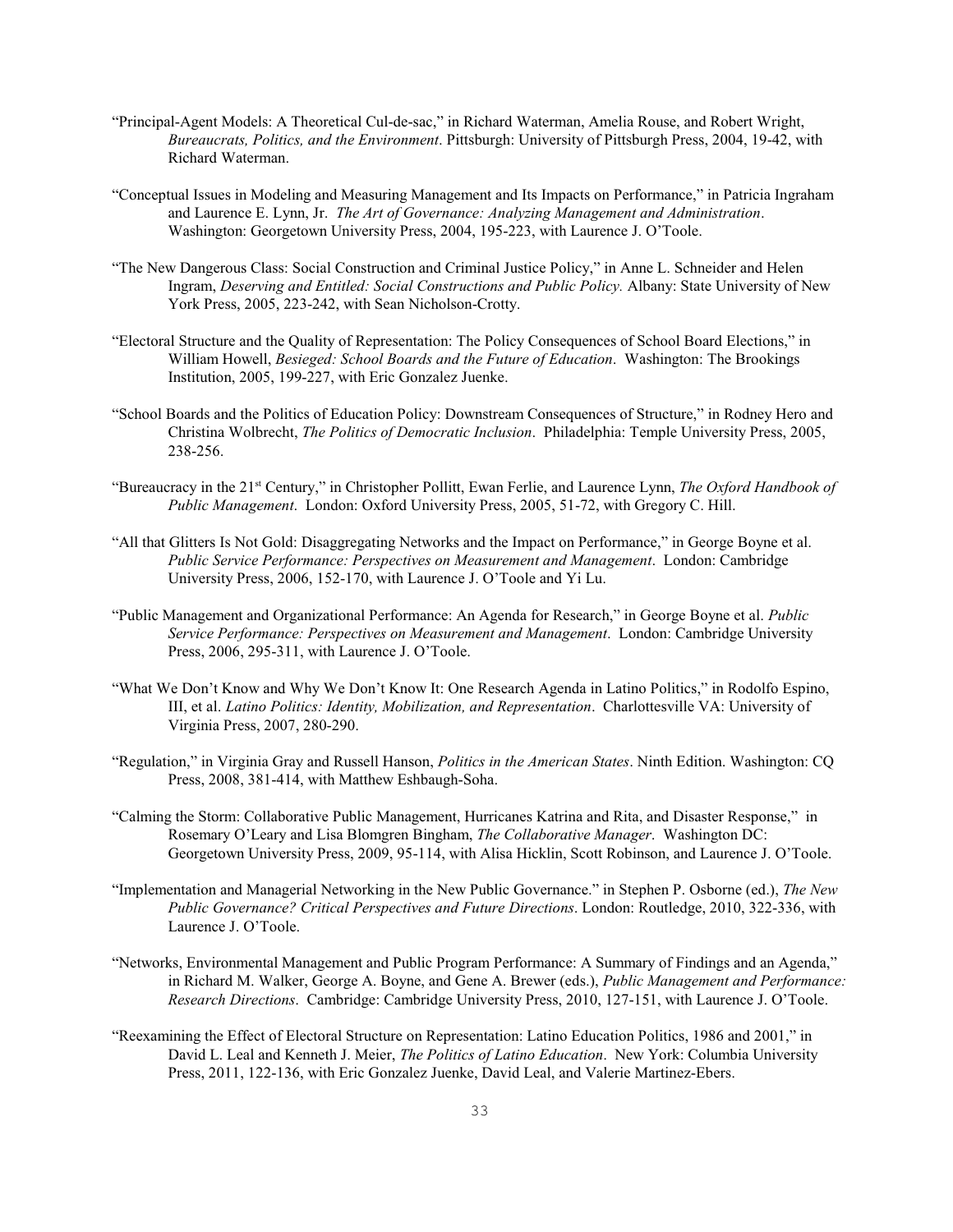- "The Future Politics of Latino Education," in David L. Leal and Kenneth J. Meier, *The Politics of Latino Education*. New York: Columbia University Press, 2011, 202-208.
- "Managerial Capacity and Performance: An Evidence-Based Approach," in Anna Shillabeer, Terry F. Buss, and Denise M. Rousseau, *Evidence-Based Public Management: Practices, Issues and Prospects*. Armonk, NY: M.E. Sharpe, 2011, 185-198, with Laurence J. O'Toole.
- "Skolelederes Efter-Uddannelse I Ledelse." pp. 57-65 in Simon Calmar Andersen and Søren C. Winter, *Ledelse, Læring og Trivsel I Folkeskolerne*. København: SFI - Det nationale Forskningcenter for Velfærd, 2011, with Mogens Jin Pedersen and Ulrik Hvidman.
- "Representative Bureaucracy: Four Questions," in B. Guy Peters and Jon Pierre, *Handbook of Public Administration*. Thousand Oaks, CA: Sage Publications, 2012, 420-430, with K. Jureé Capers.
- "Governance Reform: From Theory to Action," in Patrick McGuinn and Paul Manna, *Education Governance for the Twenty-First Century: Overcoming the Structural Barriers to School Reform*. Washington DC: The Brookings Institution., 2013, 353-374.
- "Representative Bureaucracy in a Cross-national Context: Politics, Identity, Structure and Discretion," in Eckhard Schröter, Patrick von Maravic and B. Guy Peters, *The Politics of Representative Bureaucracy: Power, Legitimacy, Performance,* Cheltenham UK: Edward Elgar with Tabitha S. M. Morton 2015, 94-112.
- "Bureaucratic Representation and Responsiveness." in David Leal, Taeku Lee and Mark Sawyer, *Oxford Handbook on Racial and Ethnic Politics in America*. New York: Oxford University Press, 2015 (DOI: 10.1093/oxfordhb/9780199566631.013.5), with Erin K. Melton.
- "Comparative Public Management: A Framework for Analysis," in Kenneth J. Meier, Amanda Rutherford and Claudia Avellaneda, *Comparative Public Management: Why Context Matters in Public Administration*, Washington, DC: Georgetown University Press, 2017, 1-26, with Laurence J. O'Toole.
- "Administrative Capacity and Health Care in Africa: Path Dependence as a Contextual Variable," in Kenneth J. Meier, Amanda Rutherford and Claudia Avellaneda*, Comparative Public Management: Why Context Matters in Public Administration*, Washington, DC: Georgetown University Press, 2017, 27-48, with Cameron Wimpy and Marlette Jackson.
- "The Role of Context Moving Forward: The International Research Agenda," in Kenneth J. Meier, Amanda Rutherford and Claudia Avellaneda, *Comparative Public Management: Why Context Matters in Public Administration*, Washington, DC: Georgetown University Press, 2017, 195-212, with Amanda Rutherford and Laurence J. O'Toole.
- "Experiments and the Classical Roots of Public Administration: Comments on the Potential Utility of Experiments," in Oliver James, Sebastian Jilke, and Gregg Van Ryzin, *Experiments in Public Administration Research: Challenges and Contributions*, London: Cambridge University Press, 2018, 37-59 with Kendall Funk.
- "Bureaucracy and Post-Bureaucracy," in Ewan Ferlie et al. *Oxford Research Encyclopedia of Business and Management*. London: Oxford University Press, 2017 with Mallory Compton (DOI: 10.1093/acrefore/9780190224851.013.127).
- "The Common Denominator: Persistent Racial Gaps in the Administration of Policy?" in Amanda Rutherford and Kenneth J. Meier, *Race and Public Administration*. New York: Routledge, 2020, pp 1-16 with Amanda Rutherford.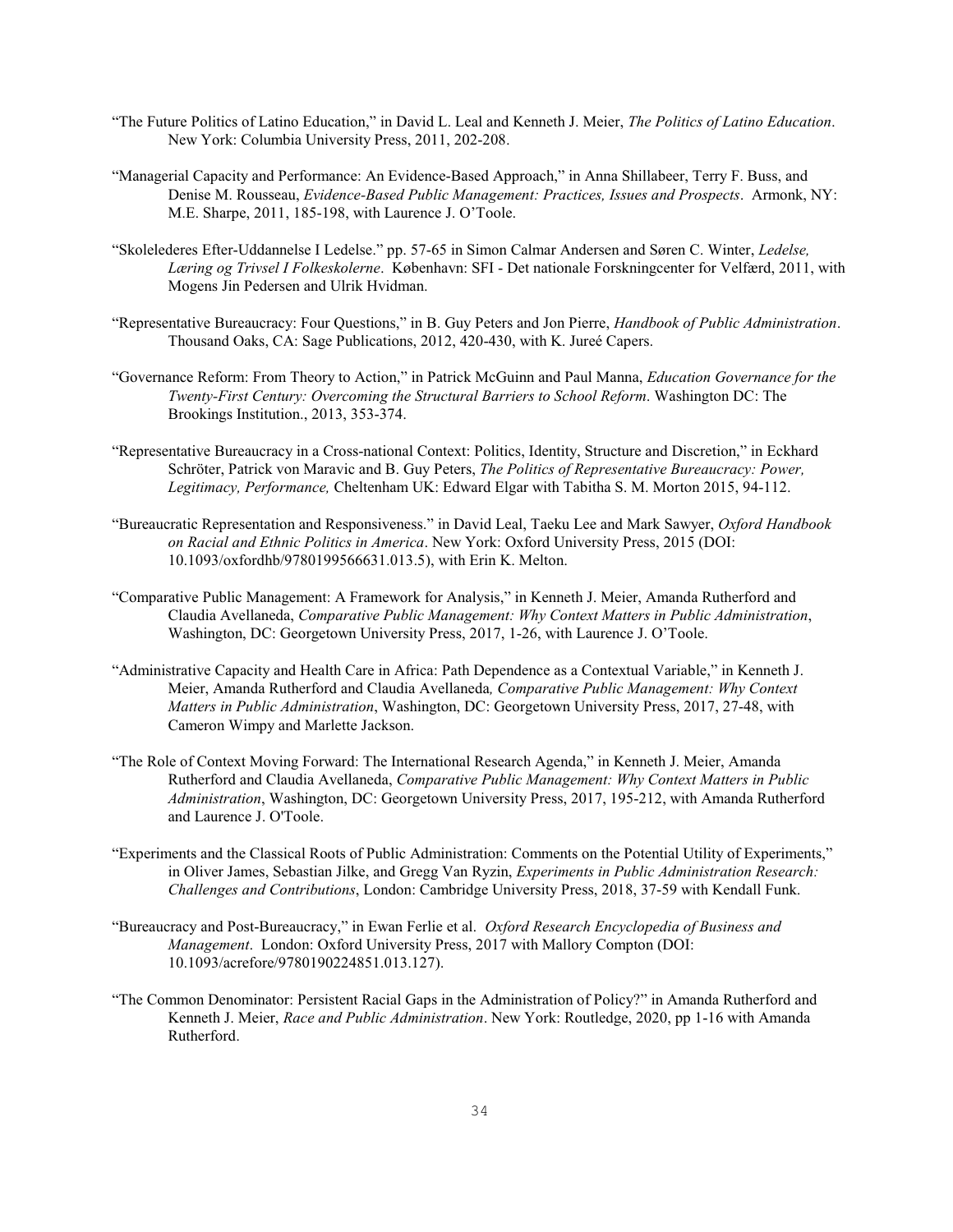- "Race and Public Administration: Concluding Thoughts," in Amanda Rutherford and Kenneth J. Meier, *Race and Public Administration*. New York: Routledge, 2020, pp. 163-187 with Amanda Rutherford.
- "Managing Social Welfare Policy: Lessons from the Evidence-based Management Literature," in Karen Baehler and Jeffrey Straussman, *The Oxford International Handbook of Public Administration for Social Policy*, New York: Oxford University Press (forthcoming) with Austin McCrea.
- "The Politics of Public Administration in the USA: The Role of Structural Fragmentation, Professionalization and Path Dependence." in Alexander Bastianen, Andreas Ladner, and Fritz Sager, *Edward Elgar Handbook on the Politics of Public Administration* (forthcoming), with Anita Dhillon.
- "Rules, Reputation, and Representation: Social Equity and Policy Implementation." in Fritz Sager, Céline Mavrot, and Lael Keiser, *Handbook on Public Policy Implementation*, Edward Elgar (forthcoming) with Jourdan Davis.

### **Unpublished Working Papers**

- "Secondary Benefits of Manipulation Checks: Three Illustrations from Behavioral Public Administration." with Seung-ho An, Jourdan Davis, and Joohyung Park. January 5, 2021. DOI: 10.13140/RG.2.2.25956.19847
- "The Academic Job Market in Public Affairs: What Characteristics Are Desired?" with Rich Takacs, June 12, 2020. http://dx.doi.org/10.2139/ssrn.3604270 : 10.13140/RG.2.2.25956.19847

### **Monographs**

"Another Look at the Impact of Divisive Party Primaries." *Public Affairs* No. 62 (August 1975), with Alan L. Clem.

- *Predicting Oklahoma Elections*. Bureau of Government Research, University of Oklahoma, 1979.
- *Measurement and Analysis for Public Administrators*. Bureau of Government Research, University of Oklahoma, 1979.
- *Tribal Development Simulation: A Training and Learning Exercise for American Indian Tribes and Organizations*. Lakewood, CO: Don Jennings Associates, 1980.
- *Program Planning and Evaluation*. Bureau of Government Research, University of Oklahoma, 1981 with Ronald D. Sylvia and Elizabeth M. Gunn.
- *An Analysis of Unclassified Employees in Oklahoma State Government*. Oklahoma City: Oklahoma State Personnel Board, 1982 with Carol Farwell and Stan McCauley.

"The Politics of Education Policy." *Public Affairs* No. 119 (January 2000), 1-6.

### **Book Reviews**

- *What Government Does* by Matthew Holden and Dennis Dresang, *American Political Science Review* 71 (December 1977), 1701.
- *Public Administration and Public Policy* by Charles Wise and H. George Frederickson, *American Political Science Review* 73 (March 1979), 204-5.

*Politics and Planning* by Michael Lee Vasu, *American Political Science Review* 74 (June 1980), 521-522.

*Bureaucratic Policymaking in a Technological Society* by Gerard Gryski, *Journal of Politics* 44 (December 1982), 1131-2.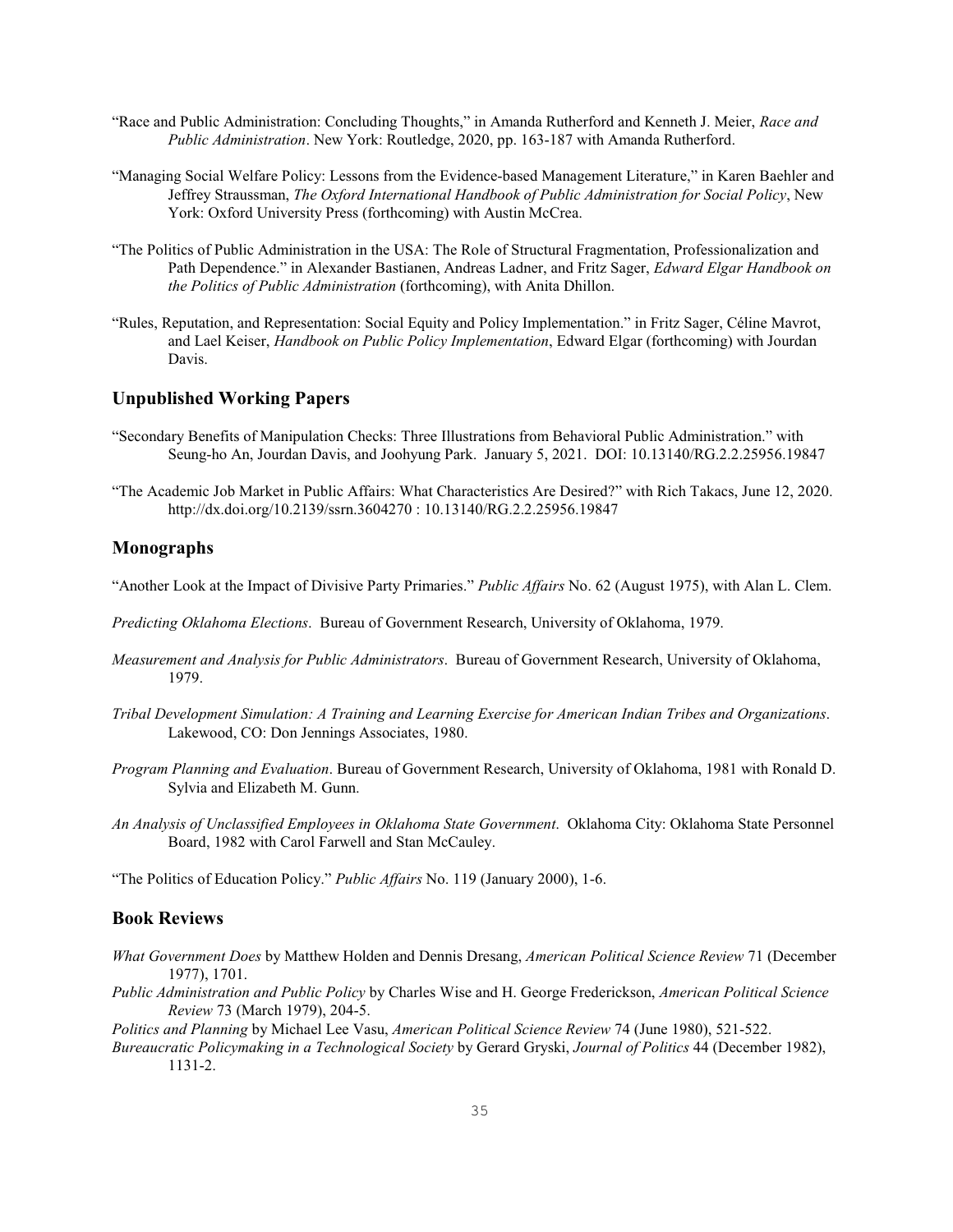*Political Tolerance in America* by Michael Corbett, *Social Science Quarterly* 64 (December 1983), 904-5.

- *The Politics of Deregulation* by Martha Derthick and Paul Quirk, *American Political Science Review* 80 (June 1986), 667-8.
- *Policy Implementation and Bureaucracy* by Randall B. Ripley and Grace A. Franklin, *Public Administration Review* 47 (July/August 1987), 353-4.
- *Reforming Bureaucracy: The Politics of Institutional Choice* by Jack H. Knott and Gary J. Miller, *American Political Science Review* 82 (June 1988), 640.
- *Public Utilities and the Poor* by David C. Sweet and Kathryn Wertheim Hexter and *Public Choice and Regulation* by Robert J. Mackay, James C. Miller, and Bruce Yandle, *American Political Science Review* 83 (March 1989), 306-7.

*Bureaucratic Discretion* by Gary C. Bryner, *Public Administration Review* 49 (September/October 1989), 495.

- *Public Administration* by Charles Levine, B. Guy Peters, and Frank Thompson, *Public Administration Review* 50 (November/December 1990), 684-5.
- "Organization Values and Public Policy: A Review Essay." *Policy Currents* 1 (January 1991), 4-5.
- *Drugs and Crime* by Michael Tonry and James Q. Wilson, *American Review of Public Administration* 21 (March 1991), 77-79.
- *Public Service Liberalism: Telecommunications and Transitions in Public Policy* by Alan Stone, *Journal of Politics* 54 (August 1992), 900-902.
- *Informational Approaches to Regulation* by Wesley Magat and W. Kip Viscusi, *American Review of Public Administration* 22 (December 1992), 327-328.
- *Making Bureaucrats Accountable* by Lana Stein, *Public Administration Review* 53 (March/April 1993), 176-177.
- *Drug War Politics: The Price of Denial* by Eva Bertram et al., *The Law and Politics Book Review* 6 (December 1996), 182-3.

*Drug Control and the Courts* by James A. Inciardi et al., *The Law and Politics Book Review* 7 (May 1997), 229-230.

*Greed, Chaos and Government: Using Public Choice to Improve Public Law* by Jerry L. Mashaw, *Journal of Politics* 60 (May 1998), 524-5.

*Public Policy and Program Evaluation* by Evert Vedung, *Political Science Quarterly* 113 (Spring 1998), 160-1.

- *Drug Hate and the Corruption of American Justice* by David Sadofsky Baggins, *The Law and Politics Book Review* 8 (October 1998), 376-8.
- Corporate Regulation: Beyond "*Punishment or Persuade*" by Fiona Haines, *The Law and Politics Book Review* 8 (December 1998), 431-433.
- *Gay Politics, Urban Politics* by Robert Bailey, *American Political Science Review* 94 (December 2000), 938-9.
- *Improving Governance: A New Logic for Empirical Research* by Laurence J. Lynn, Carolyn Heinrich, and Carolyn Hill, *Journal of Politics* 65 (November 2003), 279-282.
- *Multiethnic Moments: The Politics of Urban Education Reform* by Susan E. Clarke, Rodney E. Hero, Mara S. Sidney, Luis R. Fraga, and Bari A. Erlichson. *Perspectives on Politics* 5 (September 2007), 626-7.
- *Collaborative Governance: Private Roles for Public Goals in Turbulent Times* by John D. Donahue and Richard J. Zeckhauser. *International Public Management Journal* 14 (Number 4, 2012), 464-7.
- "Don't Tas Me, Bro." *The Case Against Bureaucratic Discretion* by Steven G. Koven. *Journal of Public Administration Research and Theory* 29 (Number 4, 2019), 653-655.
- *An Organizational Approach to Public Governance: Understanding and Design* by Morten Egeberg and Jarle Trondal. *Governance* 33 (Number 2, 2020), 449-450.

### **Papers Presented**

"Issue Voting and Voter Rationality: A Panel Analysis." APSA, 1974, with Thomas Patterson and Robert McClure. "Public Opinion, Public Policy, and Administrative Responsiveness." MPSA 1975, with Lloyd G. Nigro.

- "Representative Bureaucracy and Policy Preferences: A Study in the Attitudes of Federal Executives." APSA, 1975, with Lloyd G. Nigro.
- "Unrepresentative Bureaucracies: Socialization, Segregation, Symbols." Syracuse University Symposium on Public Personnel Administration, 1976.
- "Regulatory Administration and Organizational Rigidity." MPSA 1976, with John P. Plumlee.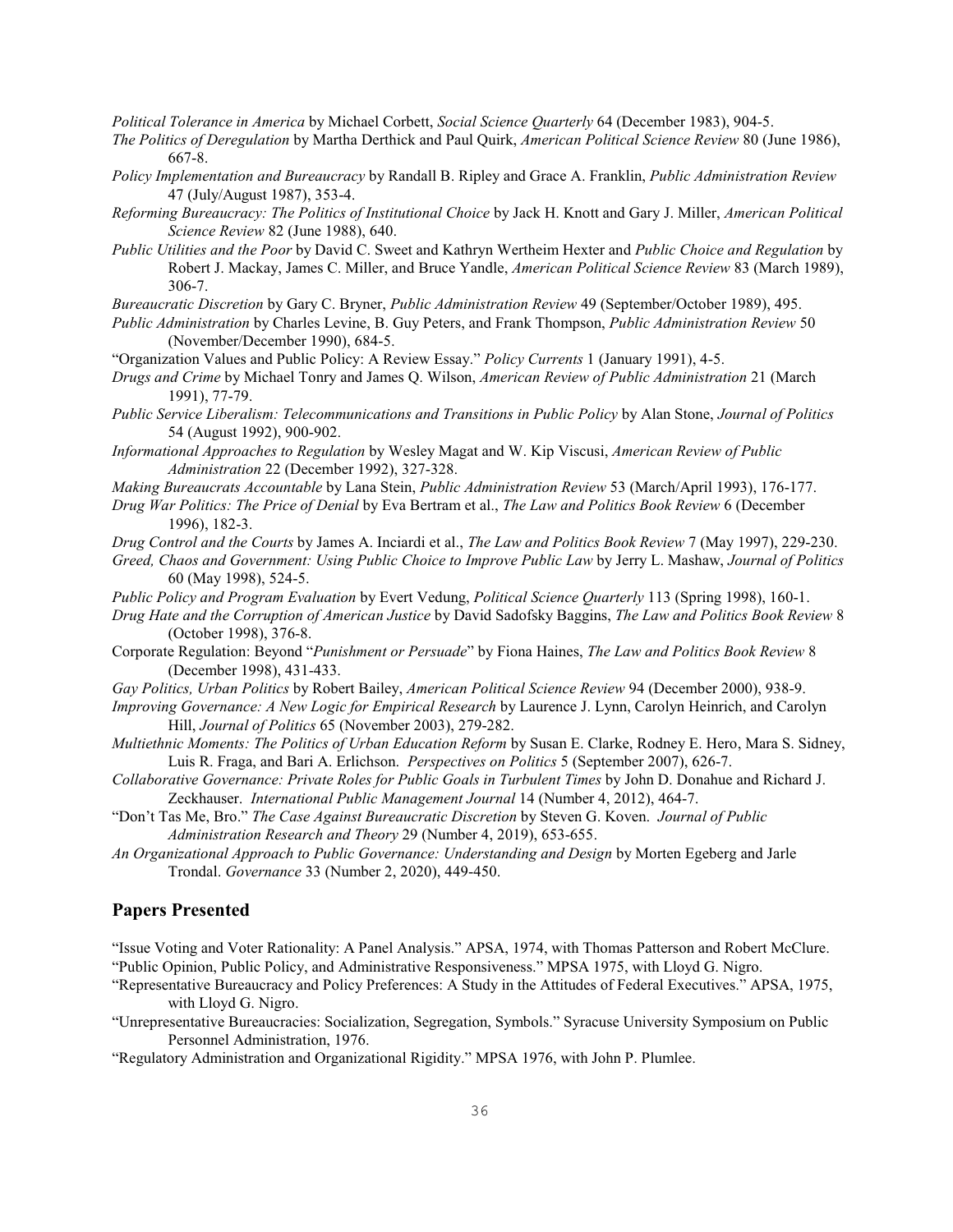"The Policy Impact of Affirmative Action: Racial Representation in the States." SWPSA, 1976.

- "Issue Voting: An Empirical Examination of Nine Individually Necessary and Jointly Sufficient Conditions." WPSA, 1976, with James Campbell.
- "Bureaucratic Influence: Resources and Autonomy in the Department of Agriculture." MPSA, 1977.

"Bureaus, Clients and Congress." ASPA Region VIII, 1977.

"Bureaucratic Power: The Impact of Clientele, Expertise, Leadership and Vitality." APSA, 1977.

- "The Agricultural Research Service and Its Clientele: The Politics of Food Research." SWPSA, 1977.
- "Capture and Rigidity in Regulatory Administration." APSA 1978, with John P. Plumlee.
- "Style Issue Voting: By the Strength of the Echo." WPSA 1978, with James Campbell.
- 'Pressure Groups and Agency Resources: Variations in House/Senate Responsiveness." SPSA 1978.
- "Agricultural Interest Groups: Impact on Public Policy." Fourth Annual Hendricks Public Policy Symposium, Lincoln, Nebraska, 1978.
- "Pressure Groups in Congress: The Impact of Individual Interest Groups on Public Policy." SWPSA 1979, with Allen O. Weise.
- "Government Reorganization for Economy and Efficiency." MPSA, 1979.
- "House Senate Variations in Committee Responsiveness to Interest Groups." APSA 1979.
- "The Impact of Organizational Structure on Regulatory Policy." Symposium on Strategies for Change in Regulatory Policy, Chicago, 1979, with John P. Plumlee.
- "Changing Farm Structure and Interest Groups." Conference on Farm Structure and Agricultural Policy, Ames, Iowa, 1980, with William Browne.
- "Speed Kills: A Longitudinal Analysis of Traffic Fatalities and the 55 MPH Speed Limit." MPSA 1980, with David R. Morgan.
- "Speeding and Traffic Deaths: A Cross-sectional Analysis of the 55 MPH Limit." SWPSA, 1980, with David Morgan.

"Citizen Compliance with Federal Policy: The National Maximum Speed Law." SPSA 1980, with David R. Morgan.

'Micropolitical Economy: The Biases of Cost-Benefit Analysis." MPSA 1981.

"A Closer Look at Mixed Electoral Systems." APSA 1981, with Robert England and Ted Robinson.

"Technology, Politics and Public Policy: Deregulating Financial Institutions." MPSA 1982.

'The Impact of Black Representation on Public Policy: The Case of Education." APSA 1982, with Robert England.

"The Impact of Internal Constraints on Interest Groups." SWPSA 1982.

"Economics, Technology, and Public Policy: Deregulating the Thrift Industry." SWPSA 1983, with Kim W. Mulinix.

"Black Teachers and Black Students: The Policy Impact of Minority Representation." presented at the 1983

Hendricks Symposium, Lincoln, NE.

- "Consumerism or Protectionism: State Regulation of Occupations." APSA 1983.
- "Second Generation Discrimination Against Black Students." MPSA 1984 with Robert E. England.
- "The Politics of Consumer Protection Policy." WPSA 1985.
- "Little Groups of Actuaries: The Politics of Regulating Insurance." APSA 1985
- "Second Generation School Discrimination: A Longitudinal Analysis." SWPSA 1986, with Robert England and Luis Fraga.
- "Helping Out the Rich: The Impact of the Medical Malpractice Insurance Reforms." MPSA 1986, with Gary W. Copeland.
- "The Politics of Injury: Explaining State Legislative Responses to the Medical Malpractice Insurance Crisis." SWPSA 1986, with Gary W. Copeland.
- "Fewer Doctors, Better Medicine: The Incentives of Malpractice Insurance and the Quality of Medical Care." APSA 1986, with Gary W. Copeland.
- "Local Politics and Educational Policy." APSA 1986, with Luis Fraga and Robert England.
- "Shoot Low, Boys. They're Riding Shetland Ponies. OR Why Are People Saying Those Nasty Things About Public Administration and What Can Be Done About It?" APSA 1987, with Joseph Stewart.
- "Military Intelligence, Catholic Universities, and Legal Ethics: Regulating the Practice of Law." APSA 1987.
- "Black Representation in Urban School Districts: From School Board to Office to Classroom." WPSA 1988, with Joseph Stewart and Robert England.

"The Evolution of Second Generation Discrimination Against Blacks." SPSA 1988, with Joseph Stewart.

"How Ya Gonna' Keep 'Em Down in School After They've Seen Special Ed?" SWPSA 1989, with Joseph Stewart.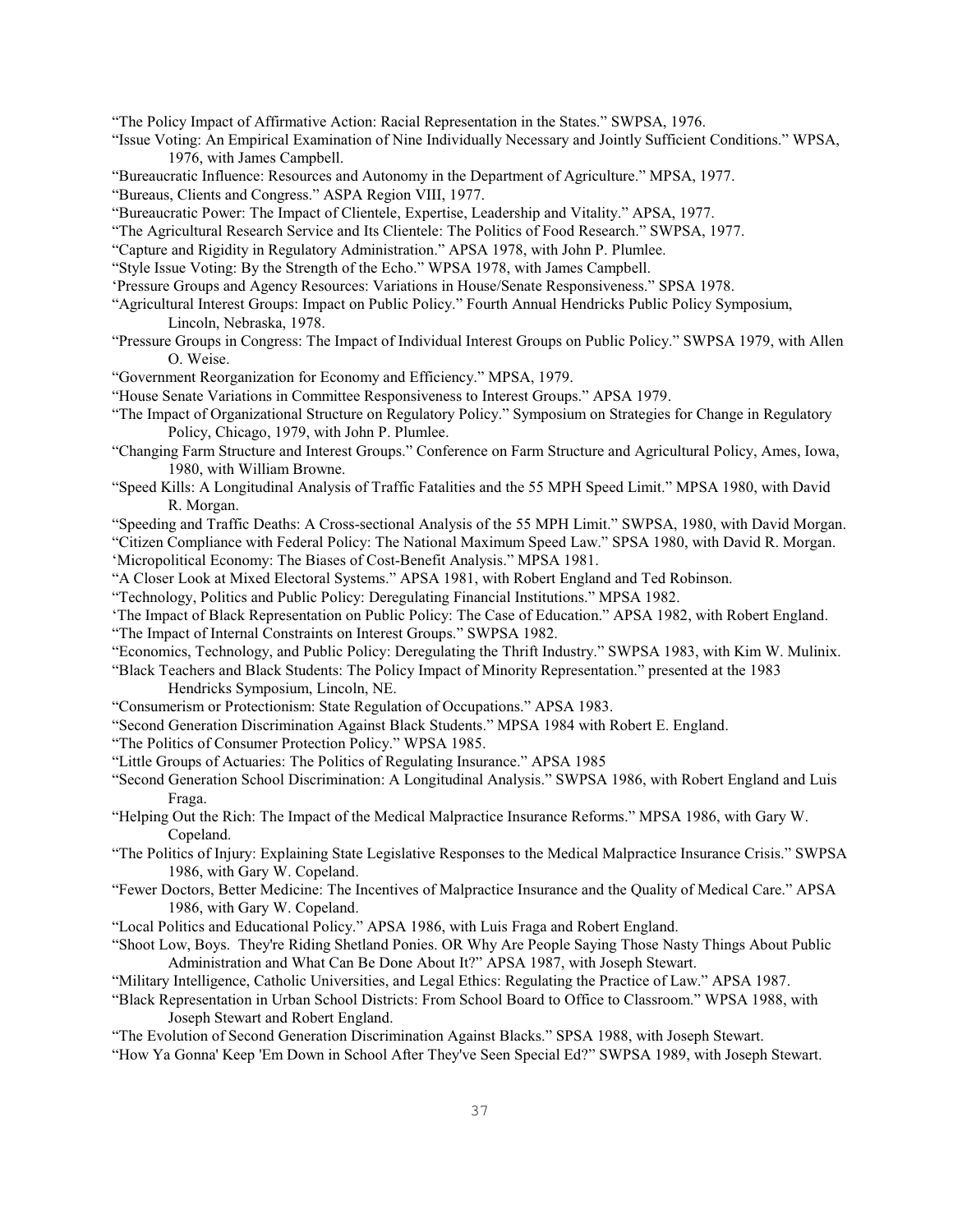- "Recruiting Hispanic Teachers: Increasing Representational Equity Among Education's Street Level Bureaucrats." Western Social Science Association, 1989, with Joseph Stewart.
- "In Search of Rainbow Coalitions: Racial/Ethnic Representation on Public School Boards." APSA 1989, with Joseph Stewart.
- "Conflict and Cooperation in Multiracial School Districts: Elections and Public Policy." APSA 1990, with Joseph Stewart.
- "I Seen My Opportunities, and I Took 'Em: Political Corruption in the American States." APSA 1990, with Thomas M. Holbrook.
- "Political Institutions and the Control of U.S. Drug Enforcement Policies." MPSA 1991.
- "Representative Bureaucracy: What We Have Learned." ASPA 1991.
- "Active Representation in Educational Bureaucracies: Policy Impacts." APSA 1991, with Joseph Stewart.
- "Determinants of State Policies toward Funding Abortions: 1985-1989."American Public Health Association, 1991, with Deborah R. McFarlane.
- "Representative Bureaucracy: Latinos and the Policy Process." SPSA 1991, with Joseph Stewart.
- "Bureaucracy and Political Corruption: Patterns in the American States." Conference on the Study of Government Ethics, Park City Utah, June 12-15, 1991, with Thomas M. Holbrook.
- "Latino Students and Educational Equity: A Pooled Time Series Analysis." SWPSA 1992.
- "Equal Access to Educational Opportunities: Latino Students in Florida." Inter-University Program/Social Science Research Council Hispanic Committee IVth Annual Forum, Albuquerque, NM, May 2-3, 1992.
- "Implementing Civil Rights Policy: The Case of Educational Access." APSA 1992.
- "Determinants of State Abortion Levels: 1982-1988."American Public Health Association, 1992, with Deborah R. McFarlane.
- "Principal-Agents and County Agents: Politics, Bureaucracy and Agriculture Policy." MPSA 1993, with Robert D. Wrinkle and J.L. Polinard.
- "Public Administration Theory." APSA 1993.
- "The Policy Consequences of Institutional Design: Or How We Lost the War on Drugs." 1993 National Public Management Research Conference, Madison, WI, Sept. 30-Oct 2.
- "Public Sector Savings from State Abortion Expenditures." American Public Health Association, 1993, with Deborah R. McFarlane.
- "The Clinton Administration and the DHHS Office of Population Affairs: The October 1993 Report Card." American Public Health Association, 1993, with Deborah R. McFarlane.
- "Buying the Farm: The Political Economy of Farm Debt." APSA 1994, with Robert D. Wrinkle and J.L. Polinard.
- "Get Your Tongue Out of My Mouth 'Cause I'm Kissin' You Goodbye: The Politics of Ideas." SWPSA 1995.
- "The Politics of Gay and Lesbian Rights: Expanding the Scope of the Conflict." MPSA 1995, with Donald P. Haider-Markel.
- "Principal-Agent Models: A Theoretical Cul-de-sac." MPSA 1995, with Richard Waterman.
- "Race, Ethnicity, and Educational Performance." MPSA 1995, with Robert D. Wrinkle and J.L. Polinard.
- "Public Management and Policy Design: The Case of Child Support Enforcement." 1995 National Public Management Conference, Lawrence Kansas, with Lael R. Keiser.
- "Assessing the Impact of Post-Webster Restrictions on Abortion." American Public Health Association, 1995, with Donald P. Haider-Markel, Anthony Stanislawski, and Deborah R. McFarlane.
- "Spurious Thinking and Spurious Relationships: Really Thinking About Crime." MPSA 1996, with Lael R. Keiser.
- "Public Administration as a Science of the Artificial: A Methodology for Prescription." APSA 1996, with Lael R. Keiser.
- "Government Regulation When Behavior Is Addictive: Cigarettes, Taxes, and Health Warnings." APSA 1996, with Michael J. Licari.
- "Bureaucracy and Democracy: The Case for Less Democracy and More Bureaucracy." presentation at the 1996 symposium to honor Dwight Waldo, Syracuse University, June 27-9.
- "Equity and Excellence in Education: A Substantively Weighted Least Squares Analysis." MPSA 1997, with Robert Wrinkle and J.L. Polinard.
- "Drugs, Sex, Rock and Roll: Two Theories of Morality Politics." APSA 1997.
- "Public Policy Design: Combining Policy Instruments." APSA 1997, with Michael J. Licari.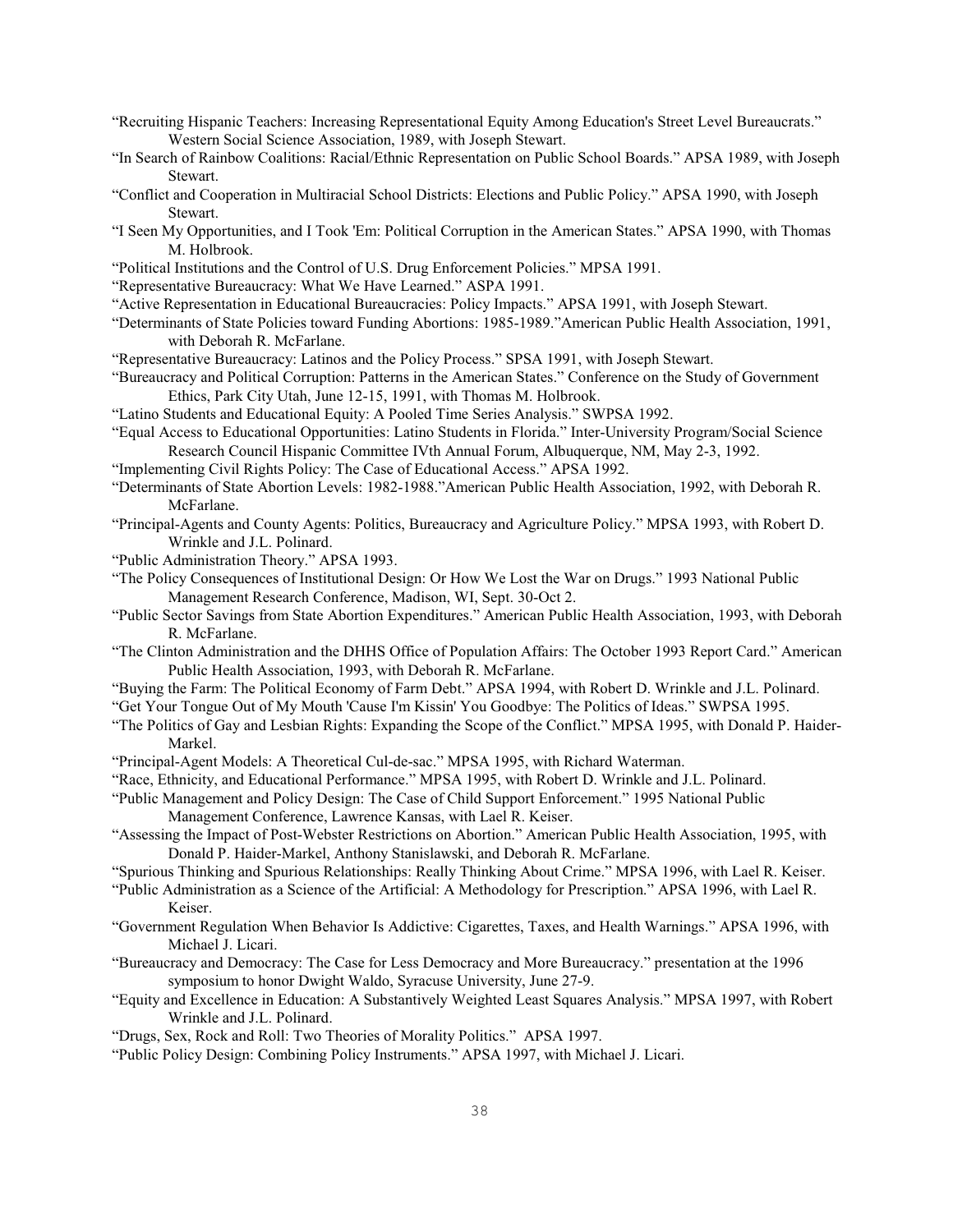- "Optimal Performance versus Risk Aversion: An Application of Substantive Weighted Least Squares." Fourth National Public Management Conference, Athens, Georgia, 1997, with Jeff Gill and George Waller.
- "Ralph's Pretty Good Grocery versus Ralph's Super Market: Separating Excellent Agencies from the Good Ones" MPSA 1998, with Jeff Gill.
- "Representative Bureaucracy and Distributional Equity: Assessing the Hard Question" MPSA 1998, with Robert Wrinkle and J. R. Polinard.

"Organizational Cheating: The Anti-Solution to the Principal-Agent Problem." MPSA 1999, with John Bohte.

- "Bureaucracy and Student Achievement: Addressing the Causal Connection." MPSA 1999, with J.L. Polinard and Robert D. Wrinkle.
- "Modeling the Impact of Public Management: Implications of Structural Context." University of Arizona Conference on Models and Management, April 1999, with Laurence J. O'Toole.
- "Public Administration Research and Practice: A Methodological Manifesto." Fifth National Public Management Conference, 1999, College Station, Texas, with Jeff Gill.
- "Minority Teachers and Access to Quality Education." Conference on Interdisciplinary Pathways to Children's Learning, Bloomington, IN, August 8-10, 1999.
- "Educating Certain People: Race, Class and Education." SPSA 1999, with Robert D. Wrinkle and J.L. Polinard.
- "Structure and Discretion: Missing Links in Representative Bureaucracy." MPSA 2000, with John Bohte.
- "Not with a Bang But a Whimper: How Organizations Fail." MPSA 2000, with John Bohte.
- "Changing Dimes to Dollars: An Empirical Look at Maslow's and Herzberg's Motivation Theories." APSA 2000, with Warren Eller and Carl Doerfler.
- "Gender, Identity, and Representative Bureaucracy: A Neoinstitutional Approach." APSA 2000, with Lael Keiser, Catherine Holland, and Vicky Wilkins.
- "Managerial Strategies and Behavior in Networks: A Model with Evidence from U.S. Public Education." Fifth International Research Symposium on Public Management, CIES, University of Barcelona, 2001, with Laurence O'Toole.
- "Organizations and Inputs: A Path Dependent Analysis of Minority Student Achievement." MPSA 2001, with Robert Wrinkle, Scott Robinson, and J.L. Polinard.
- "Policy Implementation and Network Management: The Case of U.S. Education Policy." Annual meeting of the European Consortium for Political Research, University of Kent UK, September 2001, with Laurence J. O'Toole.
- "The Effect of New Goals and Priorities on Agency Responsiveness to Traditional Clientele: An Examination of the EEOC." APSA 2001, with Michael Pennington and Warren Eller.
- "Representative Bureaucracy and Environmental Change: The Creation of a Gender Gap." APSA 2001 with Julie Dolan.
- "The Politics of Death: Government Policies and the AIDS Epidemic in Africa." MPSA 2001, with Jill Nicholson-Crotty.
- "Crime and Punishment: The Politics of Federal Criminal Justice Policy." MPSA 2001, with Sean Nicholson-Crotty.

"Measuring Public Management Quality: Validation of a Market-Based Measure." Paper presented at the Sixth National Public Management Conference, Bloomington, Indiana, October 19-20, 2001, with Laurence J. O'Toole.

- "Bureaucracy Versus Politics: An Empirical Test." Texas A&M Conference on Political Control of the Bureaucracy, March 1-2, 2002, with Sean Nicholson-Crotty and Laurence J. O'Toole.
- "Size Doesn't Matter: In Defense of the Small n." SWPSA, 2002, with Sean Nicholson Crotty

"Plus ça Change: Public Management, Personnel Stability, and Organizational Performance." Bush School

- Conference on Improving Government Performance, February 2002, with Laurence J. O'Toole.
- "The Politics of Latino Education." WPSA 2002 with Valerie Martinez-Ebers and David Leal.
- "Benevolent Dictator or Queen of Hearts: The Experience of Women Managers in Bureaucracies." MPSA 2002, with Jill Nicholson-Crotty.
- "The Politics of School Finance: Passing School Bonds." MPSA 2002, with Nick Theobald.
- "Presidential Signaling in the Economy." APSA 2002, with Matthew Eshbaugh-Soha.
- "Gender, Representative Bureaucracy and Law Enforcement: The Case of Sexual Assault." APSA 2002, with Jill Nicholson-Crotty.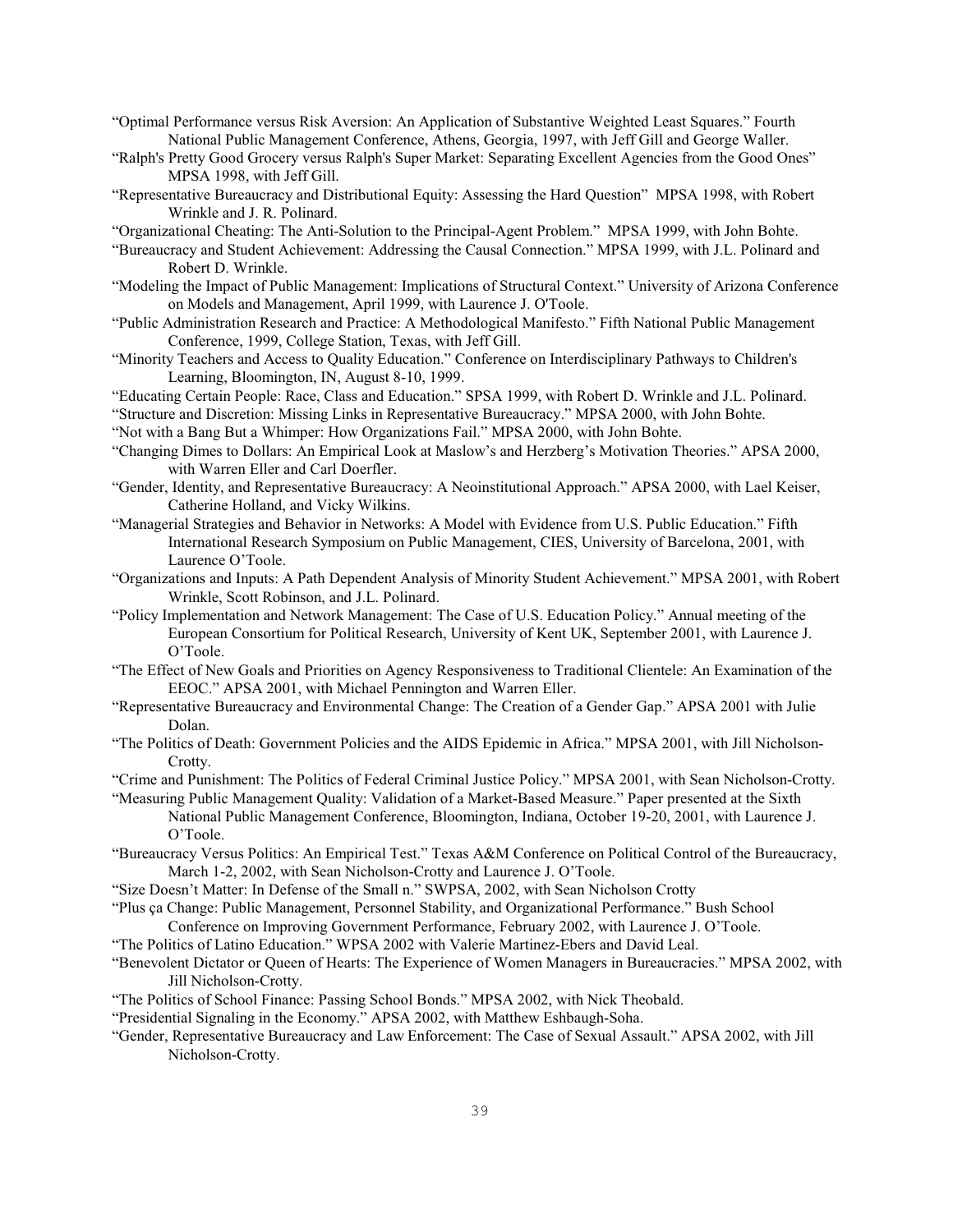- "Measuring the Impact of Network Management on Performance." International Conference on the Empirical Study of Governance, Management, and Performance, Barcelona Spain, October 4-5, 2002, with Laurence J. O'Toole.
- "Political Structure and Representatives' Effectiveness: The Case of Latino School Board Members." WPSA 2003, with Valerie Martinez-Ebers, David Leal, and Eric Gonzalez Juenke.
- "Gender and Management at the Local Level: The Case of School Districts." MPSA 2003, with Jill Nicholson-Crotty and Alisa K. Hicklin.
- "Structural Choices and Representational Biases: What You See May Not Be What You Get." MPSA 2003, with Eric Gonzalez Juenke, Robert D. Wrinkle and J.L. Polinard.
- "Delivering Local Government Results in Intergovernmental Networks: Impacts of Structural Networks and Managerial Networking." European Consortium for Political Research. Marburg Germany, Sept. 18-21, 2003, with Laurence J. O'Toole.
- "Managing Upward, Downward, and Outward: Networks, Hierarchical Relationships and Performance." APSA 2003, with Laurence J. O'Toole and Sean Nicholson-Crotty.
- "Electoral Structure and the Quality of Representation: The Policy Consequences of School Board Elections." Harvard Conference on School Boards: Politics and Elections, Cambridge, MA Oct. 16-17, 2003, with Eric Gonzalez Juenke.
- "Desperately Seeking Selznick: Cooptation and the Dark Side of Managing Networks." Seventh National Public Management Research Association, Georgetown University, October 10-11, 2003, with Laurence J. O'Toole.
- "All That Glitters Is Not Gold: The Benefits and Costs of Network Management." Association of Public Policy Analysis and Management, November 6-9, 2003, Washington D.C., with Laurence J. O'Toole.
- "Explaining Policy Punctuations: A Multivariate Model of the Punctuated Equilibrium Model of Public Agency Budgets." MPSA, 2004, with Scott Robinson, Floun'say Caver, and Laurence J. O'Toole.
- "Gender and Emotional Labor in Public Organizations: An Empirical Examination of the Link to Performance." MPSA 2004, with Kristin Wilson.
- "Management Activity and Program Performance: Gender as Management Capital." MPSA 2004, with Holly Goerdel and Laurence J. O'Toole.
- "Governance and Performance: Identifying Variables and Explaining Causality." Conference on Governance and Performance." The University of Birmingham, Birmingham, UK, March 15-16, 2004.
- "Representative Bureaucracy, Organizational Strategy and Public Service Performance: An Empirical Analysis of English Local Governments." Conference on Determinants of Performance in Public Organizations, Cardiff University, Cardiff, UK, May 6-8, 2004, with Rhys Andrews, George Boyne, Laurence O'Toole, and Richard Walker.

"Unsung Impossible Jobs: The Politics of Public Management." APSA 2004, with Laurence J. O'Toole.

"Gender, Race and the Theory of Representative Bureaucracy." MPSA 2005, with Lael Keiser, Daniel Hawes and Marvin Overby.

"How Much Diversity is Needed to Affect Organizational Performance." MPSA 2005, with Sharon Mastracci.

- "Networking in the Penumbra: Public Management, Cooptative Links, and Distributional Consequences." 21st European Group for Organizational Studies Colloquium, Berlin Germany, June 30-July 2, 2005, with Laurence J. O'Toole.
- "Strategic Management and Public Organizations: Testing Venerable Ideas against Recent Theories." APSA 2005 with Laurence J. O'Toole, George A. Boyne and Richard Walker.
- "Social Capital and Diversity: Evaluating the Determinants of Equality in the American States." APSA 2005, with Rene Rocha and Daniel Hawes.
- "Political Control versus Democratic Values: Reframing the Debate." 8<sup>th</sup> National Public Management Research Conference, University of Southern California, Los Angeles, CA, Sept. 29-Oct. 1, 2005, with Laurence J. O'Toole.
- "Modeling Public Management: Empirical Analysis of the Management-Performance Nexus." Tenth International Research Symposium on Public Management, Glasgow, Scotland, April 10-12, 2006, with Laurence J. O'Toole.
- "Latino Politics and the States: How Political Culture Interacts with Electoral Structure." WPSA 2006, with Rene Rocha, Christopher Olds and Erica Solis.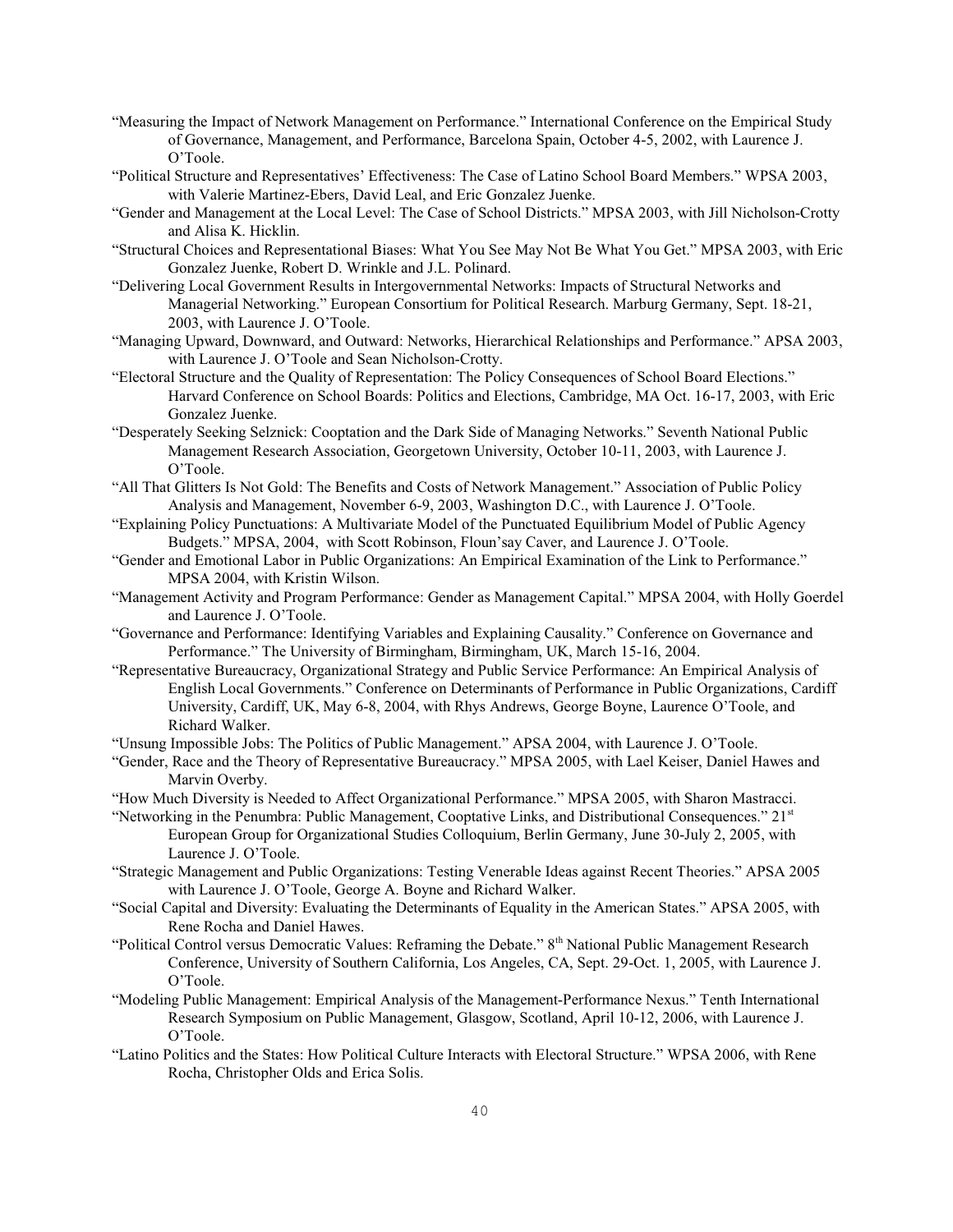- "Strategic Public Management and Performance: A Contingency Approach." MPSA 2006, with Holly T. Goerdel and Laurence J. O'Toole.
- "Nonlinear Impacts of Managerial Networking in Public Organizations." A Performing Public Sector: The Second Trans-Atlantic Dialogue, Catholic University, Lueven Belgium, June 1-3, 2006, with Alisa K. Hicklin and Laurence J. O'Toole.
- "The Role of Management in Improving Performance of Disadvantaged Students: An Application of Bum Phillips' 'Don Shula Rule.'" APSA 2006, with Alisa Hicklin, Daniel Hawes, Rene Rocha and Carl Doerfler.
- "Management Theory and Occam's Razor: How Public Organizations Buffer the Environment." APSA 2006, with Laurence J. O'Toole.
- "The Dog that Didn't Bark: How Public Managers Handle Environmental Shocks." International Conference on The Determinants of Performance in Public Organizations II, University of Hong Kong, December 7-10, 2006, with Laurence J. O'Toole.
- "Calming the Storm: Collaborative Public Management, Hurricanes Katrina and Rita, and Disaster Response." The Maxwell School Conference on "Collaborative Public Management," Washington, DC, September 28-30, 2006, with Scott Robinson, Alisa Hicklin and Laurence J. O'Toole.
- "I've Seen Fire and I've Seen Rain: Public Management and Performance after a Natural Disaster." International Public Management Research Symposium, Potsdam, Germany, April 2-4, 2007, with Laurence J. O'Toole.
- "Wake Up Call: Network Alarms, Strategy and Performance." International Public Management Research Symposium, Potsdam, Germany, April 2-4, 2007, with Rhys Andrews, George Boyne, Laurence O'Toole, and Richard Walker.
- "Hoping for the Dick Vermeil Effect: How Prior Performance Influences the Selection Decision." MPSA 2007, with Vicky Wilkins and Madinah Hamidullah.
- "Strategy, Structure, Process and Environment in English Local Governments." MPSA 2007, with Rhys Andrews, George Boyne, Laurence O'Toole, and Richard Walker.
- "Testing the Theoretical Determinants of Political Control over the Bureaucracy: Taking Wood and Waterman Seriously." APSA 2007, with Laurence J. O'Toole and Daniel P. Hawes.
- "The Human Side of Public Organizations: Contributions to Organizational Performance." International Research Society for Public Management, Brisbane, Australia, March 26-8, 2008, with Laurence J. O'Toole.
- "More Pieces in the Puzzle: Gender, Representative Bureaucracy and the EEOC." MPSA 2008, with Vicky Wilkins and Madinah Hamidullah.
- "Race, Representation, and Region: The Puzzle of the Politics of African American Education." MPSA 2008, with Sadé Walker and Meredith Walker.
- "Tejanos, TAKS, and Taxes: The Politics of K-12 Education in Texas." Conference on Latinos and Public Policy in Texas, Austin, TX, April 11-12, 2008, with Erin K. Melton.
- "Beware of Managers Not Bearing Gifts: How Management Capacity Augments the Impact of Managerial Networking." APSA 2008, with Laurence J. O'Toole.
- "Putting Schools on a Diet: Health Inequality and Policy Learning in Fighting Youth Obesity." APSA 2008, with Ling Zhu.
- "When Politics Fails: Can Management Bring Democracy to Administration?" Conference on Administration, Democracy, and Performance, Manchester University (UK), September 11, 2008, with Laurence J. O'Toole.
- "Organizing for Performance: Is Structure the Missing Link between Strategic Alignment and Organizational Outcomes?" XIII International Research Symposium on Public Management, Copenhagen Business School, Copenhagen Denmark, April 6-9, 2009, with Rhys Andrews, George Boyne, Laurence O'Toole and Richard Walker.
- "Managing Higher Education: A Comparison of Public and Private Universities." MPSA 2009, with Laurence J. O'Toole and Alisa K. Hicklin.
- "Latino Diversity and the Politics of Education." Conference on Minorities in Subnational Government, Rice University, May 15-16, 2009.
- "Race, Class and Education Policy: Second Generation Discrimination in the 21st Century." APSA 2009, with Meredith Walker and Sade Walker.
- "Rowing in the Same Direction: The Impact of Managerial Consensus on Program Performance." APSA 2009, with Laurence J. O'Toole and Alisa K. Hicklin.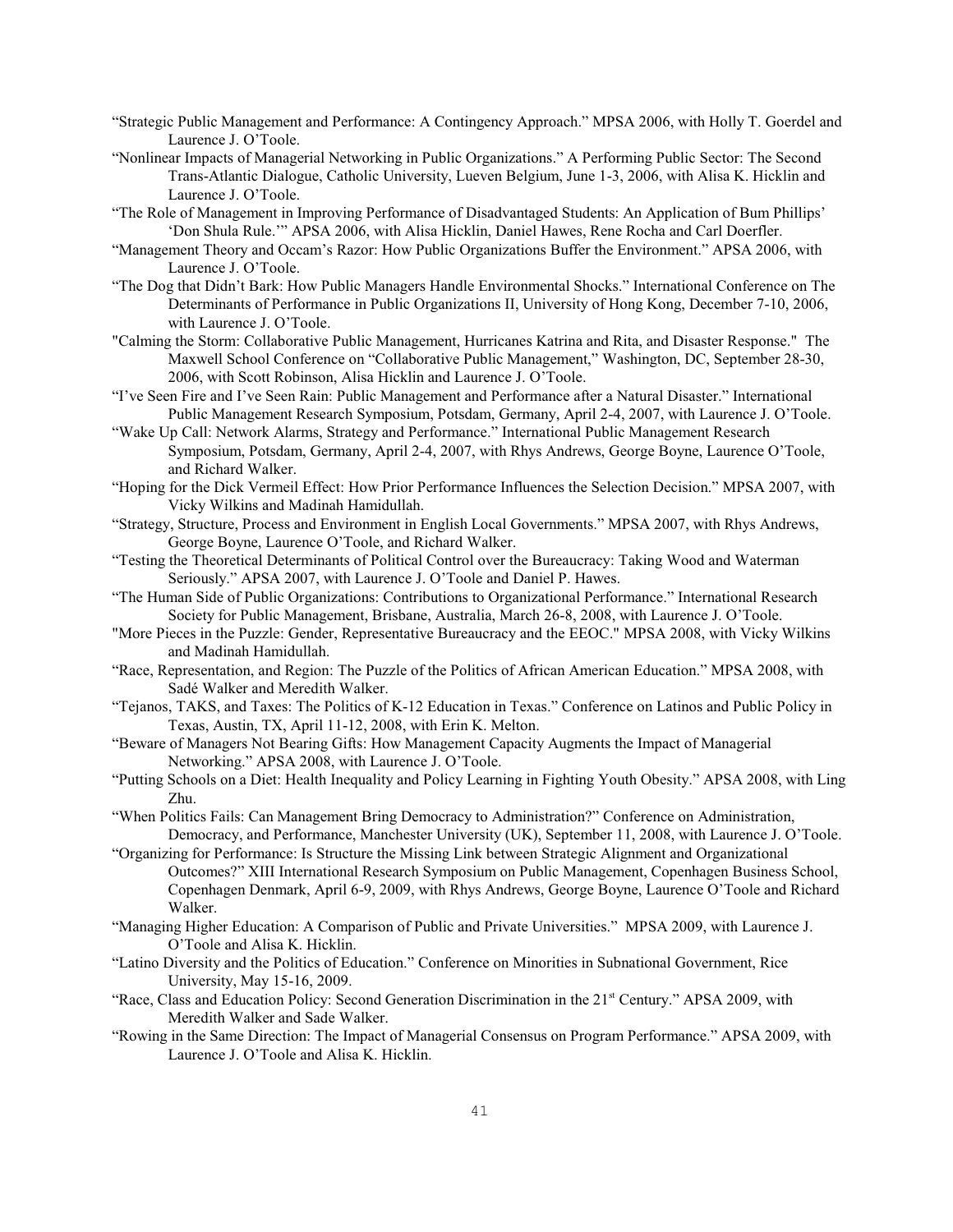- "Environmental Jolts and Public Service Performance." Public Management Research Conference, Columbus OH, Oct. 1-3, 2009, with Rhys Andrews, George A. Boyne, Laurence J. O'Toole and Richard M. Walker.
- "Theory of Management in Public and Private Organizations." Public Management Research Conference, Columbus OH, Oct. 1-3, 2009, with Laurence J. O'Toole.
- "I Think (I am doing well), Therefore I Am: Assessing the Validity of Administrators' Self-assessments of Performance." MPSA 2010, with Laurence J. O'Toole.
- "Latino Homogeneity: Unexpected Outcomes in the Multiracial Politics of Education." MPSA 2010, with Erin K. Melton.
- "For the Want of a Nail: The Interaction of Managerial Capacity and Human Resources Management on Organizational Performance." Conference on Management in Public Services, Center for Markets and Public Organization, University of Bristol, United Kingdom, April 30, 2010.

"Organizational Performance: Measurement Theory and an Application." APSA 2010, with Laurence J. O'Toole.

- "Institutional Representation in a Cross-national Perspective: Generalizing from Bureaucracy." Texas A&M Conference on Democratic Representation, November 12-13, 2010, College Station, TX.
- "Taxes, Incentives, and Economic Growth: Assessing the Impact of Pro-business Taxes on U.S. State Economies." MPSA 2011, with Soledad Artiz.
- "When Politics Fails: Can Bureaucracy Bring Democracy to Governance?" MPSA 2011 with Laurence J. O'Toole.
- "Isopraxis Leadership: Self-Efficacy, Management Strategy and Organizational Performance." 11<sup>th</sup> Biannual Public Management Association Conference, Syracuse NY, June 2-4, 2011, with Laurence J. O'Toole.
- "Measuring Organizational Buffering: A Sequential MCMC Approach." 11<sup>th</sup> Biannual Public Management Association Conference, Syracuse NY, June 2-4, 2011, with Ling Zhu.
- "Evaluating Urban Public Schools: Parents, Teachers and State Assessments." APSA 2011, with Nathan Favero.
- "Bureaucracy, Politics, and Democracy: Testing Theories of Political Control over the Bureaucracy." APSA 2011, with Laurence J. O'Toole.
- "Public Management and Monomethod Bias: Avoiding Spurious Results in Survey Research." Association of Public Policy Analysis and Management, November 3-5, 2011, Washington DC, with Laurence J. O'Toole.
- "Governance Reform: From Theory to Action." Fordham Institute Conference on Educational Governance for the Twenty-First Century Washington DC, December 1, 2011.
- "Internally and Externally Oriented Public Management Activity and Performance in Dutch Primary Education." SPSA, New Orleans, LA, January 12-4, 2012, with René Torenvlied, Agnes Akkerman, and Laurence J. O'Toole.
- "The Effect of Autonomy on Managers and their Performance." SPSA, New Orleans, LA, January 12-4, 2012, with Simon Calmar Andersen, Søren Winter, and Laurence J. O'Toole.
- "A Normative Theory of Bureaucracy: Lessons from H. George Frederickson." Festshrift in Honor of H. George Frederickson, University of Kansas, April 13, 2012.
- "The Politics of Poverty." MPSA April 12-15, 2012, with Soledad Artiz.
- "Public Schools as Multidimensional Institutions: Examining Parent and Teacher Evaluations." MPSA April 12-15, 2012, with Nathan Favero.
- "For the Want of a Bureaucrat: Administrative Capacity and Public Health in Africa." MPSA April 12-15, 2012, with Cameron Wimpy and Marlette Jackson.
- "Performance in the Polder: A Test of the Public Management Model in Dutch Primary Education." Presented at the Public Management Research Conference: Seeking Excellence in a Time of Change. Fudan University, Shanghai, China, May 25-7, 2012, with René Torienvlied, Agnes Akkerman, and Laurence J. O'Toole.
- "Goals, Communication, Participation and Feedback: Midlevel Management and Traditional Public Administration." APSA August 30-September 2, 2012, with Nathan Favero and Laurence J. O'Toole.
- "Business Climate, Income Inequality and Economic Growth: An Environment for Inequality." APSA August 30- September 2, 2012, with Soledad Artiz.
- "Size, Delegation, and Coproduction: The Impact on Organizational Performance." Conference on Public Management, Århus University, Denmark, Sept. 28-9, 2012, with Tabitha S.M. Morton.
- "Public Management and Performance: A Theory of Context." SPSA, Orlando, Florida, January 12-14, 2013, with Laurence J. O'Toole.
- "Networking Management, Social Capital and Student Performance in Physical Fitness: Evidence from Texas School Districts." SPSA, Orlando, Florida, January 12-14, 2013, with Ling Zhu and Angela Allison.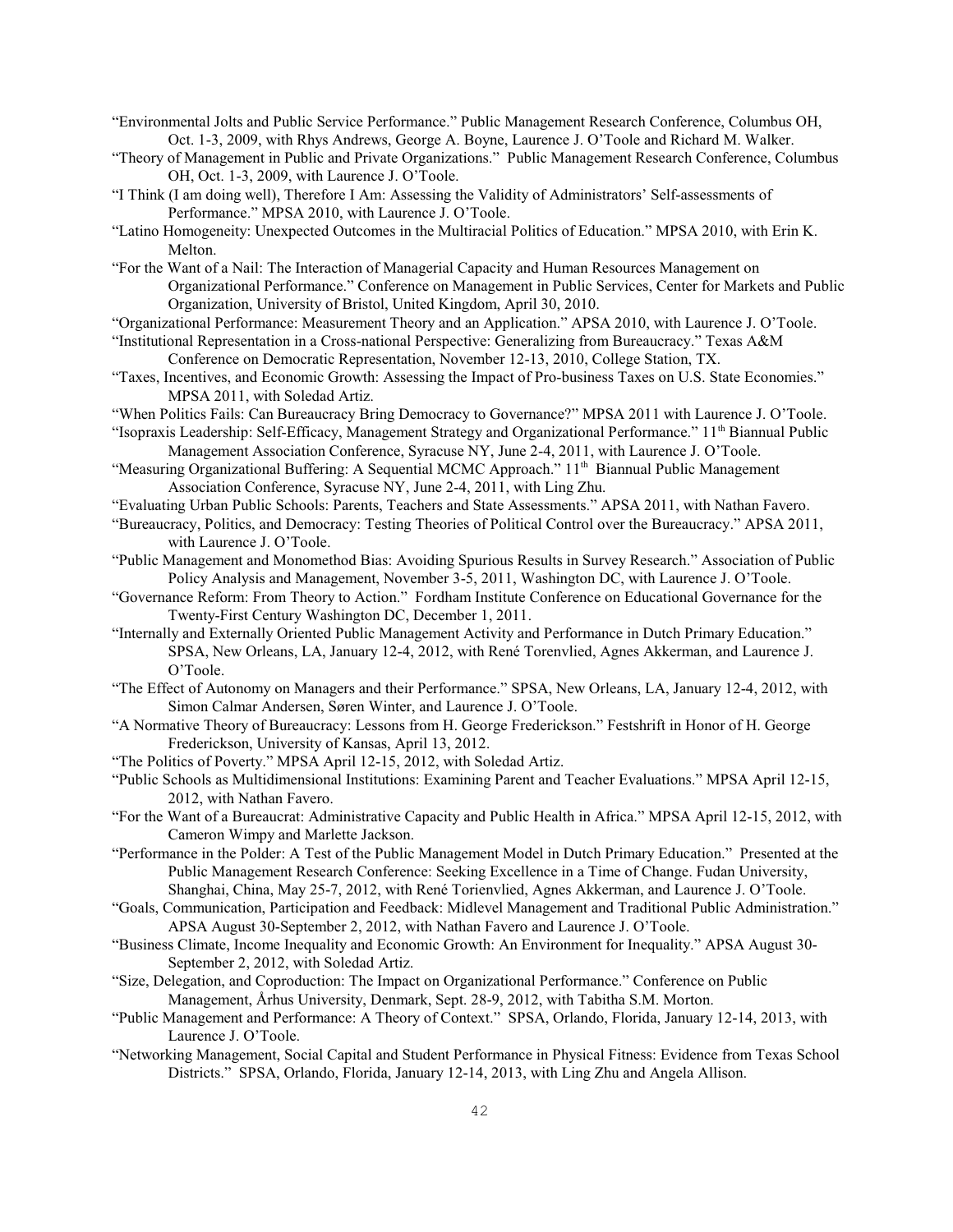- "New Growth . . . New Politics? The Political Dynamics of Latino Education." MPSA, Chicago, IL, April 10-14, 2013, with Angel Luis Molina, Jr.
- "Goals and Goal Ambiguity, Communication, Participation, and Feedback: Midlevel Management and Traditional Public Administration." MPSA, Chicago, IL, April 10-14, 2013, with Nathan Favero and Laurence J. O'Toole, Jr.
- "Public Management and Performance: A Theory of Context." 12<sup>th</sup> Public Management Research Association Meetings, Madison WI, June 20-22, 2013, with Laurence J. O'Toole.
- "Management Decisions in a Performance Driven System: Theory and Empirical Tests in Higher Education." 12<sup>th</sup> Public Management Research Association Meetings, Madison WI, June 20-22, 2013, with Amanda Rutherford.
- "Formalizing Punctuated Equilibrium: Constructing a Falsifiable Theory of Policy Change," APSA August 2013, with Nathan Favero.
- "Public Management, Context, and Performance: In Quest of a More General Theory," APSA August 2013, with Laurence J. O'Toole Jr.
- "The Role of Managerial Contexts at National and Local Levels: Public Management and Performance in U.S. and Denmark Schools," SPSA January 2014, with Nathan Favero, Simon Calmar Andersen, Laurence J. O'Toole and Søren Winter.
- "Social Capital and Bureaucratic Performance: Testing Dynamic Hypotheses." SPSA, January 2014, with Mallory Compton.
- "Proverbs and the Evolution of Public Administration." American Society for Public Administration, Washington, DC, March 17, 2014.
- "The Impact of Tax Policy on Income Inequality in the States." MPSA 2014, with Soledad Artiz Prillaman.
- "Transcending Theory and Unidimensionality: An Empirical Exposition of Public Manager Types," MPSA 2014, with Vibeke Nielsen, Mogens Pedersen, and Nathan Favero.
- "Social Context, Management Strategies, and Organizational Performance: How Social Capital Moderates Managerial Effects." International Research Symposium on Public Management, Ottawa, Canada April 9, 2014, with Nathan Favero and Mallory Compton.
- "Help! I Need Somebody: Performance Information and Managerial Networking in Public, NonProfit, and Private Nursing Homes." Public Management Research Conference, Seoul, South Korea, June 29-July 1, 2014, with Ohbet Cheon.
- "Administrative Capacity and Health Care in Africa: Path Dependence as a Contextual Variable." Academy of Management, Philadelphia, August 2-5, 2014, with Cameron Wimpy and Marlette Jackson.
- "Race, Structure and Partisanship: Effective Substantive Representation in Urban Education." APSA 2014, with Amanda Rutherford.

"Let Them Eat Tax Credits: State Tax Policy and Income Inequality." APSA 2014, with Soledad Artiz Prillaman.

- "Examining Perceptual and Archival Measures of Performance in the Context of Nursing Home Care." Association of Public Policy Analysis and Management, Albuquerque NM, November 8-10, 2014, with Anna A. Amirkhanyan, Laurence J. O'Toole, Jr., Mueen A. Dakhwe and Shawn Janzen.
- "Is the Performance Effect of Management Underestimated? Comparing Public Managers' and Front-line Employees' Perceptions of Management," SPSA January 15-17, 2015, with Nathan Favero, Simon Calmar Andersen, Laurence J. O'Toole and Søren Winter.
- "Environmental Complexity, Managerial Strategy and Organizational Performance," SPSA January 15-17, 2015, with Kristen Carroll.
- "If Management Matters, What About the Sector? Evaluating Public and Private Managers in U.S. Higher Education," MPSA 2015, Chicago, IL, April 16-19, 2015, with Claire Stieg.
- "Exploring the Antecedents and Implications of Managerial Perceptions of Regulation: The Case of Nursing Homes." 13<sup>th</sup> National Public Management Research Conference, June 11-13, 2015, Minneapolis, MN, with Anna Amirkhanyan and Laurence O'Toole.
- "Managers' Implementation Responses to Policy and Management Reforms."13<sup>th</sup> National Public Management Research Conference, June 11-13, 2015, Minneapolis, MN, with Nathan Favero, Simon Calmar Andersen, Laurence J. O'Toole and Søren Winter.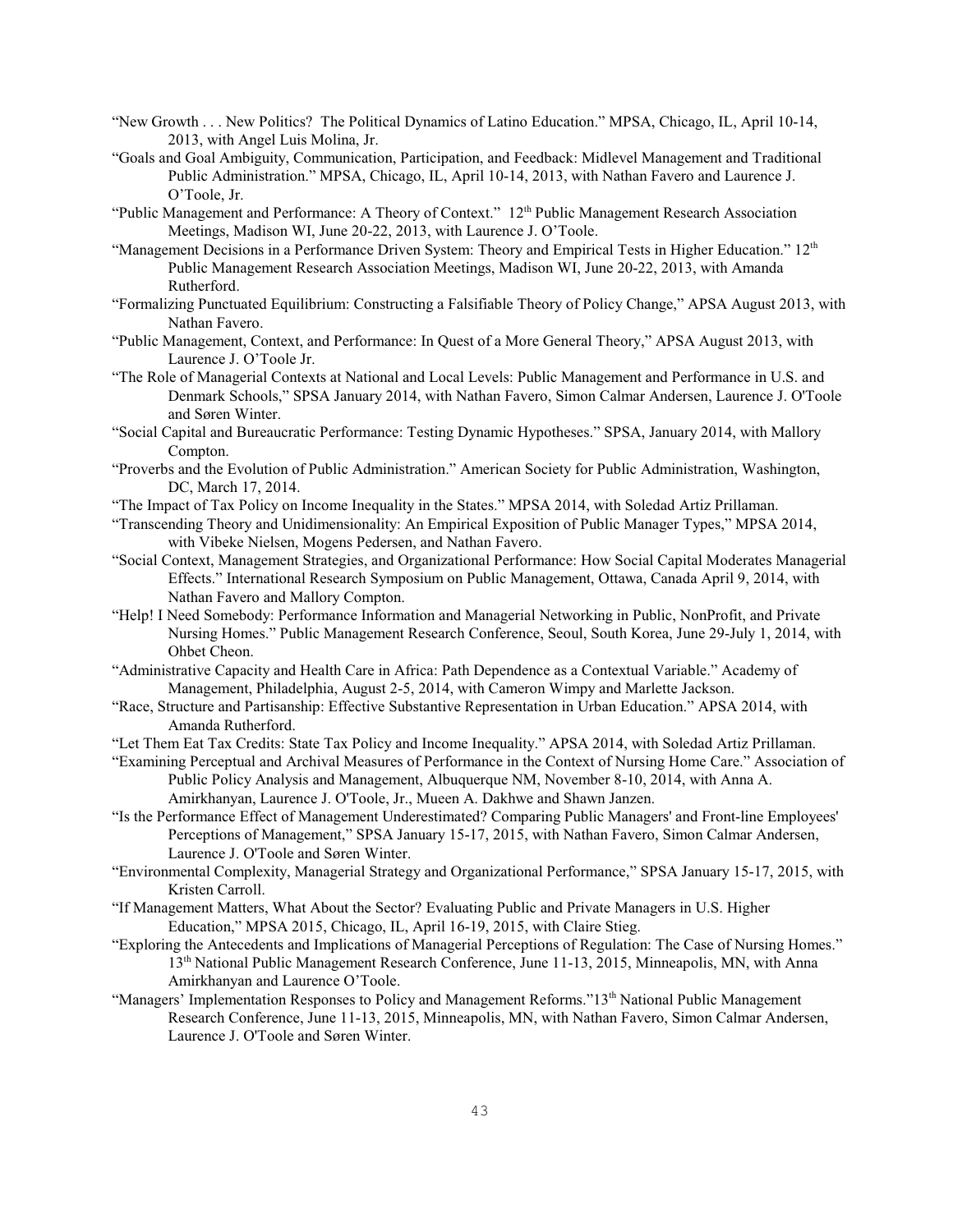- "Representative Bureaucracy and Public Service Performance: Where, Why and How Does Representativeness Work?" European Group on Public Administration, August 26-28, 2015 Toulouse, France with Rhys Andrews, Sandra Groeneveld, and Eckhard Schröter.
- "A Substantive Seat at The Table? Election Systems and Policy Responsiveness in Latino Education Policy." APSA September 3-6, 2015, San Francisco, with Angel L. Molina, Jr.
- "Women and Public Administration in Comparative Perspective: The Case of Representation in Brazilian Local Governments." ASPA March 18-22, 2016, Seattle Washington, with Kendall Funk.
- "Leadership in the Eyes of Subordinates: A Field Experiment Comparing Public and Private Organizations." ASPA March 18-22, 2016, Seattle Washington with Seung-ho An, Lotte Bøgh Andersen, and Anne Bøllingtoft.
- "Seeing Eye to Eye: The Alignment of Leaders and Subordinates in Public and Private Organizations." MPSA, April 5-9, 2016, Chicago, with Lotte Bøgh Andersen, Anne Bøllingtoft Seung-ho An, Ulrich Nielsen, Jacob Ladenburg, and Heidi Salomonsen.
- "The Specter of Social Capital: Bringing New Evidence to the Debate about Race." MPSA, April 5-9, 2016 with Mallory Compton.
- "How Managers Respond to a Policy and Management Reform." Public Management Research Conference, June 24- 26, 2016, Aarhus, Denmark, with Nathan Favero, Simon Calmar Andersen, Laurence J. O'Toole and Søren Winter.
- "Coping with Munificence, Complexity and Dynamism: A Theory of Managing the Environment." Public Management Research Conference, June 24-26, 2016, Aarhus, Denmark, with Petra van den Bekerom.
- "Investigating Phlogiston: Gender, Leadership and Organizations." European Group on Public Administration, August 24-26, 2016, Utrecht, the Netherlands, with Seung-ho An.
- "Parents, Teachers, Principals, and Students in a Centralized System: Judging the Quality of Schools." SPSA, January 12-14, 2017, New Orleans, Louisiana, with Miyeon Song.
- "Paying the High Price: Politics and the Public Health of Medical Marijuana Policy." MPSA April 6-9, 2017 with Austin McCrea, Angela Allison and Chandler Dawson.
- "Black and White: Minority Managerial Behavior and Organizational Context." MPSA, April 6-9, 2017 with Kristen Carroll, Kenicia Wright, and Kiyadh Burt.
- "Gender, Performance and Public Managers: An Experiment on Gender Stereotypes and Public Perceptions." Public Management Research Conference, Washington DC, June 2017 with Kendall Funk.
- "Representative Bureaucracy, Gender, and Decentralization: A Cross-National Examination of Fifteen Countries." Public Management Research Conference, Washington DC, June 2017 with Miyeon Song and Seung-ho An.
- "How Gender Congruence Affects Leadership Training Effects," European Group on Public Administration, August 2017, Milan, Italy, with Trine H. Fjendbo, Seung-Ho An, and Christian Bøtcher Jacobsen.
- "Leadership and the Inducements-Contributions Balance: Comparing the Public and Private Sector," European Group on Public Administration, August 2017, Milan, Italy, with Seung-Ho An.
- "Learning on the Job: The Impact of Managerial Experience on Nursing Home Performance," Association for Public Policy Analysis and Management, November 3, 2017, Chicago, IL with Anna Amirkhanyan, Beth Hawks, and Seung-ho An.
- "Healthcare in America: The Relationship between Subjective and Objective Assessments of Hospitals," SPSA January 4-6, New Orleans Louisiana with Austin McCrea, Miyeon Song and Ohbet Cheon.
- "Can Bureaucracy Dodge Bullets? Examining Blame Attribution in Military Contracting," Annual Meeting of the International Studies Association, April 4-7, San Francisco, with Austin Johnson and Nehemia Geva.
- "Tenure v. Temporary: How Tenure Protections Enhance Representative Bureaucracy." MPSA April 5-8, 2018, Chicago, Il. with Daniel L. Fay and Vicky M. Wilkins.
- "Administrative Capacity, Context, and Educational Outcomes in Contemporary Africa." MPSA April 5-8, 2018. Chicago, IL., with Cameron Wimpy.
- "To Delegate or Not to Delegate: Quality Standards, Implementation Autonomy, and Citizen Satisfaction." MPSA April 5-8, 2018. Chicago, IL., with Miyeon Song and Seung-ho An.
- "Walking the Walk: Does Perceptual Congruence between Managers and Employees Promote Employee Well-being?" Conference on People Management in Education 2018, Tilburg University, the Netherlands, May 25, 2018 with Miyeon Song.
- "Public Administration and the Failure of Politics: The Decline of Governance." APSA August 30-September 2, 2018, Boston, MA with Mallory Compton, John Polga-Hecimovich, Miyeon Song, and Cameron Wimpy.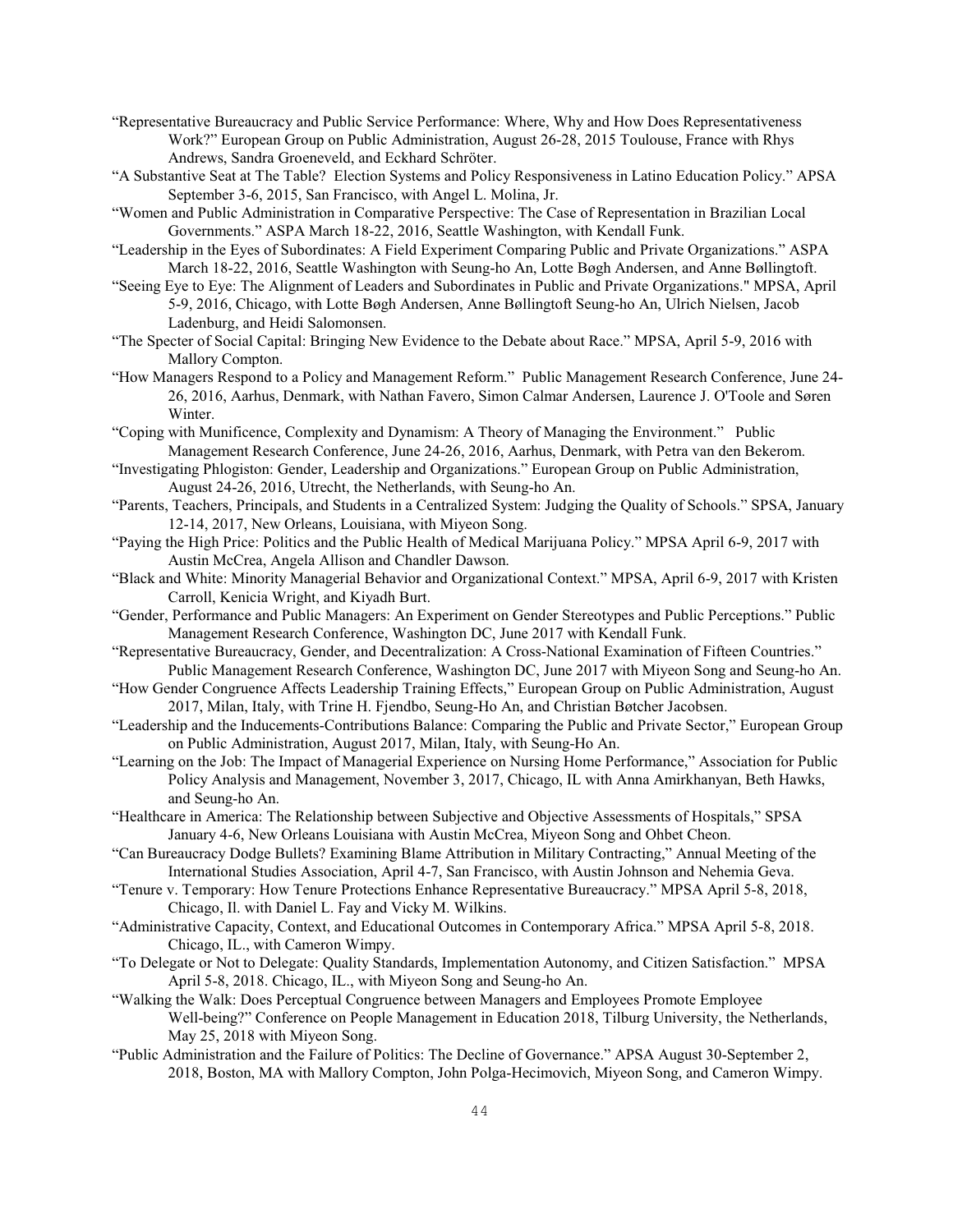- "Public Management, Performance, and Context: A Cross-National Examination." APPAM, November 10, 2018, Washington DC, with Seung-ho An and Miyeon Song.
- "Goal Ambiguity and Performance in US Nursing Homes." APPAM, November 10, 2018, Washington DC, with Anna Amirkhanyan and Miyeon Song.
- "Citizen Participation and Its Impact on Performance in U.S. Nursing Homes." APPAM, November 8, 2018, Washington DC, with Anna Amirkhanyan, Ohbet Cheon, Jourdan Davis, and Fei Wang.
- "'Great Expectations': Parent Aspirations, Children's Academic Achievement and Its Effect on Citizen Satisfaction." MPSA April 4-7 2019 with Minjung Kim, Nathan Favero, and Miyeon Song.
- "Citizen Participation in Public Service Delivery: The Role of Citizen Participation in Promoting Social Equity." ASPA March 12, 2019, Washington DC with Seung-ho An and Miyeon Song.
- "The Impact of the CMS National Background Check Program on Performance in US Nursing Homes." PMRC 2019, Chapel Hill, NC, June 11-14 with Anna Amirkhanyan, Jourdan Davis, and Fei Wang.
- "Optimal Turnover Rates and Performance in Public Organizations: Theoretical Expectations." PMRC 2019, Chapel Hill, NC, June 11-14 with Seung-ho An.
- "Negativity Bias or Hot Hand Effect? Linking Performance Gaps and Innovation." APSA 2019, Washington DC, August 29-September 1, with Ling Zhu.
- "Sector Bias and the Credibility of Performance Information: An Experimental Study of Elder Care Provision." APPAM 2019, Denver Colorado, Nov. 7-9 with Anna Amirkhanyan, Jourdan Davis, and Miyeon Song.
- "Do We Care about Democracy? Understanding the Effect of Public Participation on Citizens' Perceptions of Government Performance." MPSA April 16-19, 2020, Chicago IL, with Anna Amirkhanyan, Miyeon Song and Fei Wang.
- "What Sector Do Consumers Prefer for the Delivery of "Public" Services? A Comparative Analysis of the US and China." ARNOVA Virtual Conference, Oct. 11, 2020, with Anita Dhillon and Xiaoyang Xu.
- "Assessing the File Drawer Problem in Public Administration: The Case of Representative Bureaucracy." MPSA, April 14-18, 2021, Chicago IL, with Anita Dhillon.
- "Representative Bureaucracy and Democracy: A Comparative Analysis." Public Management Research Association, Virtual Conference, Honolulu, HI, June 23-6, 2021, with Miyeon Song and Seung-ho An.
- "Is It Just a Numbers Game? A Theory of Critical Mass in Representative Bureaucracy." Public Management Research Association, Virtual Conference, Honolulu, HI, June 23-6, 2021, with Xiaoyang Xu.
- "Sit it Out or Dance: Contagion Effects in Representative Bureaucracy." MPSA Chicago, IL April 7-10, 2022 with Austin McCrea.
- "Effectiveness, Efficiency and Equity Tradeoffs in Public Programs: A Citizen Experiment." Conference of Minority Public Administrators, Atlanta, GA, March 2-6, 2022 with Jourdan Davis.
- "Blame Avoidance, Contracting, and Motivated Reasoning: Evidence from a Survey Experiment in the Case of Airline Safety." Public Management Research Conference, Phoenix AZ, May 25-28 with Seung-ho An.
- "Understanding the Influence of Management on COVID-19 Outcomes and Other Dimension of Organizational Performance." Public Management Research Conference, Phoenix AZ, May 25-28 with Anna Amirkhanyan, Will Prince and Miyeon Song.

# **Materials Reprinted**

- "Representative Bureaucracy and Policy Preferences: A Study in the Attitudes of Federal Executives." *Public Administration Review* 36 (July/August 1976), 458-469, reprinted in Dean L. Yarwood, *Public Administration, Politics and the People*. New York: Longman, 1987. Also reprinted in Julie A. Dolan and David H. Rosenbloom, *Representative Bureaucracy: Classic Readings and Continuing Controversies*. Armonk, NY: M.E. Sharpe, 2003, 84-96.
- "Hispanic Americans and Educational Policy: Limits to Equal Access." *Journal of Politics* 48 (November 1986), 850- 876, with Luis Ricardo Fraga and Robert E. England, reprinted in F. Chris Garcia, *Latinos in the Political System*. Notre Dame, IN: University of Notre Dame Press, 1988, 385-410. Also reprinted in F. Chris Garcia, *Pursuing Power*. Notre Dame, IN: University of Notre Dame Press, 1997, 286-313.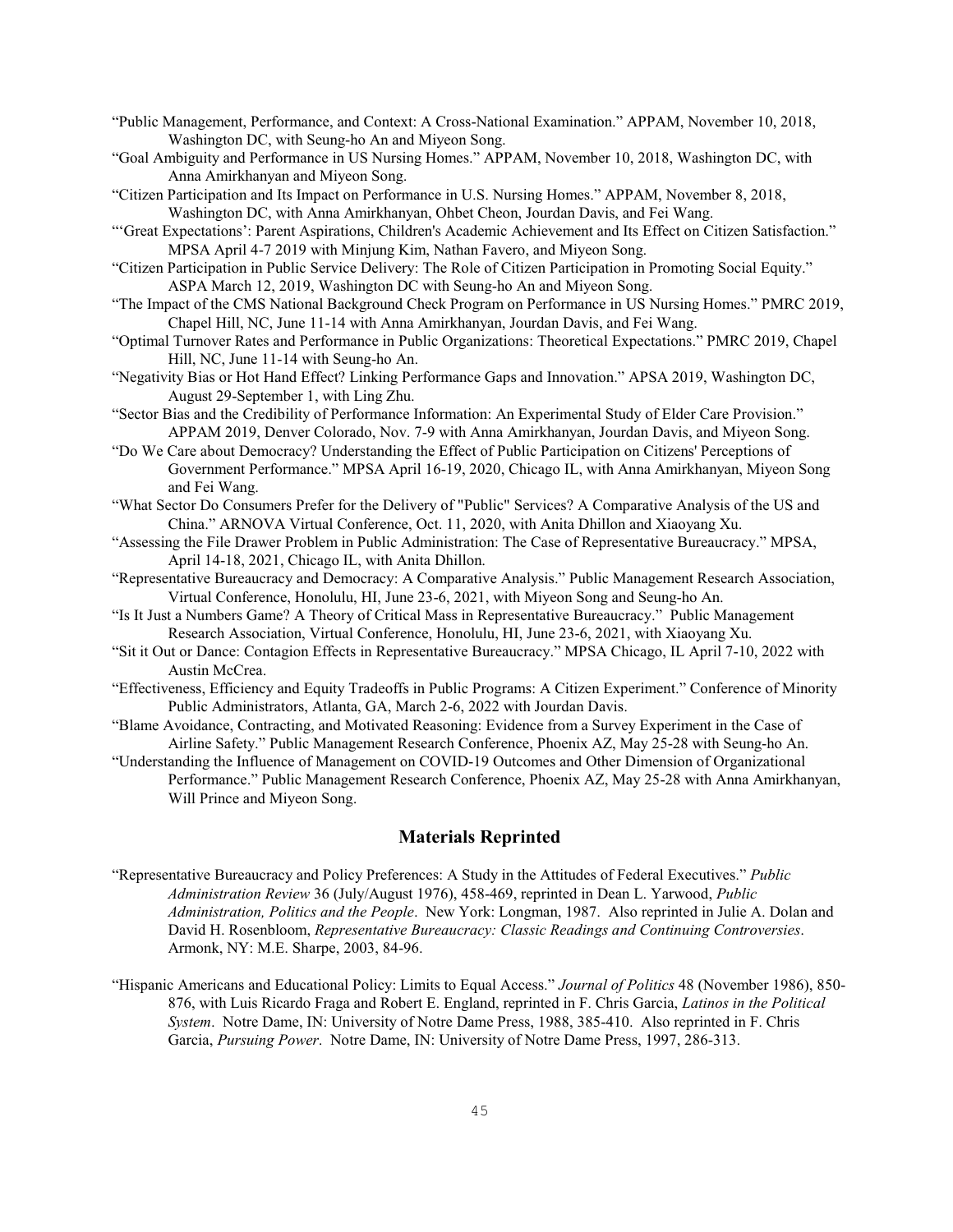- "Regulatory Agencies: Inside the Black Box," in Paul Peretz, *The Politics of American Economic Policy Making*. New York: M.E. Sharpe, 1987, 98-104 [Reprinted from *Regulation*].
- "The Myths of Regulation," in Frederick S. Lane, *Current Issues in Public Administration*. New York: St. Martin's Press, 1990, 500-507 [reprinted from *Regulation*]
- "Active Representation in Educational Bureaucracies: Policy Impacts." *Administration and Politics* 2 (Winter 1992), 3-4 summarized and reprinted from *American Review of Public Administration* 22 (September 1992), 157- 171.
- "Presidential Control Versus Bureaucratic Power: Explaining the Reagan Revolution in Antitrust," in *The Evolution of Antitrust Policy, From Johnson to Bush*, Robert F. Himmelberg, editor. New York: Garland, from *American Journal of Political Science* 34 (February 1990), 269-287, with Marc Allen Eisner.
- "Controlling Bureaucracy: Ethics and Participation." pp. 419-459, in *The Political Environment of Public Management*, Peter Kobrak, editor. New York: HarperCollins, 1994, from *Politics and the Bureaucracy* 3rd edition.
- "American Schools Are Not in Trouble, Thank You." *Public Administration Times* 19 (March 1, 1996), p. 10 reprinted from *The Case Against School Choice*, with Kevin B. Smith.
- ""School Choice: Panacea or Pandora's Box," in Kevin Ryan and James Cooper, editors, *Kaleidoscope: Readings in Education*. 8th edition. Boston, MA: Houghton Mifflin. Also John A. Hird and Michael Reese. *Controversies in American Public Policy*. New York: St. Martins 1998; second edition, New York: Worth Publishing 1999, reprinted from *Phi Delta Kappan* 77 (December 1995), 312-316, with Kevin B. Smith.
- "Regulation: Politics, Bureaucracy and Economics," in Stella Z. Theodoulou and Matthew A. Cahn, editors, *Public Policy: The Essential Readings*. Englewood Cliffs: Prentice Hall, 1994, reprinted from *Regulation*.
- "Bureaucracy and Democracy: The Case for More Bureaucracy and Less Democracy," in J. Steven Ott and E. W. Russell, eds. *Introduction to Public Administration: A Book of Readings*. New York: Longman, 2001, from *Public Administration Review* 1997*.*
- "Do Different Funding Mechanisms Produce Different Results? The Implications of Family Planning for Fiscal Federalism" in Beaufort B. Longest, Jr. *Contemporary Health Policy*. Chicago: Health Administration Press, from the *Journal of Health Politics, Policy and Law*, 1998, with Deborah R. McFarlane.
- "The Impact of Representative Bureaucracies: Educational Systems and Public Policies," in Julie A. Dolan and David H. Rosenbloom, *Representative Bureaucracy: Classic Readings and Continuing Controversies*. Armonk, NY: M.E. Sharpe, 2003), 125-33, reprinted from "Active Representation in Educational Bureaucracies: Policy Impacts." *American Review of Public Administration* 22 (September 1992), 157-171, with Joseph Stewart, Jr.
- "Modeling the Impact of Public Management: The Implications of Structural Context," in George Boyne and Rachel Ashworth, *Organizing Government*. London: Sage, 2010, reprinted from *Journal of Public Administration Research and Theory* 9, 505-526, with Laurence J. O'Toole.
- "Ode to Luther Gulick: Span of Control and Organizational Performance." in B. Guy Peters and Jon Pierre, *Public Administration*. London: Sage, 2015, Volume 1, 141-160 reprinted from *Administration & Society* 32 (May 2000), 115-137, with John Bohte.
- "Lipstick and Logarithms: Gender, Institutional Context and Representative Bureaucracy." in B. Guy Peters and Jon Pierre, *Public Administration*. London: Sage, 2015,Volume 2: 87-109 reprinted from *American Political*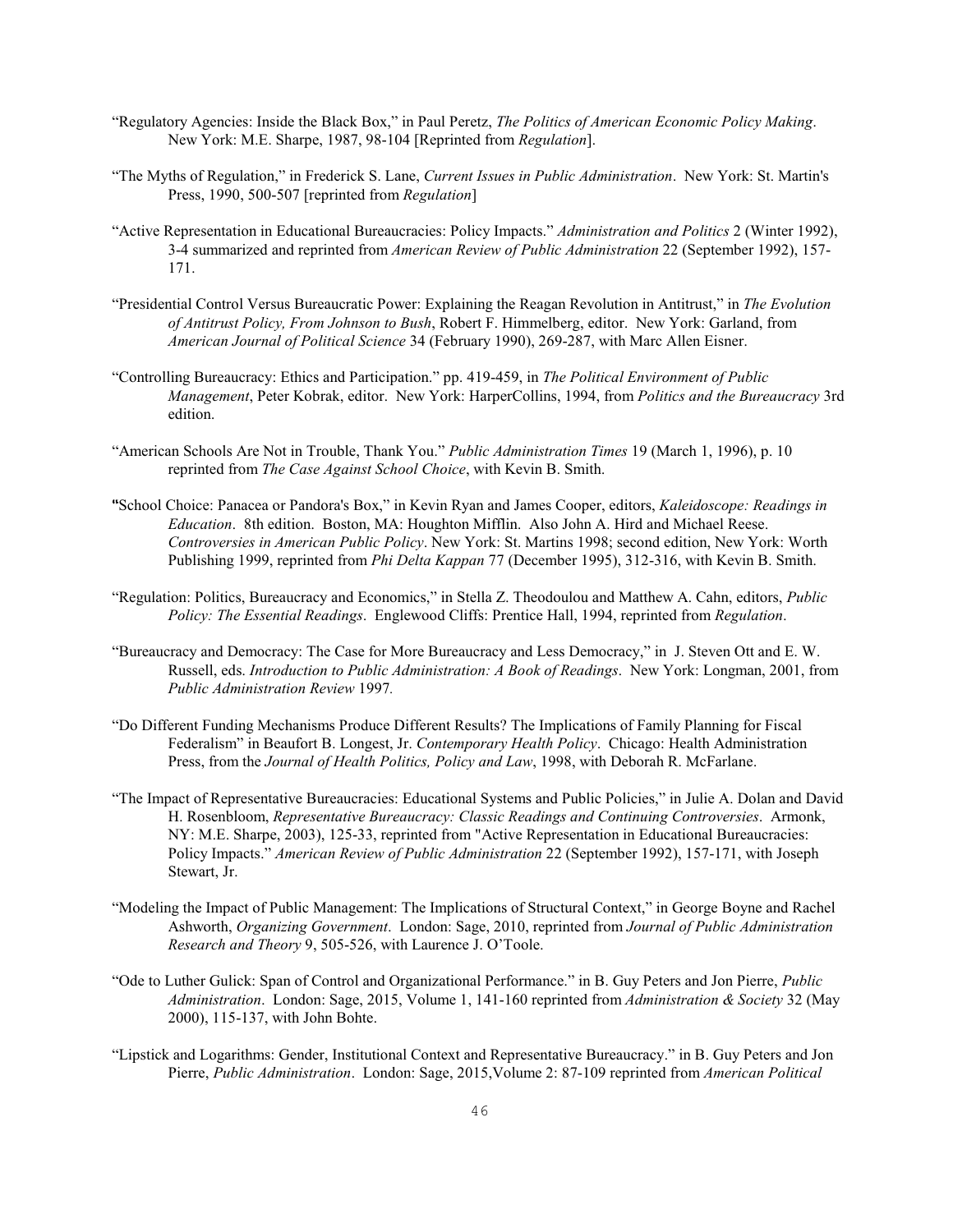*Science Review* 96 (September 2002), 553-564, with Lael R. Keiser, Vicky Wilkins, and Catherine Holland.

# **Reviews of Published Books**

*Regulation: Politics, Bureaucracy and Economics*.

American Political Science Review 79 (December 1985), 1196-97. Public Choice (1989), 192-195. California Management Review 29 (Summer 1987), 169-84. Journal of Policy Analysis and Management 5 (Autumn 1985), 163-4.

*Politics and the Bureaucracy*. Polity 13 (Spring 1981), 484-494. Public Administration Review 49 (May/June 1989), 301-303.

*The Political Economy of Regulation: The Case of Insurance*. Journal of Economic Literature 27 (December 1989), 1711-12 Journal of Politics 52 (February 1989), 284-287. Public Choice (1989), 192-195. Professional Agent (October 1989). Journal of Risk and Insurance 56 (June 1989), 368-70. Choice (November 1988), 431. Business History Review (Summer, 1990), 351-352

*Race, Class and Education: The Politics of Second Generation Discrimination*. Southern Changes 12 (August 1990), 18. Choice (October 1990), 515-6. Journal of Politics 53 (February 1991), 245-247. Wisconsin State Journal (February 10, 1991). Public Administration Review 51 (July/August 1991), 367-368. American Journal of Sociology 97 (June 1991), 241-3. Journal of Negro Education 60 (Winter 1991), 120-1. American Political Science Review 85 (September 1991), 1034-5. The Annals (November 1991), 214-215. The Journal of American Ethnic History (Spring 1993), 85-87. Ethnic and Racial Studies 15 (October 1992), 627-32.

*The Politics of Hispanic Education: Un paso pa'lante y dos pa'tras*. The Education Digest (December 1991), 77-78. Choice (October 1991), 449-500. Harvard Education Review 61 (November 1991), 493-4. Thought and Action: The NEA Higher Education Journal 8 (Spring 1992), 99-103 American Political Science Review 86 (June 1992), 542. Social Science Quarterly 73 (November 1992), 722. International Migration Review 26 (Number 4 1992), 1464-5. Political Research Quarterly 46 (September 1993), 691-701.

*The Politics of Sin: Drugs, Alcohol and Public Policy.* Policy Currents (February 1995), 10. Journal of Policy Analysis and Management 14 (1995), 475. Public Choice 83 (Number 3&4, 1994), 382-4. Public Productivity and Management Review 19 (December 1995), 231-4.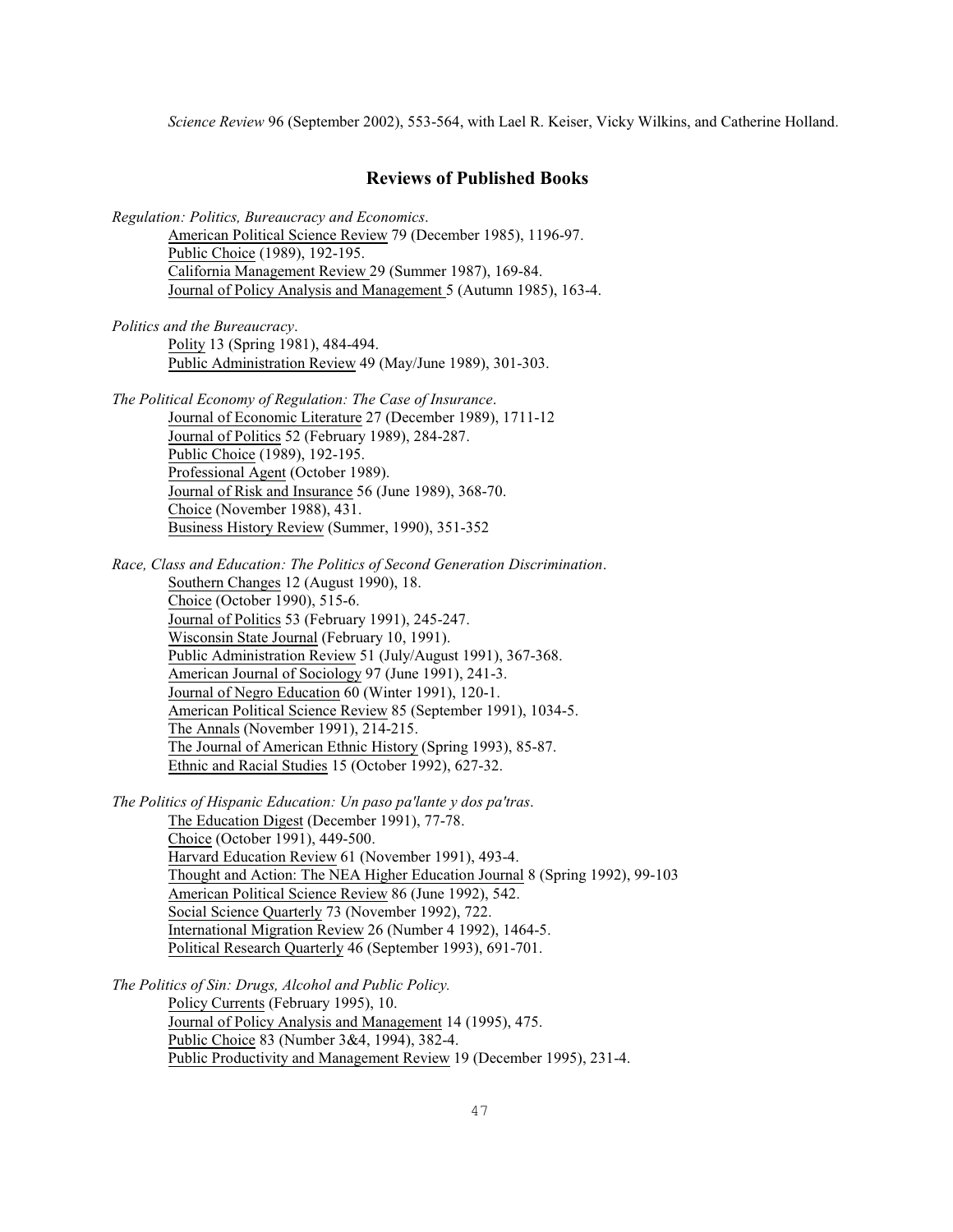International Review of Administrative Sciences (1996), 639-40. American Review of Public Administration (December 1995), 393-4. Business Library Review (1997), 121-3. Journal of Policy History 8 (Number 2 1997), 267-72.

*The Case Against School Choice: Politics, Markets and Fools.* American Political Science Review 89 (December 1995), 1039-40. British Journal of Sociology of Education 18 (Number 3, 1997), 451-468.

*Regulation and Consumer Protection* Journal of Consumer Affairs 34 (Winter 2000), 368-371 Advancing the Consumer Interest 10 (Fall 1998), 38-9.

*The Politics of Fertility Control* Choice 39 (December 2001), 761. Contemporary Sociology 32 (March 2002), 229-31. NWSA Journal 14 (Number 3 2002), 212-5. Journal of Health Politics, Policy and Law 27 (December 2002), 1050-2.

*What Works: A New Approach to Program and Policy Analysis* Policy Studies Journal 28 (December 2000), 881-2.

*Politics, Policy and Organizations: Frontiers in the Scientific Study of Bureaucracy* Perspectives on Political Science 2 (November 2004), 845-6. Journal of Policy Analysis and Management 24 (Fall 2005), 880-2. International Public Management Journal 8 (Number 3 2005), 439-445. Perspectives on Political Science 4 (November 2006), 777-8. Public Administration Review 68 (November/December 2008), 1151-2.

*Applied Statistics for Public Administration*

Public Performance and Management Review 28 (June 2005), 550-558. Journal of Public Administration Research and Theory 24 (January 2014), 235-243. American Review of Public Administration 45 (Number 2, 2015), 237-242.

*Public Service Performance: Perspectives on Measurement and Management* Journal of Public Administration Research and Theory 14 (October 2007), 680-682. The Academy of Management Review 33 (April 2008), 561-564.

*Bureaucracy in a Democratic State: A Governance Perspective* American Review of Public Administration 37 (December 2007), 501-4. Journal of Public Administration Research and Theory 18 (Number 2 2008), 345-7. Public Administration 86 (Number 1 2008), 298-300. Public Administration Review 68 (September/October 2008), 932-3. Australian Journal of Political Science 42 (September 2007), 523-24.

*The Politics of Latino Education*

Teachers College Record (August 1, 2011), http://www.tcrecord.org ID Number: 16502 Education Update (March/April 2012), http://www.educationupdate.com/archives/2012/MAR/HTML/books-politicslatinoed.html

Journal of School Choice 8 (Number 2 2014), 353-355.

*Latino Politics: Identity, Mobilization, and Representation* Centro Journal (April 1, 2009), 261-264.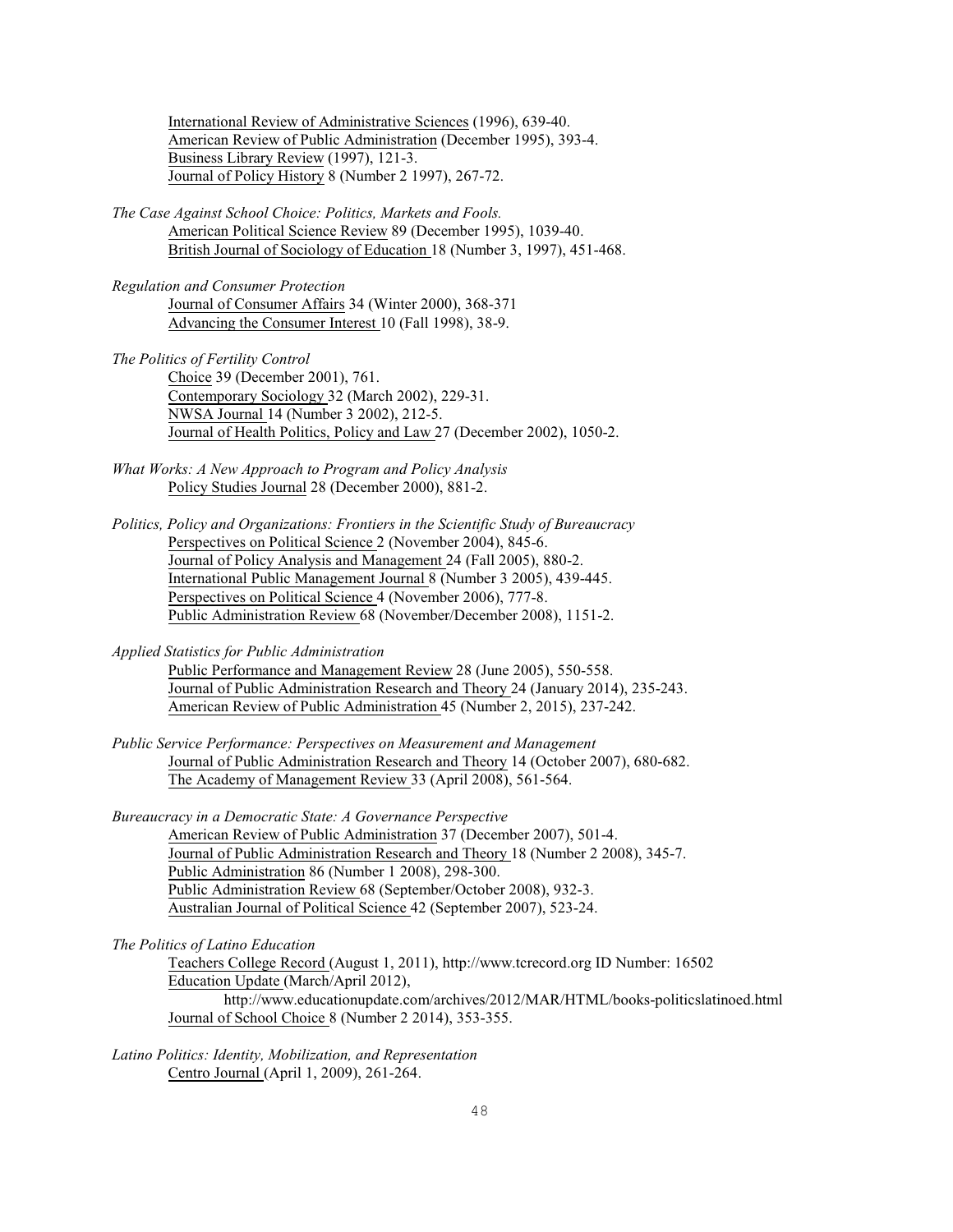*The Politics of African American Education: Representation, Partisanship, and Educational Equity* Perspectives on Politics (September 2017), 898-900. Journal of School Choice, (November 2017) 11:(4):658-659. Journal of Race, Ethnicity and Politics (April 2018), https://doi.org/10.1017/rep.2017.27

*Comparative Public Management: Why National, Environmental, and Organizational Context Matters* Governance (2018), 596-598.

### **Department and University Service**

### **Rice University**

*University*

Faculty Associate, Weiss College 1976-77

#### *Department*

American Politics Recruitment Committee, 1976-77 Graduate Advisor 1976-77

#### **University of Oklahoma**

*University* 

Computer Advisory Committee 1982-84 Advisor Young Democrats 1980-84

#### *Department*

MPA Committee, 1979-83 Research Tools Committee, 1983-84 Methodology Recruitment Committee, 1978-79 American Politics Recruitment Committee, 1981-82 Graduate Committee, 1979-82 Advisor, Pi Alpha Alpha 1978-79

### **University of Wisconsin-Madison**

#### *University*

Data and Computation Center Evaluation Committee, 1986-87 University Senate, 1986-88 Committee on Sexual Harassment Policy, 1987-89 Graduate School Admissions and Fellowships Committee, 1988-89

### *LaFollette Institute*

Executive Committee, 1985-89 Research Committee, 1985-88 Curriculum Committee, 1985-89 Admissions Committee, 1986-88 Coordinating Committee, 1987-89

### *Political Science Department*

Teaching Assistant Policies and Procedures Committee, 1985-88 Computer Committee, 1985-88 Assistant Professor Review Committee, 1985-89 (Chair 1986-87) Executive Committee Secretary, 1985-86, 1988-89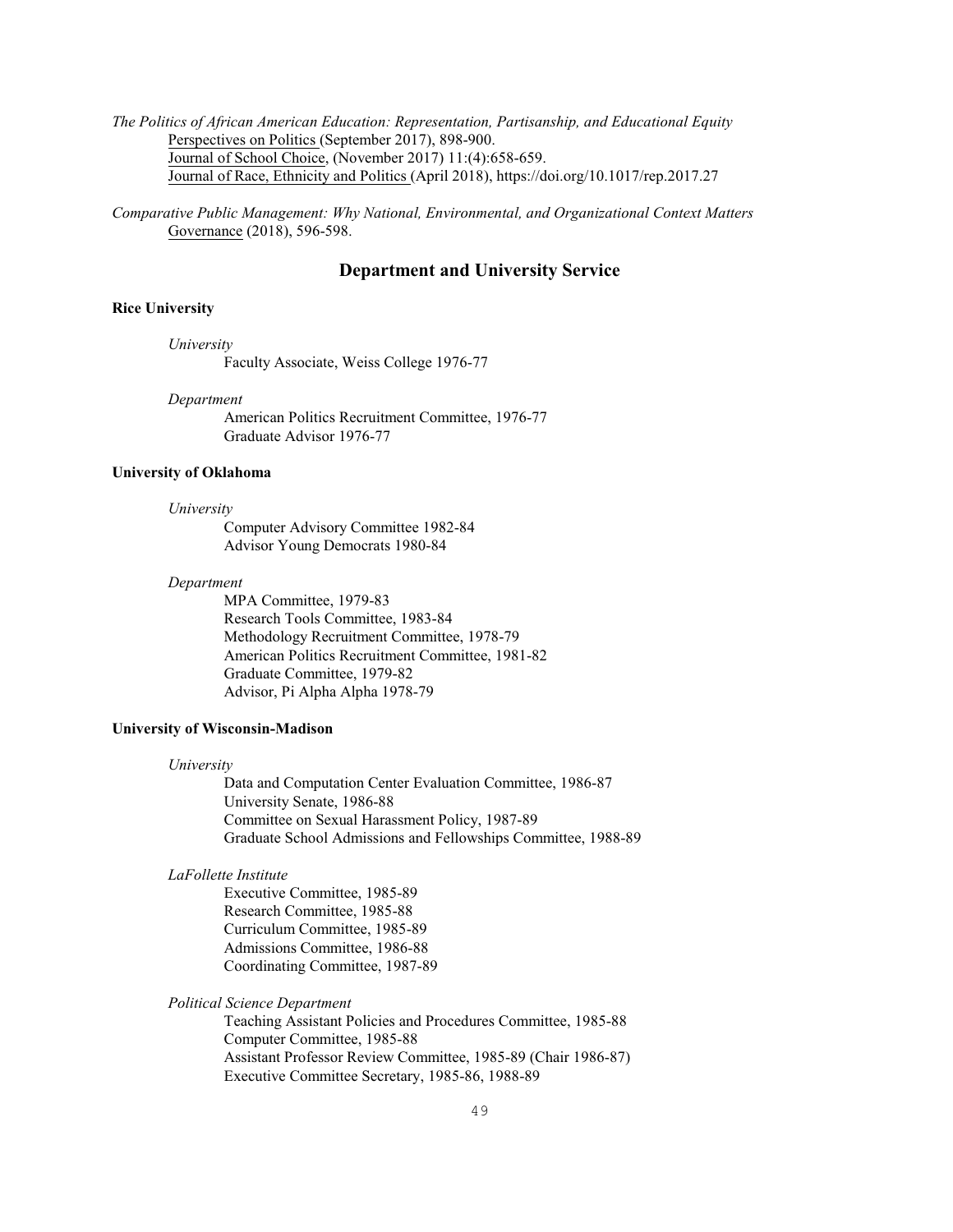Admissions and Fellowships Committee, 1987-89 Public Choice Recruitment Committee, 1988-89 Political Behavior Recruitment Committee, 1986-88 (chair 1987-88) Methodology Recruitment Committee, 1987-88 Promotion Committee, 1987-88

#### **University of Wisconsin-Milwaukee**

#### *University*

Institute on Race and Ethnicity 1991-97 Faculty Sponsor, Honorary Degree for Lucius Barker 1992 Vice Chancellor's Committee to Create a Hispanic Studies Certificate 1993-94 Vice Chancellor's Task Force on Urban Education 1993-94 Member, Graduate Dean's ad hoc Committee on Social Science and Humanities Research 1994-95

#### *Department*

Graduate Committee 1985-88, 1992-93, 1995-96 Full Professors Committee 1985-86, 1987-88, Chair 1992-93 Judicial Behavior Recruitment Committee (chair) 1985-86 Wilder Crain Recruitment Committee, 1985-86 Tenure Advocate 1986, 1993 Minority Politics Recruitment Committee 1992-93 Computer Lab Committee 1993-95 Workload Committee, 1995-96

#### **Texas A&M University**

#### *Department*

Placement Director, PhD Program, 2005-2015. Coordinator, Program in American Politics 1998-2001. Graduate Committee, 1998-2000, 2005-2015. Ad Hoc Committee on Cornerstone Professorships, 2007. Third Year Research Review Committees: Rogers 1998, Lipsmeyer 2008, Manzano/Parker-Stephen 2010, Godwin 2011, Pedraza 2013. Third Year Teaching Committees: McKenzie 2008; Kellam 2012. Promotion Research Committees: West 2000, Halter 2003, Kellstedt 2005, Taylor-Robinson 2010, Lipsmeyer 2011, Whitten 2012, Pacek 2013, Fulton 2014, Escobar-Lemmon 2016. Recruitment Committee, American Politics, 1998-9. Recruitment Committee, Public Policy (chair), 2001. Recruitment Committee, International Relations, 2001-2. Head's Advisory Committee, 1998-9, 2005-7, 2013-14. Recruitment Committee, Race and Ethnic Politics (chair), 2003-4. Recruitment Committee, Public Administration and Public Policy, 2002-4. Recruitment Committee, Race and Ethnic Politics (chair), 2004-5. Recruitment Committee, Comparative Public Policy (chair), 2005-6. Recruitment Committee, Race and Ethnic Politics (chair), 2006-7. Recruitment Committee, Public Administration and Public Policy (chair), 2007-8. Recruitment Committee, African American Politics & Latino Politics (chair), 2008-9. Recruitment Committee, Race and Ethnic Politics (chair), 2009-10. Recruitment Committee, senior line in American politics, 2011-12. Recruitment Committee, Race/Public Policy (chair), 2012-13. Recruitment Committee, Political Economy, Policy, Institutions (cochair), 2014-15. Coordinator, Texas Educational Excellence Project, 1998-2018.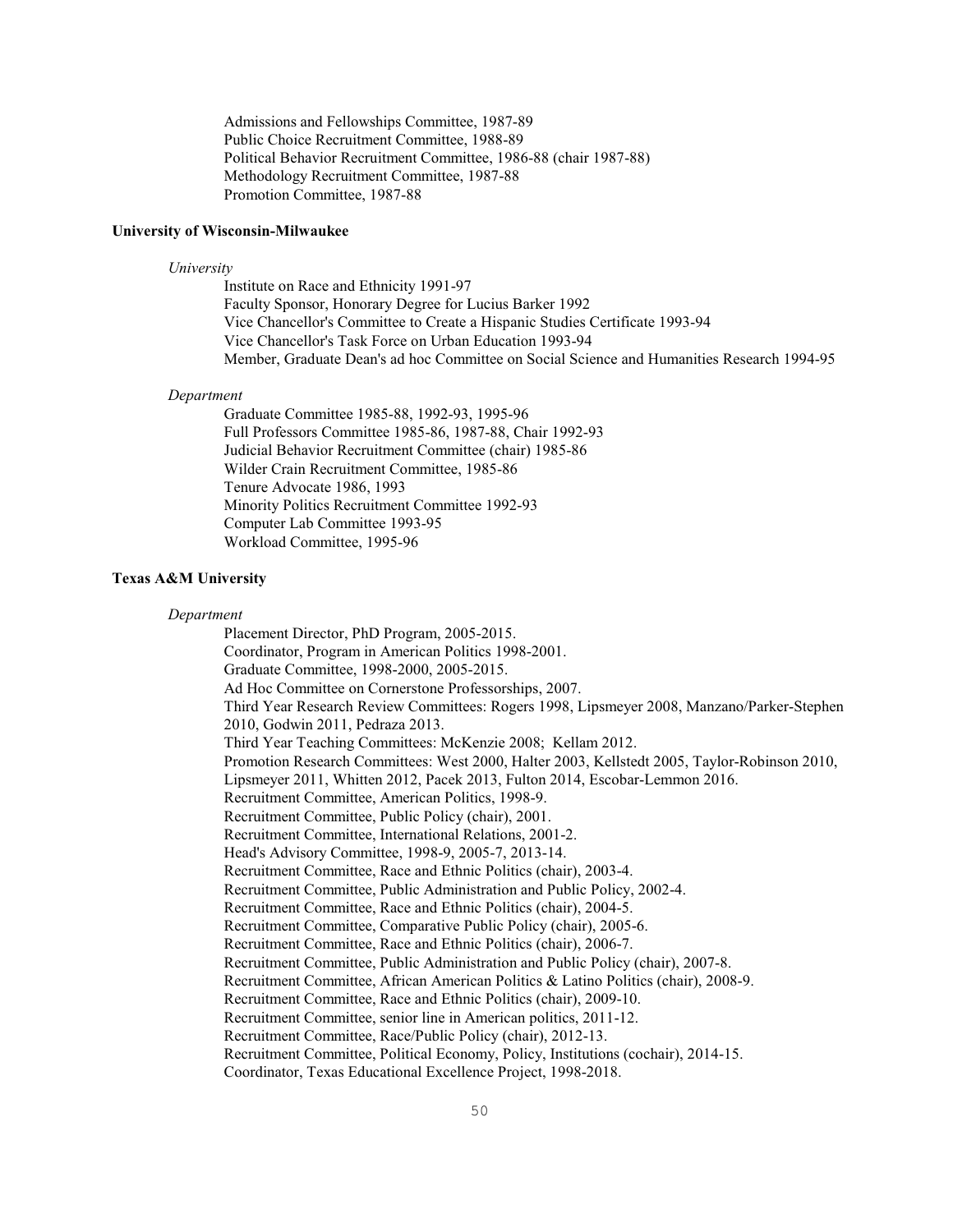Chair, Department Head Search Committee, 2001-3.

Undergraduate Committee 2003-2005.

Diversity Committee 2011-12.

Head Search Committee 2013-14.

Department Accreditation Self-Study Committee 2013-14.

Department Awards Nomination Committee 2013-2014.

Graduate Exam Committees:

Public Administration and Public Policy: Spring 1999, Summer 1999 (chair), Fall 2000, Spring 2001, Fall 2001 (chair); Spring 2002 (chair); Summer 2002, Fall 2002 (chair), Fall 2003 (chair), Fall 2004 (chair), Fall 2005 (chair), Spring 2006 (chair), Fall 2006 (chair), Spring 2007 (chair), Fall 2007 (chair), Spring 2008 (chair), Summer 2008, Fall 2008 (chair), Spring 2009 (chair), Fall 2009 (chair), Fall 2011 (chair), Spring 2012 (chair), Spring 2013 (chair), Fall 2013 (chair), Spring 2014 (chair), Fall 2014 (chair), Fall (chair) 2015, Spring 2016 (chair), Fall 2016, Spring 2017, Summer 2017.

American Politics: chair, Summer 1999.

Methods: chair Fall 2000.

Race and Politics: Fall 2007, Fall 2008 (chair), Spring 2009 (chair), Fall 2009, Fall 2011 (chair), Summer 2012 (chair), Fall 2013 (chair), Spring 2014 (chair), Fall 2015, Fall 2016 (chair), Spring 2017.

#### *University*

Chair, Recruitment Committee, Bush School of Government 1998-9.

Dean's Advisory Committee for Promotion and Tenure, College of Liberal Arts 1999-2002.

Recruitment Committee, Dean of the Bush School of Government 1999-2001.

Coordinator, Program in Public Policy and Administration, 2000-2.

Director, Center for Presidential Studies, Policy and Governance, 2001-2.

Executive Committee, Bush School of Government, 1999-2002.

Faculty Recruitment Committee, Bush School of Government 2001-2.

Provost's Task Force on Children, Youth and the Family, 2002-3.

Bush Excellence in Public Service Awards Committee, 2003-4.

Dean's Advisory Committee on Endowed Professorships, College of Liberal Arts, 2003-6, chair 2004-6.

Texas A&M University Press Faculty Advisory Committee, 2005-2011.

Recruitment Committee, Educational Finance, Texas A&M College of Education, 2005-6.

Texas A&M Proposal Evaluation Committee for NSF-Partnership for International Research and Education grant applications, 2006.

College of Liberal Arts Committee to Evaluate the College's Progress on Texas A&M's 2020 goals, 2006-7.

Distinguished Professors Promotion Subcommittee, 2007, 2008, 2010.

Member, Academic Master Plan Steering Committee, Texas A&M University, 2008-9.

Co-chair, Academic Master Plan Research Roadmap Committee, Texas A&M University, 2008-9. Graduate Merit Fellowships Review Committee, 2010, 2011, 2012, 2013, 2014.

Texas A&M University Committee to Evaluate 2020 Progress, Subcommittee on Enhancing Graduate Education, 2011.

College of Liberal Arts Council, 2011-12.

Texas A&M Committee on Former Students' Association Service Awards, 2012.

Committee to Evaluate the Race and Ethnic Studies Institute, College of Liberal Arts, 2013.

Phi Beta Kappa, Texas A&M Committee on Alumni/ae and Honorary Members, Chair 2013-4.

Strategic Planning Committee, Chancellor's Review of Administrative Structure and Efficiency, 2013.

Chair, College of Liberal Arts, Distinguished University Professors Evaluation Committee, 2013, 2014.

Graduate Diversity Fellowships Review Committee, 2014.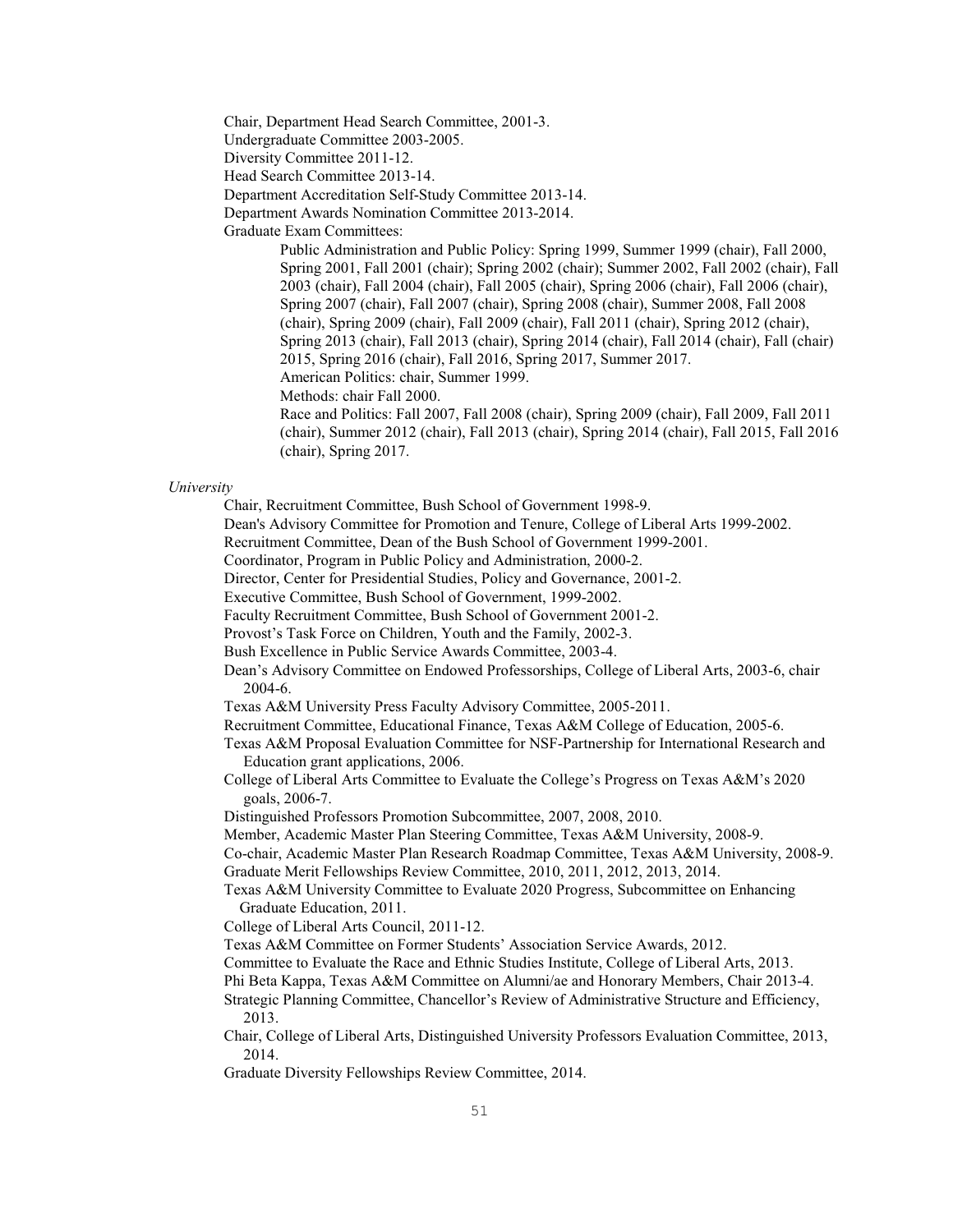Bush School Distinguished Professor Review Committee, 2015, Chair 2017. Bush School Faculty Development Leave Committee, 2016.

#### **American University**

Chair, Diversity Post-Doc Recruitment Committee, 2018-9. Faculty Advisor, PhD Diversity and Inclusion Committee, 2019-2022. Faculty Advisor, MPA/MPP Diversity and Inclusion Committee, 2019-2020. Organizer, Public Management Tuesday Brown Bag, 2020- Promotion Committee, Term Faculty, School of Public Affairs, 2020-21. Merit and Course Load Committee, School of Public Affairs, 2021-23. Chair, Diversity Post-Doc Recruitment Committee, 2021-2022. PhD Admissions Committee, 2022.

### **Ph.D Committees**

John Patrick Plumlee, 1976, (chair) Professor, University of North Florida Patricia Hurley, 1976, Professor, Texas A&M University Kenneth W. Kramer, 1977, (chair), Director, Lone Star Sierra Club Jan R. van Lohuizen, 1977, (chair), President, Voter Consumer Research, Inc. (pollster) Allan O. Weiss, 1981, Associate Professor, Mankato State, deceased T.R. Carr, 1983, Professor, Southern Illinois-Edwardsville Kenneth N. Bickers, 1986, Professor, University of Colorado Marc Eisner, 1989, Henry Merritt Wriston Professor of Public Policy, Wesleyan University Evan Ringquist, 1990 (chair), Lynton Caldwell Professor of Public Policy, Indiana University, deceased Jeffrey Worsham, 1991 (chair), Professor, West Virginia University Kevin B. Smith, 1994 (chair), Professor, University of Nebraska Lael R. Keiser, 1996 (chair), Professor, University of Missouri Michael J. Licari, 1997 (chair), Provost, Indiana State University Donald P. Haider-Markel 1997, (chair), Professor, University of Kansas Audra K. Grant 1998, (chair), Senior Research Manager NORC Thomas Schlesinger, 1999 (chair), Policy analyst, Gunderson Health Care Alesha Doan, 2000, (chair), Professor, University of Kansas Andrew Barrett, 2000, Assistant Professor, Marquette University Scott Robinson, 2001 (chair), Senator Henry Bellmon Professor, University of Oklahoma Adam Warber, 2002, Professor, Clemson University William Harlow (Speech Communications), 2002, Professor, University of Texas Permian Basin Matthew Eshbaugh-Soha, 2002, Professor, University of North Texas Melissa Scheier, 2003, Professor, Georgetown College Sean Nicholson-Crotty, (chair), 2003, Professor, Indiana University Martin Carcasson (Speech Communications), 2004, Professor, Colorado State University Carl Doerfler, (chair), 2004, Associate Professor, University of Montevallo James Cottrill, 2004, Associate Professor, Saint Cloud State University Eric Gonzalez Juenke (chair) 2005, Associate Professor, Michigan State University Warren Eller, (chair), 2005, Associate Professor, John Jay College of Criminal Justice David Pitts (University of Georgia) 2005, Associate Professor American University Gregory C. Hill (chair), 2006, Chief Administrative Officer, University of Utah Asia Alisa K. Hicklin, (chair) 2006, Professor, University of Oklahoma Rene R. Rocha, (chair) 2006, Herman J. and Eileen S. Schmidt Chair, University of Iowa Quan Li, 2006, Assistant Professor, University of Central Florida Sara Jordan, (co-chair), 2006, Assistant Professor, Virginia Tech University Holly T. Goerdel, (chair) 2007, Associate Professor, Dept. of Public Administration, University of Kansas Nick Theobald, (chair), 2007, Visiting Assistant Professor, Cal Poly, San Luis Obispo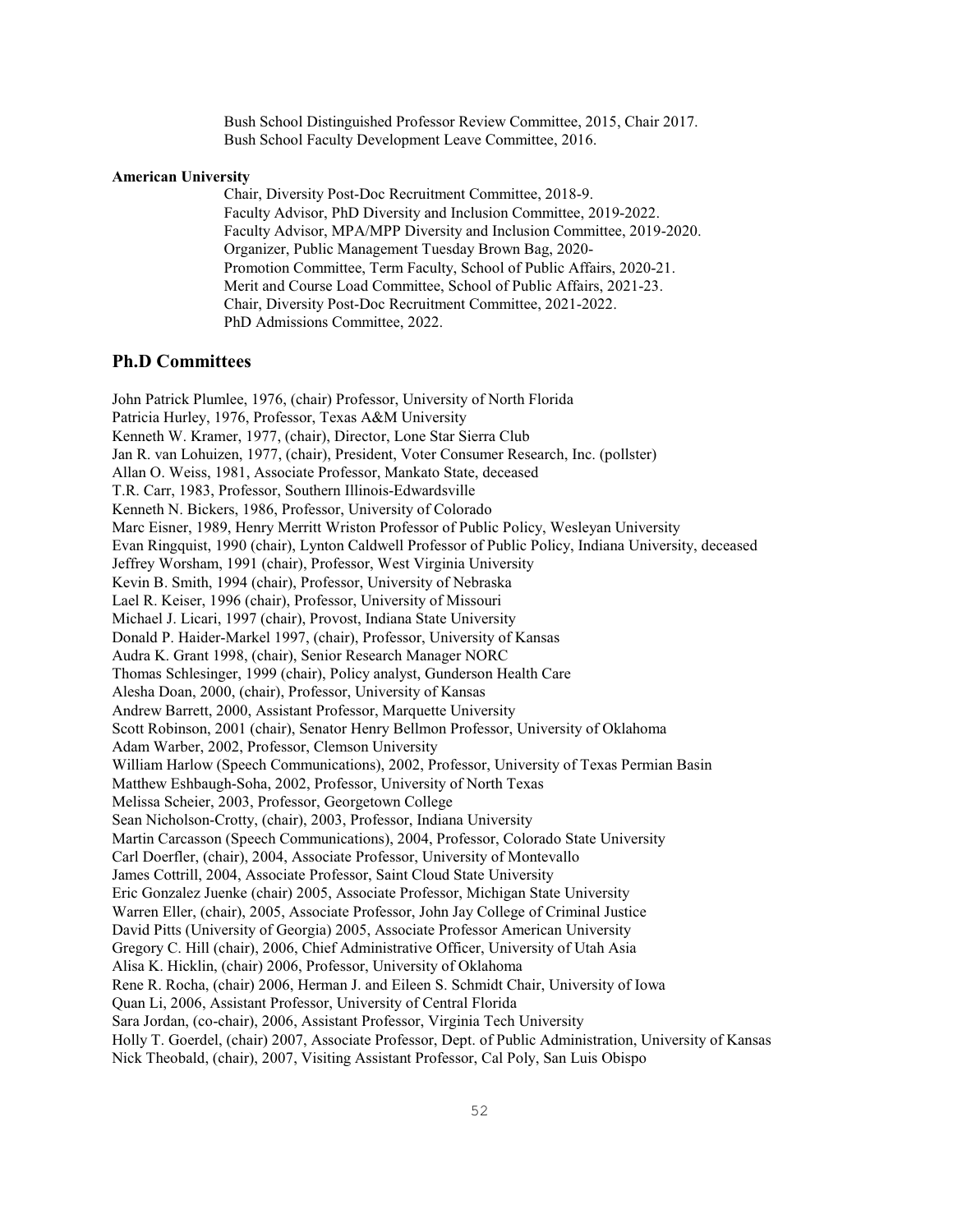Claudia Avellañeda, 2007, Associate Professor, Indiana University Michael Pennington, (chair), 2007, Associate Professor, West Virginia State University Kathrin A. Parks, Sociology, 2007, Associate Professor, Loras College Daniel Hawes, (chair), 2008, Associate Professor, Kent State University Jose Villalobos, 2008, Associate Professor, University of Texas El Paso Nicolai Petrovsky, (cochair), 2009, Associate Professor, City University of Hong Kong Morgen Johansen, (cochair), 2009, Professor, University of Hawaii Madinah Hamidullah (University of Georgia), 2009, Associate Professor, Rutgers University Dwight Robler, 2009, U.S. Air Force, Air War College Stephen Sargent, (chair), 2009, Staff member, U.S. Congress Ashley Ross, 2010, Assistant Professor, Texas A&M Galveston Zowie Hay, 2010, Treasury Department, United Kingdom Erin Melton, (chair) 2011, Assistant Professor, University of Connecticut, Rutgers University - Camden Ling Zhu, (chair) 2011, Associate Professor, University of Houston Meredith Walker, (chair), 2011, research associate, United Negro College Fund, Adjunct Professor American Univ. Donathan Brown, 2011, Communications, Assistant Provost, Rochester Institute of Technology Dan Gade (University of Georgia), 2011, Assistant Professor, U.S. Military Academy Mary Barnes-Tilly (chair), 2011, Provost, Collin College Renita Miller (Rice University), 2011, Associate Dean Access, Diversity and Inclusion, Princeton University. Christopher Anderson, 2013, Research Analyst, Global Skills Xchange Tabitha Morton (chair), 2013, Assistant Professor, Prairie View A&M University K. Jurée Capers (chair), 2013, Associate Professor, Georgia State University. Eunju Rho (University of Georgia), 2013, Associate Professor, Northern Illinois University Carla Flink (chair), 2014, Associate Professor, American University Cameron Wimpy, 2014, Assistant Professor, Arkansas State University Amanda Rutherford (chair), 2015, Associate Professor, Indiana University Angel Molina, Jr. (chair), 2015, Assistant Professor, Arizona State University Brian Shreck (chair), 2015, Policy Analyst, State of Rhode Island Abhisekh Ghosh Moulick (chair), 2015, Assistant Professor, University of North Carolina Nathan Favero (chair), 2016, Assistant Professor, American University Andrea Eckelman (University of Houston), 2016, Assistant Professor, University of Montevallo Ohbet Cheon (chair), 2016, Assistant Professor, Clarkson University School of Business Mallory Compton (chair), 2016, Assistant Professor, Bush School, Texas A&M David Switzer, 2017, Assistant Professor, University of Missouri Kendall Funk (co-chair), 2017, Assistant Professor, Arizona State University Kristen Carroll (chair), 2017, Harvard Strategic Data Fellow, Douglas County Schools Seung-ho An (chair), 2018 Assistant Professor, University of Arizona Kenicia Wright (University of Houston), 2018, Assistant Professor, University of Central Florida James Wright II (American University), 2018, Assistant Professor, Florida State University M. Apolonia Calderon (chair), 2018, Assistant Professor, University of Maryland Beth Hawks (American University), 2018, Assistant Professor, Uniformed Services University Jeremey Turner (co-chair), 2018, Air War College Suyeon Jo (Syracuse University), 2019, Assistant Professor, University of Arizona Miyeon Song (chair), 2019, Assistant Professor, Rutgers University Gabe Miller (Sociology), 2020, Assistant Professor, Mississippi State University Jourdan Davis (chair), 2021, Assistant Professor, University of North Carolina Charlotte Nathalie Mendez Mendez, 2021, Assistant Professor, Universidad de los Andes Austin McCrea (chair), 2021, Assistant Professor, Texas Tech University Austin Johnson, 2021, Assistant Professor, Temple College Wallis Romzek, 2021, Data Scientist, Applied Physics Laboratory, Johns Hopkins University. Aeric Koerner, 2021, Analysis Administrator, Tucson Police Department Fei Roberts, 2021, Adjunct Professor, American University Carley Weted, 2021, Sustainability Consultant, Deloitte